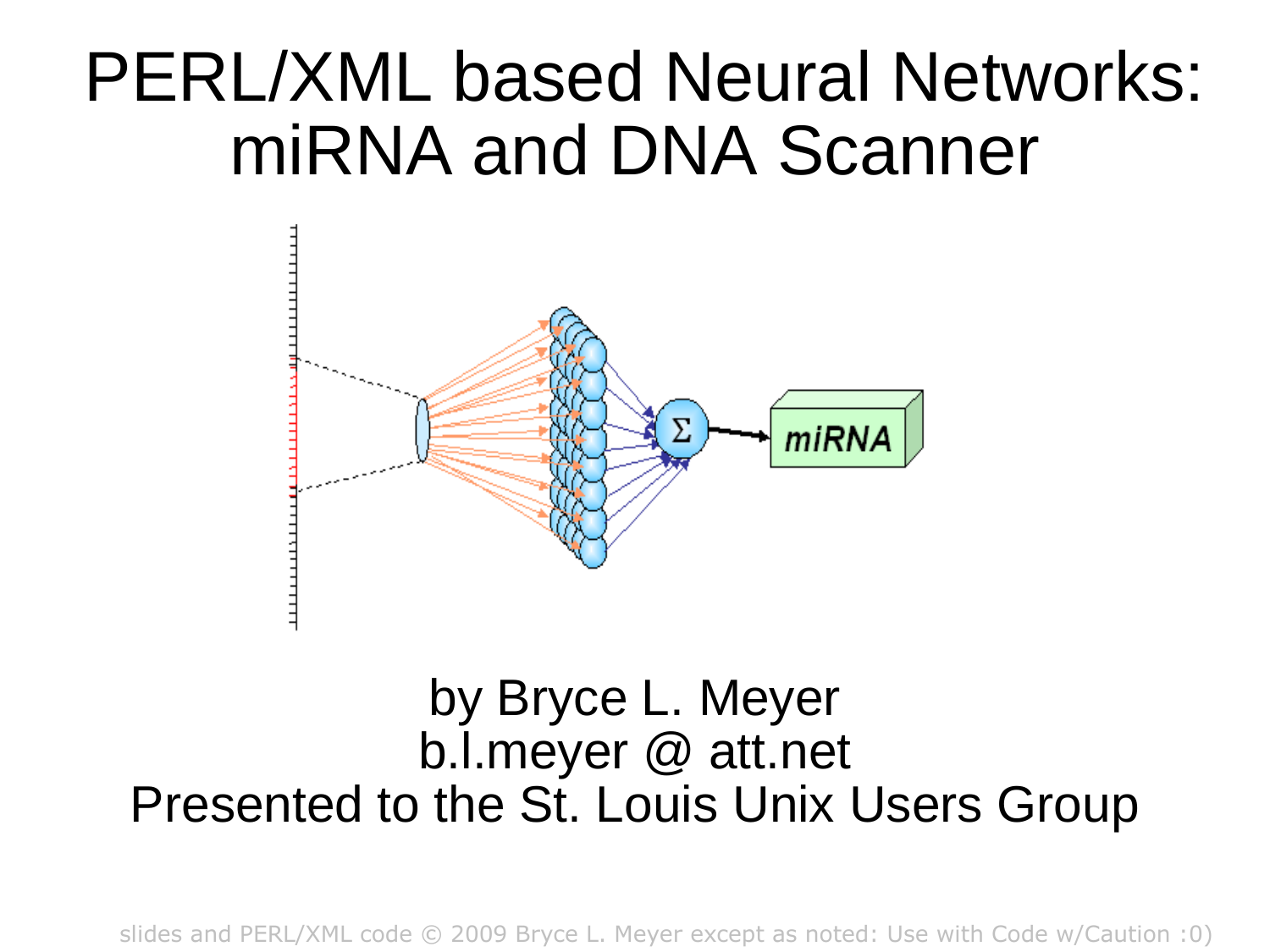# **Outline**

- . Why am I doing this? (Problem) [Biology Stuff]
- What is a Neural Network? (Basics) [Math Stuff]
- What parts do we need for the scanner? [PERL]
	- $-$  Input Encoding (IE)
	- Forward Pass (FP)
	- Truth Data (+Making a false set)
	- Backward Pass (BP)
	- Rinse and Repeat: When is it done? (Training)
	- Storing Data
- Usage
- Future Work
- References and Recommended Reading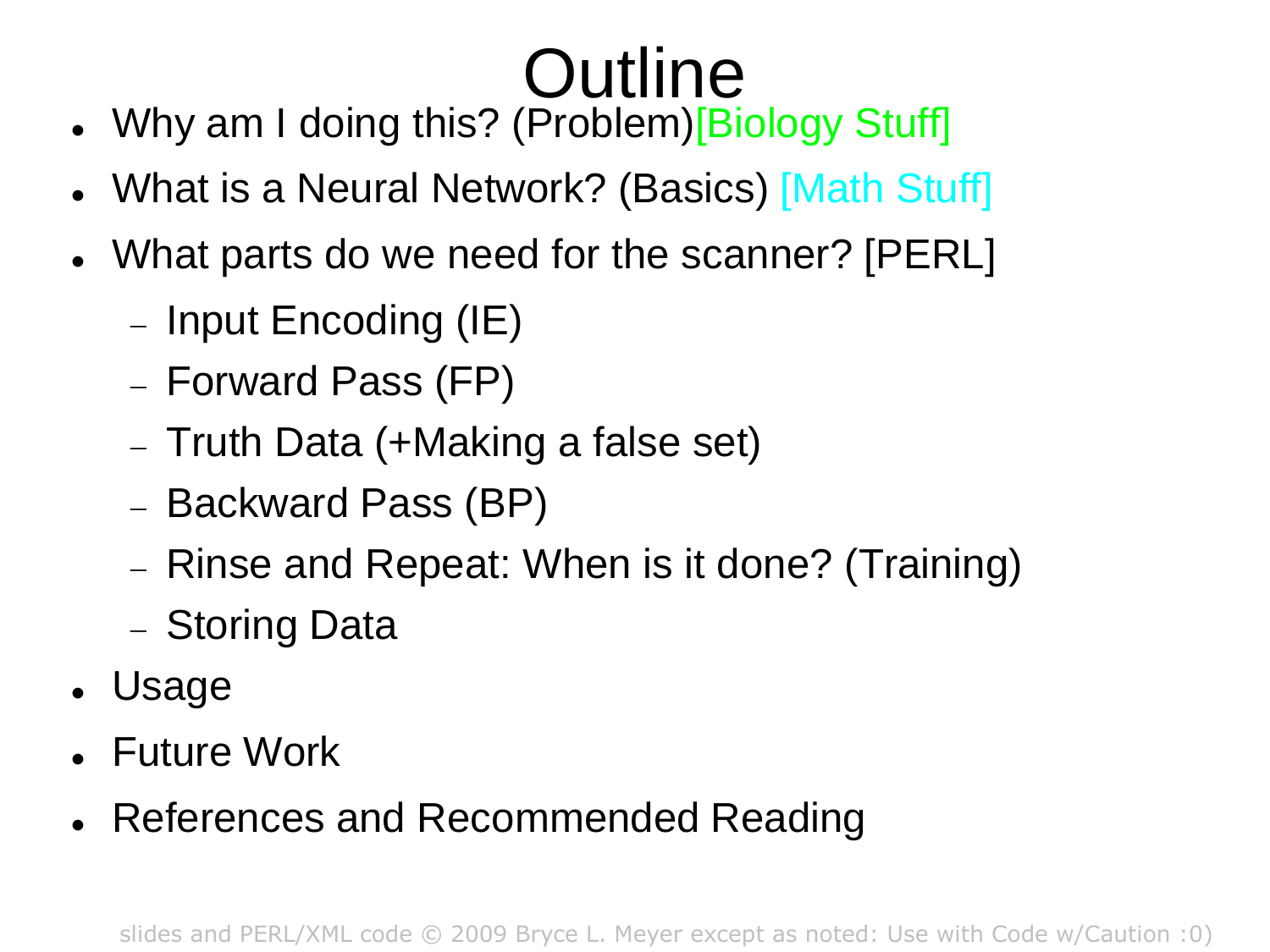#### Problem: What are MicroRNAs?

- MicroRNAs (miRNAs, in GenBank labeled as MIR-###) are short (~20 base pair) sections of messenger RNA (mRNA).
- Can easily find a list here: **[http://microrna.sanger.ac.uk/cgi](http://microrna.sanger.ac.uk/cgi-bin/sequences/browse.pl)[bin/sequences/browse.pl](http://microrna.sanger.ac.uk/cgi-bin/sequences/browse.pl)** (and can walk through to Ensembl to see chromosome context, like here
	- : [http://www.ensembl.org/Homo\\_sapiens/contigview?region=21&vc\\_start=41450061&vc\\_end=41462060](http://www.ensembl.org/Homo_sapiens/contigview?region=21&vc_start=41450061&vc_end=41462060) )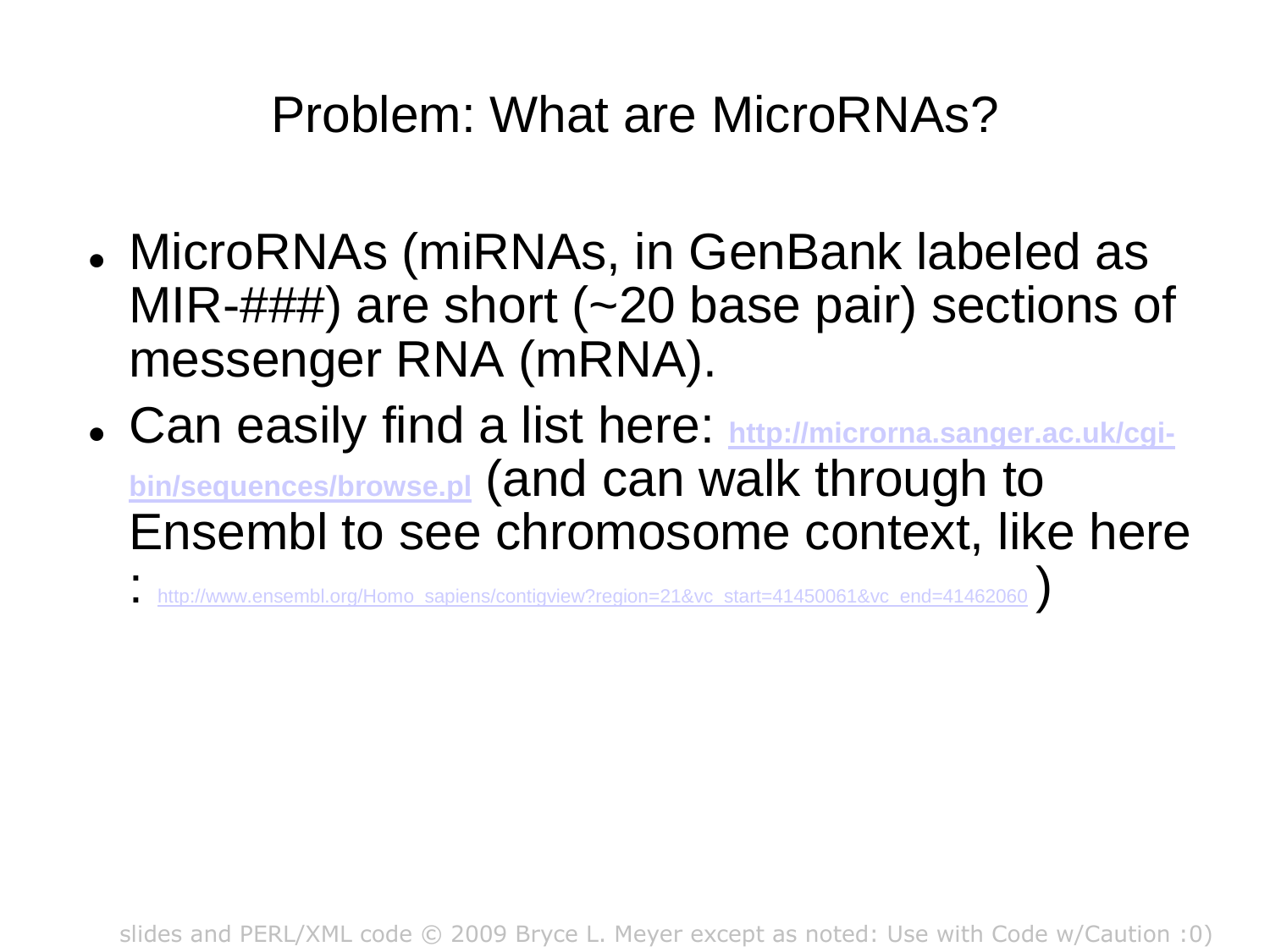#### Problem: Human miRNA Facts

(Important for hunting them!, as of 2006, see link for current)



**Known Human miRNA Sizes in bases for 332 Known Precursors: Hairpin Near-Mature Avg.: 87.4 21.8 Max.: 137 25** *Data compiled from raw data at [Sanger 2006] miRNAbase @ http://microrna.sanger.ac.uk/* 

**Known Human miRNA Sizes in bases for 332 Known Precursors: Where is Near-Mature precursor found? Forward Stem (+): 189 Reverse Stem (-): 143** *Data compiled from raw data at [Sanger 2006] miRNAbase @ http://microrna.sanger.ac.uk/*

#### <http://microrna.sanger.ac.uk/>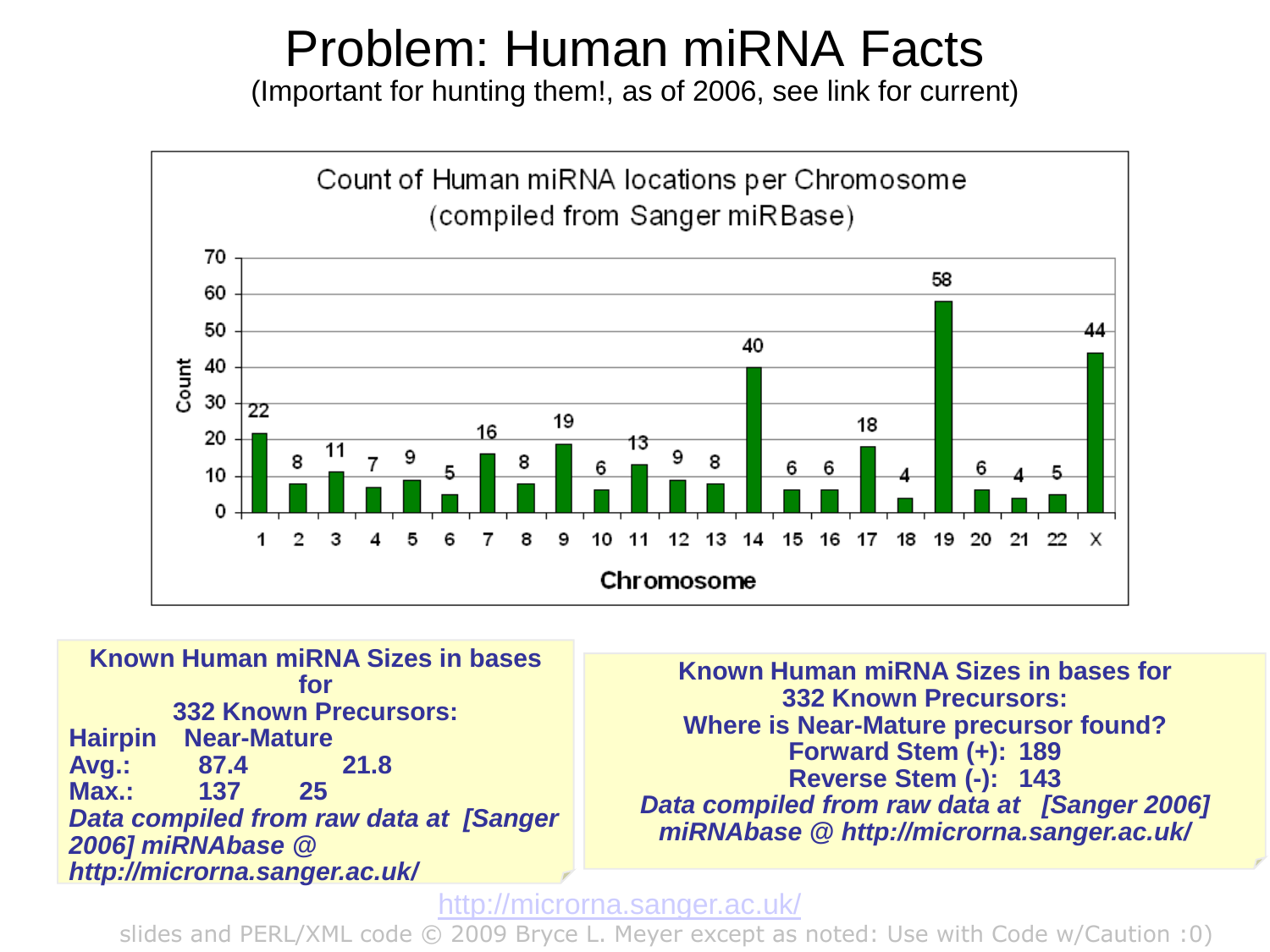#### Problem: Since miRNAs are Too Short We Want Hairpins!

- **NEED: Make a learning program (a Neural Network) that will scan DNA for Hairpins**
- Mature miRNAs are too short for a pattern (I found out the hard way :0)
- Hairpins can be found in DNA, these hairpins are used to make miRNAs
- Hairpins MAY have a pattern, and are bigger (80+ bases)
- NOTE: Same technique can be used for ANY pattern (i.e. NonmiRNA stuff) in DNA
	- Feel like using it to find new proteins, oncogenes, etc.?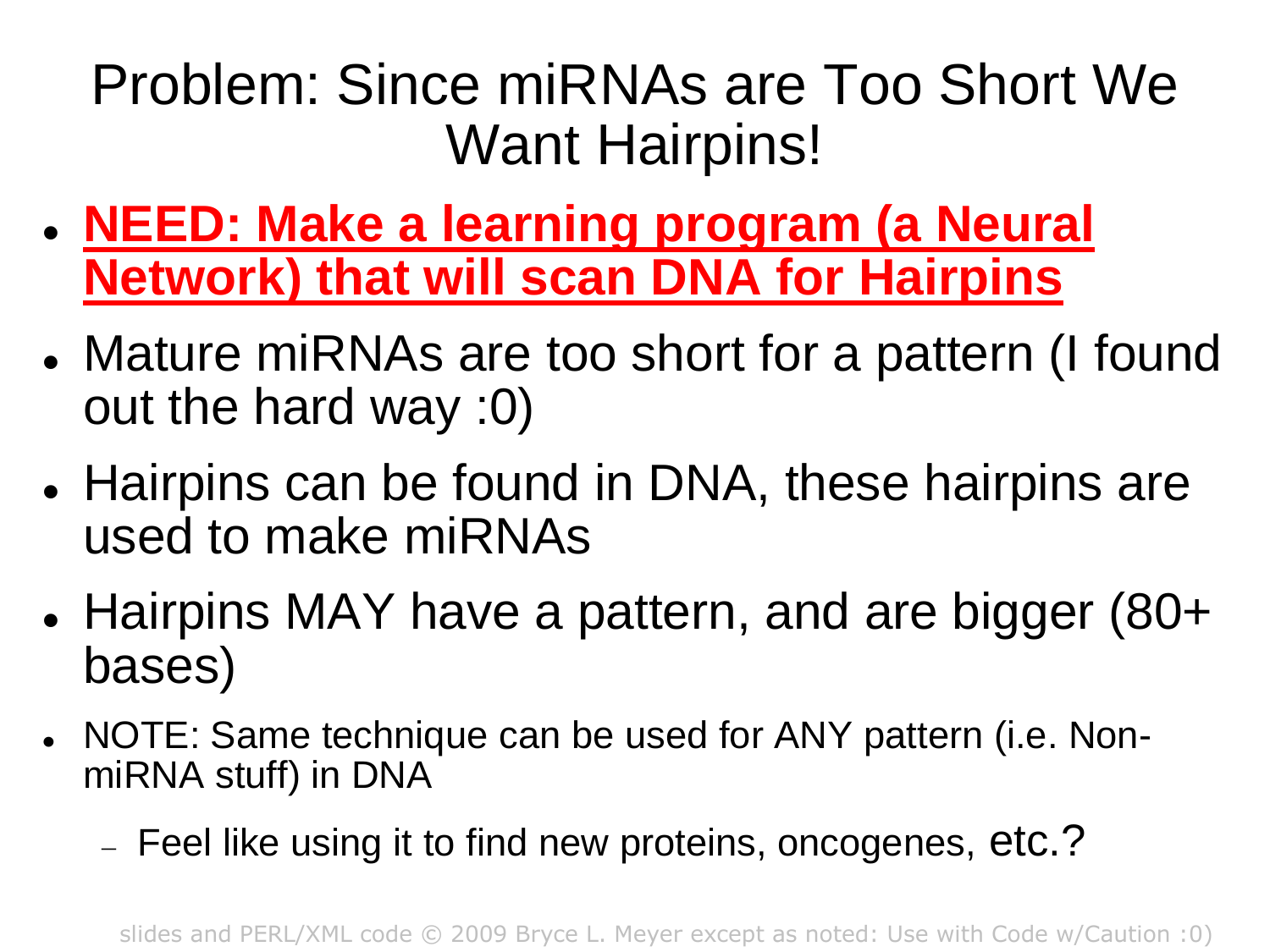## Problem Solution Plan

- 1. Obtain miRNA Data for Hairpins (from Sanger MIRBASE)
- 2. Develop an encoding method; determine sizing from miRNA data
- 3. Develop a data schema (XML in my case)
- 4. Make the Neural Network, train it, and alter until it stabilizes at 99.999% (or find out how firm is the pattern for miRNAs)
- 5. If I fail at #4, find a new DNA disease pattern and redo NN using core code and combine with other methods.
- 6. Use the stabilized NN and a custom DNA scanner to look over areas near disease causing genes
- 7. Send answers to key researchers in field and publish. Provide the code core as a tool set to any researcher.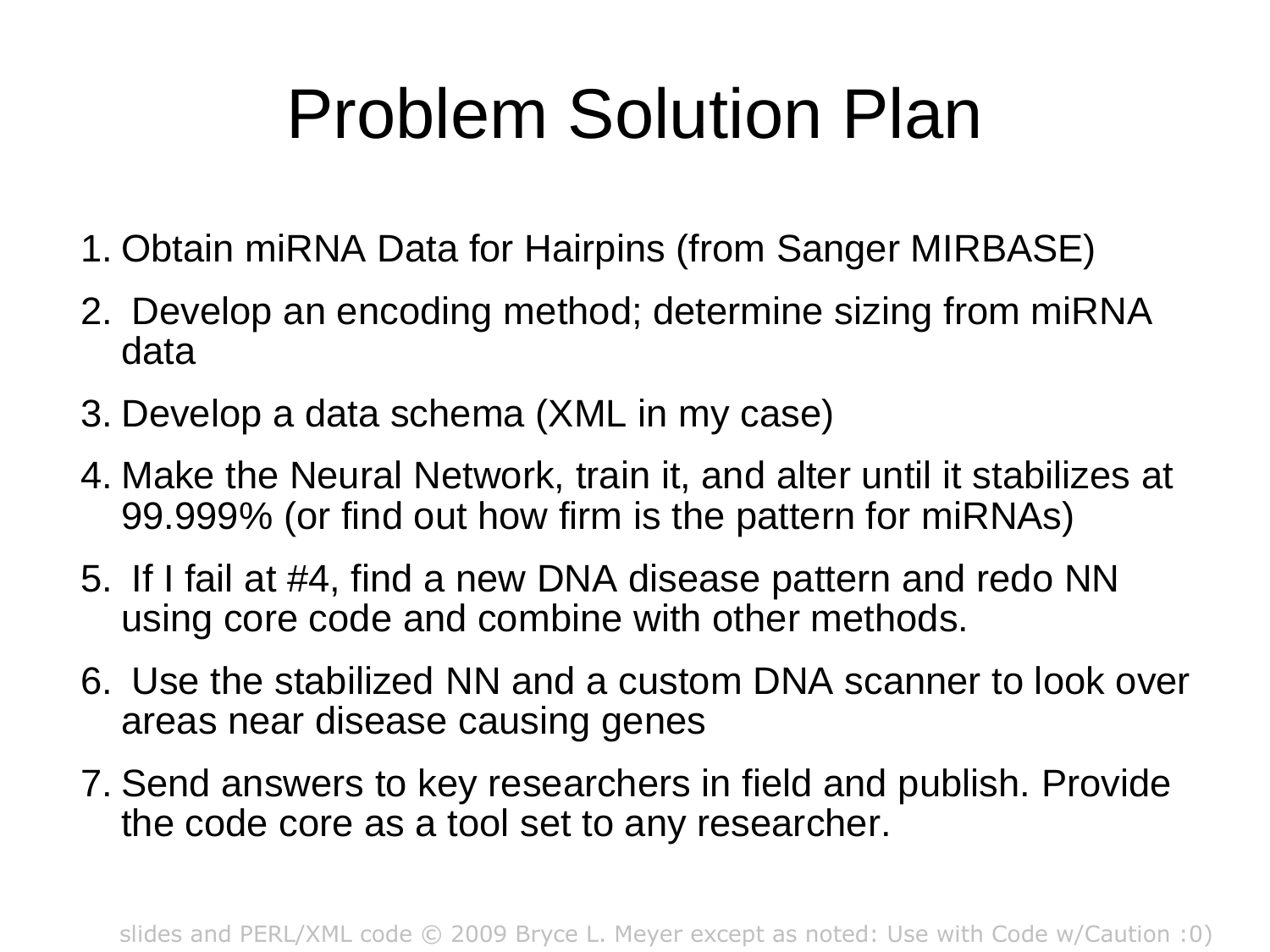## Basics: What is a Neural Network?

- Neural Network (NN) = Mathematical/ Programmable way to determine and use patterns in a learning system
- Copied from Nature!
- Your eye/brain are examples
- **[Hayken,1994] is a great NN reference!**
	- **Is used as initial basis for the math algorithms to follow**
	- **I deviate from his terminology.**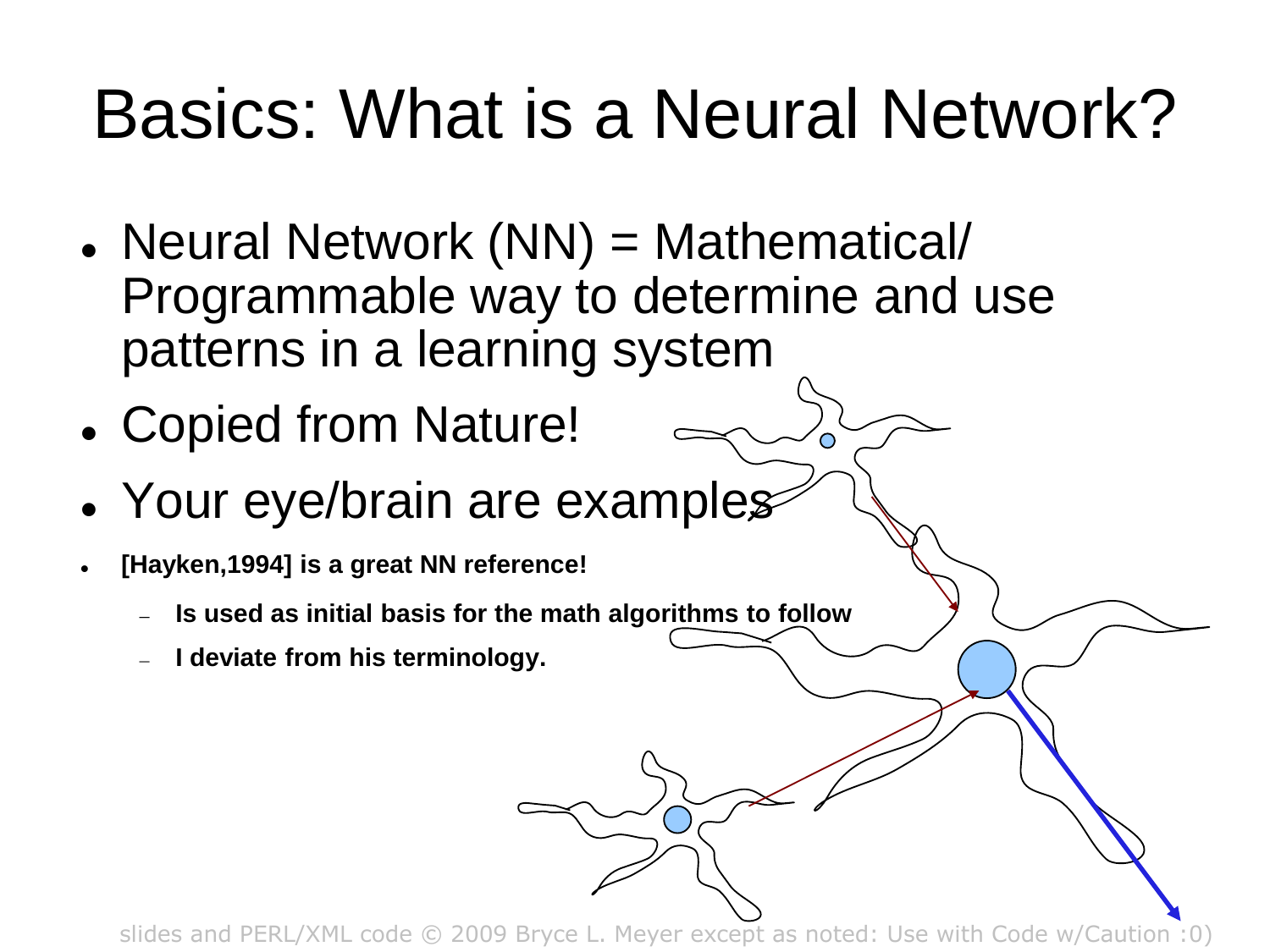## What are Neural Networks?

- Neural Networks (NNs) operate by simulating how neurons function
	- Stimuli (Inputs) enter the neuron
	- Neuron accumulates (Sums) inputs until it reaches a point to force an action potèntial (act positively or negatively: +1 or -1 according to response function), which may be transmitted to other neurons.
	- Feedback alters sensitivity (weighting) of each input. (learning via training)
	- An array of connected neurons forms a network.
	- The knowledge gained by the network is represented by all the weights of the network.
- NN are best at finding patterns (if they exist!).

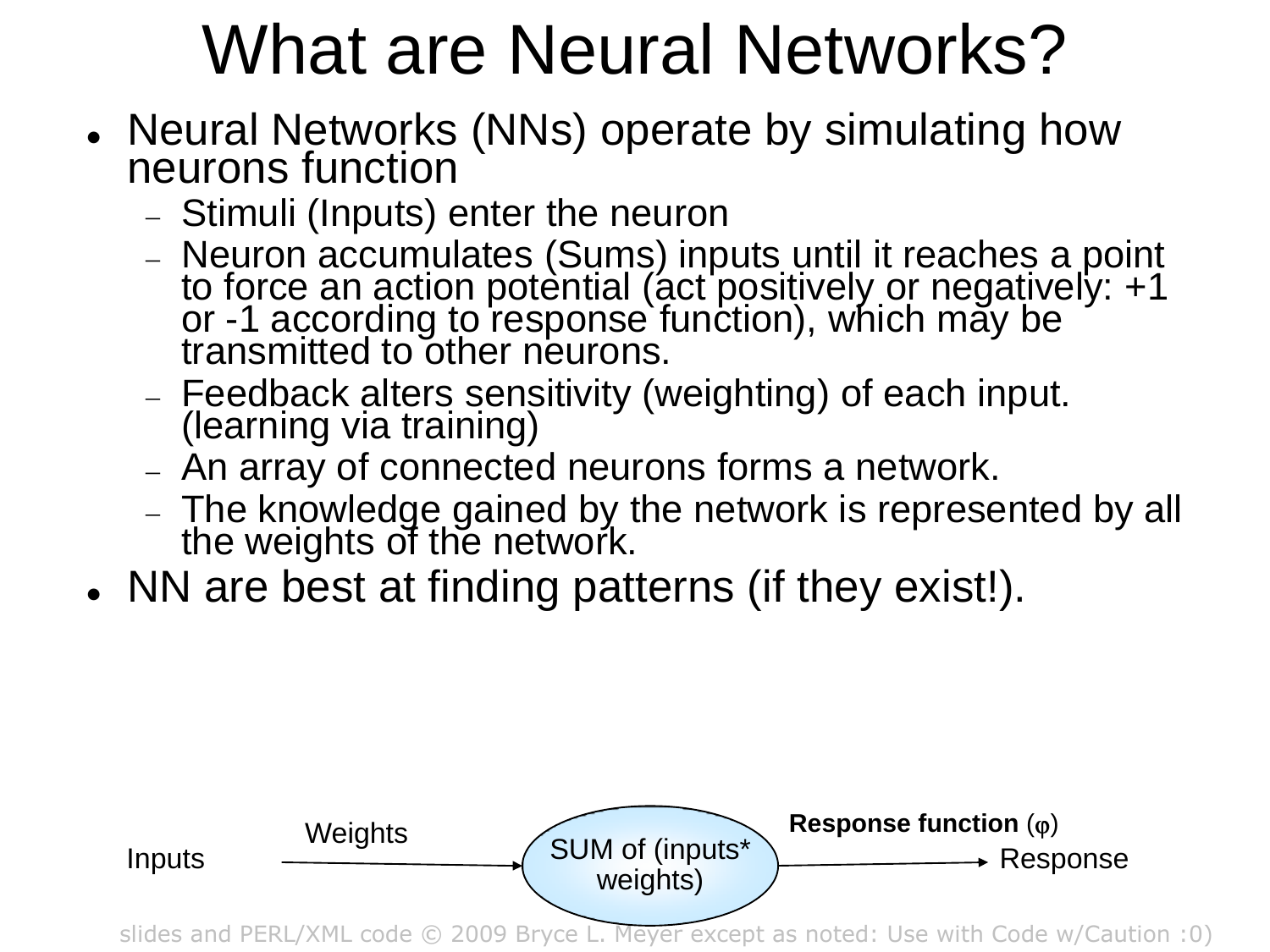#### Neural Network Theory Basics: The "Forward Pass"

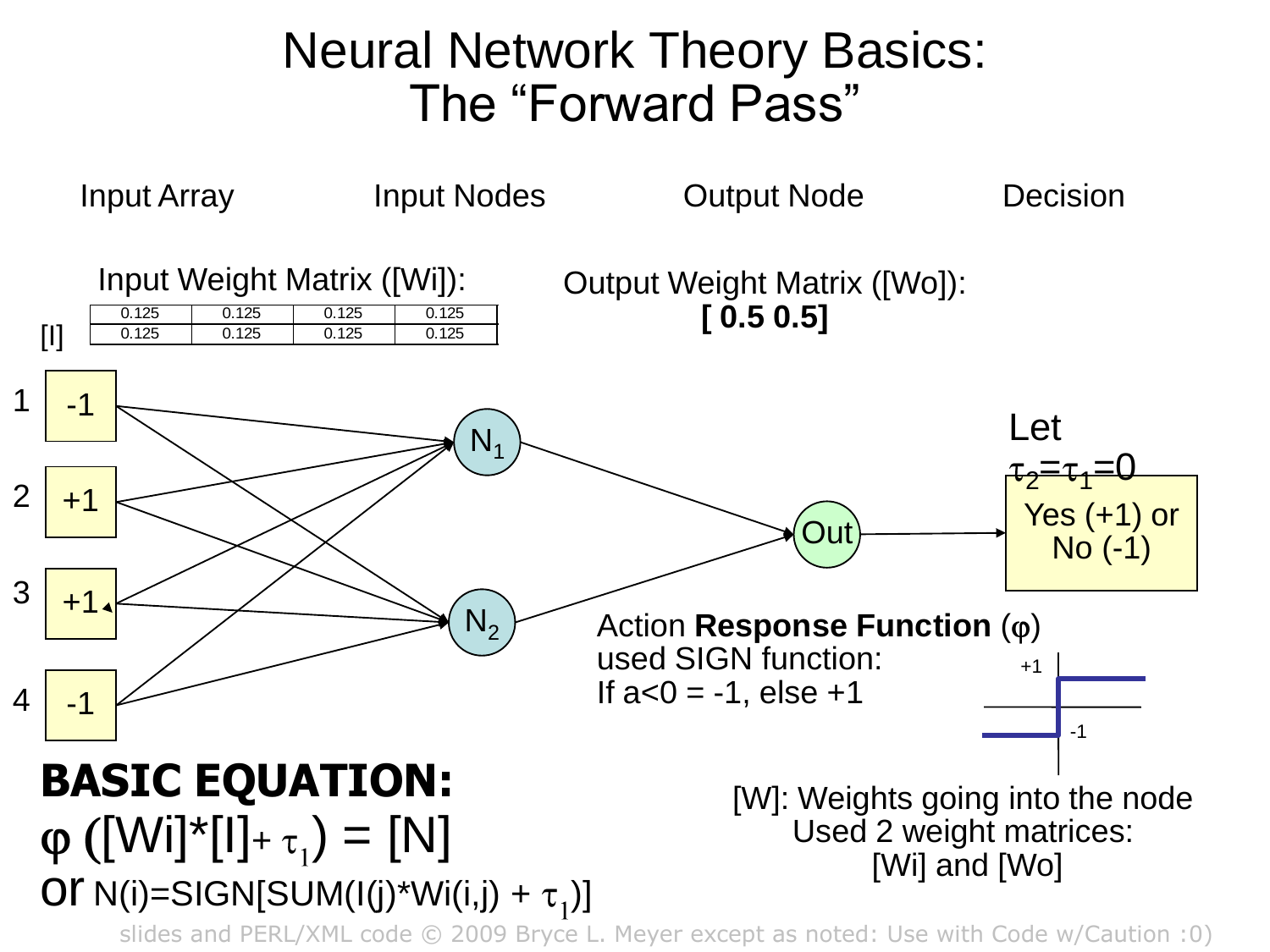#### Neural Net Theory Basics (continued)

#### Input Weight Matrix ([Wi]):



Input Array ERL/XML code © 10PUL Nodes Meyer except as noted: Use with Code w/Caution :0)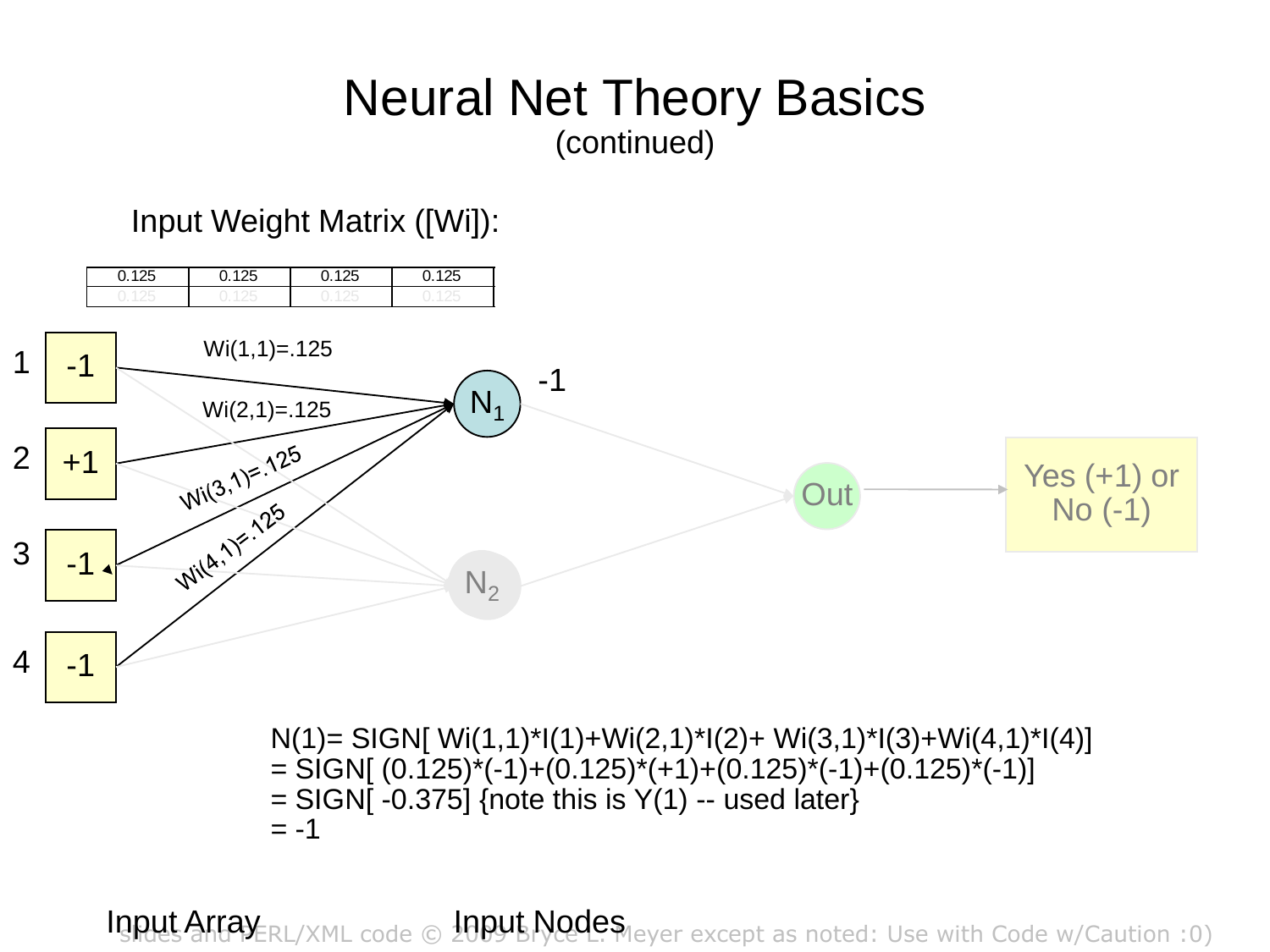#### Neural Net Theory Basics (continued #2)

#### Input Weight Matrix ([Wi]):



Input Array ERL/XML code © 10PUL Nodes Meyer except as noted: Use with Code w/Caution :0)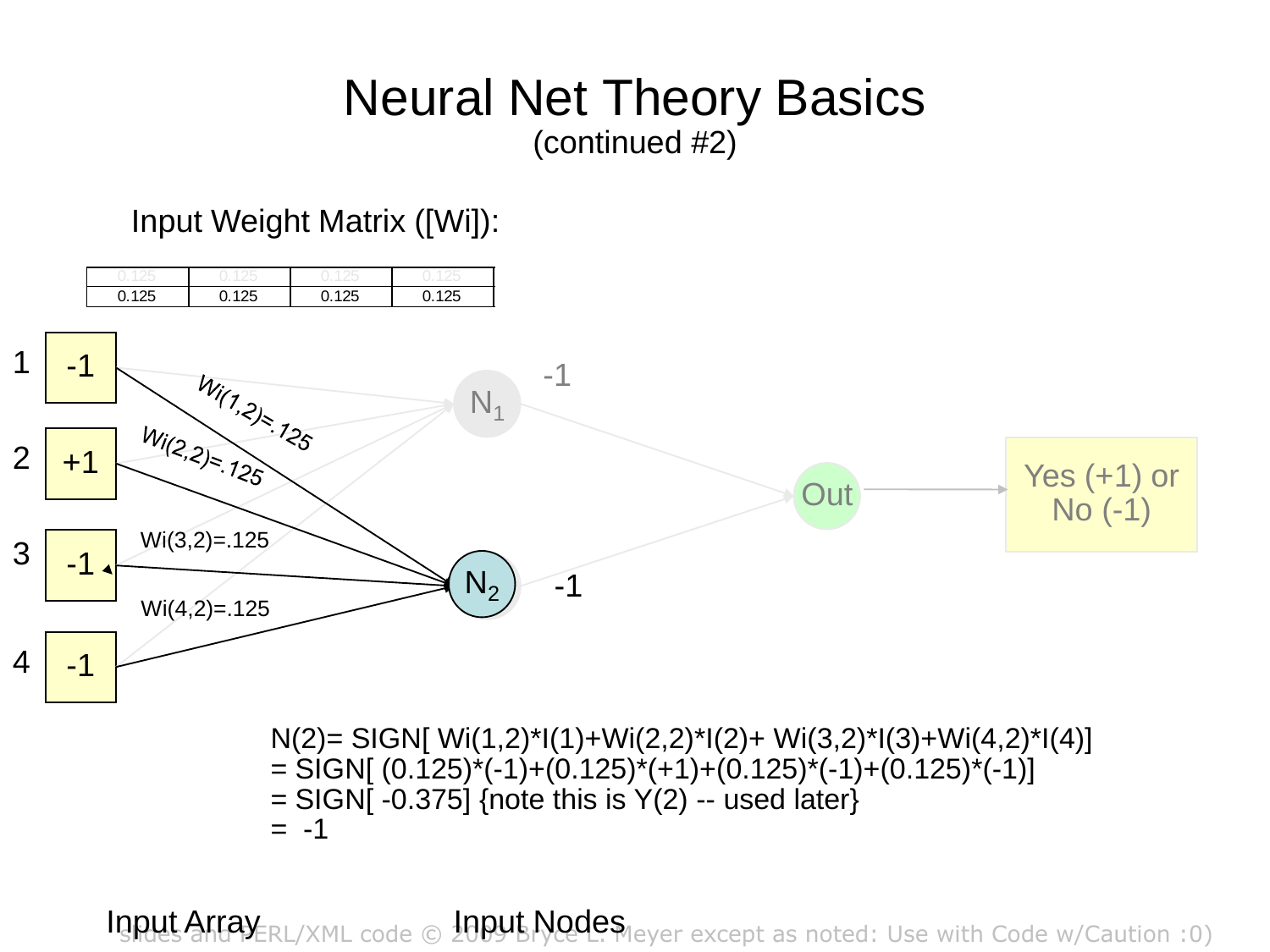#### Neural Net Theory Basics (continued #3)



Input Array ERL/XML code © 1009 BRodes except as noted: Use with Code w/Caution :0) **Cutput Node**<br>except as noted: Use with Code w/Caution :0)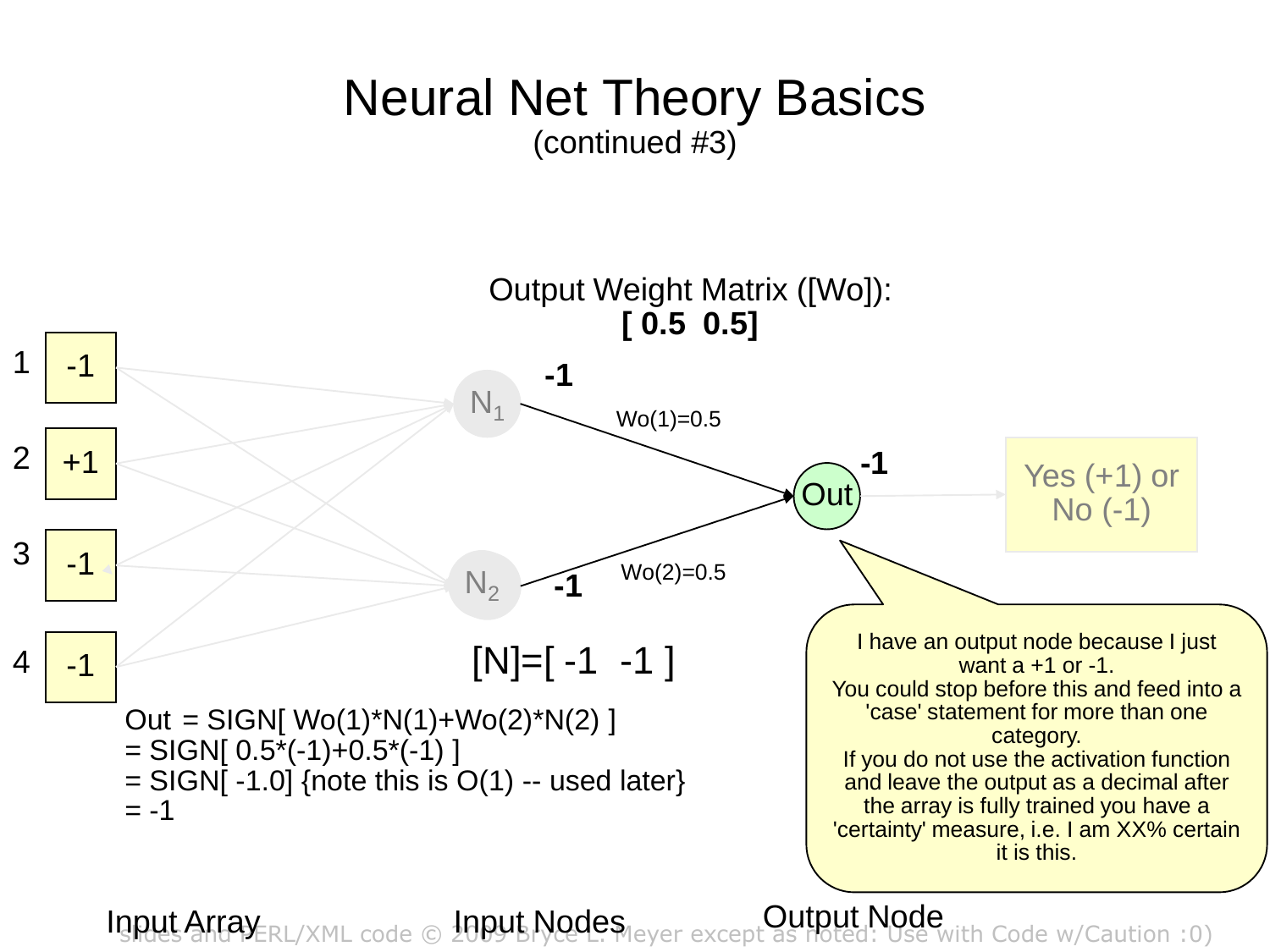#### Neural Net Theory Basics (continued #4)



Input Array ERL/XML code Dub Nodes L. Meyer except put Node Use with Code & Grandin :0)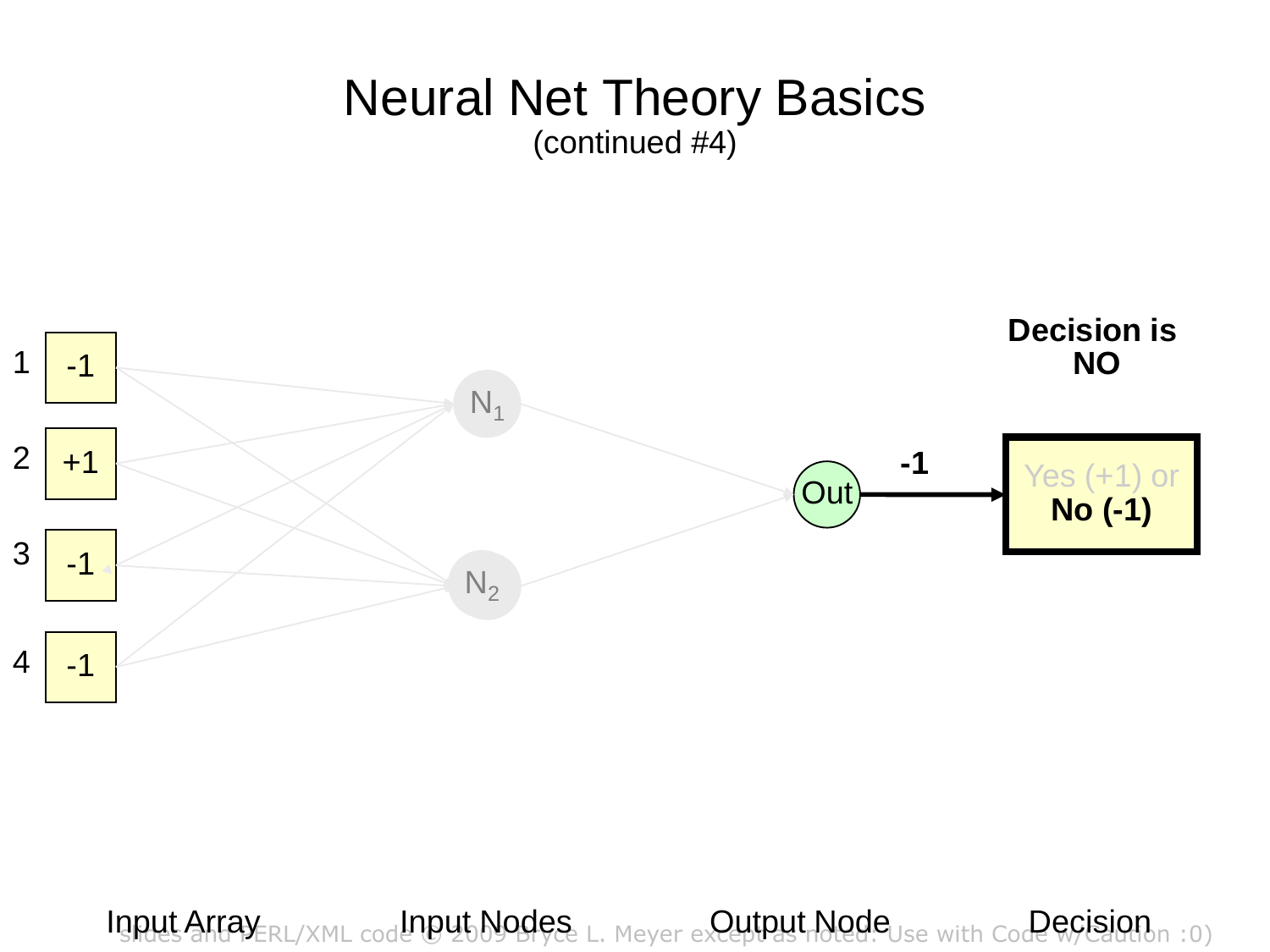#### **Neural Net : Feedback=Training= "Backward pass"\***



\*= there are MANY training methods, and equations, I just picked one. See [Hayken,1994] Here I chose to use the pre-activated Neuron output to use in training, you may decide to use the post activated neuron output ([N] in lieu of [Y], Result in lieu of [O]).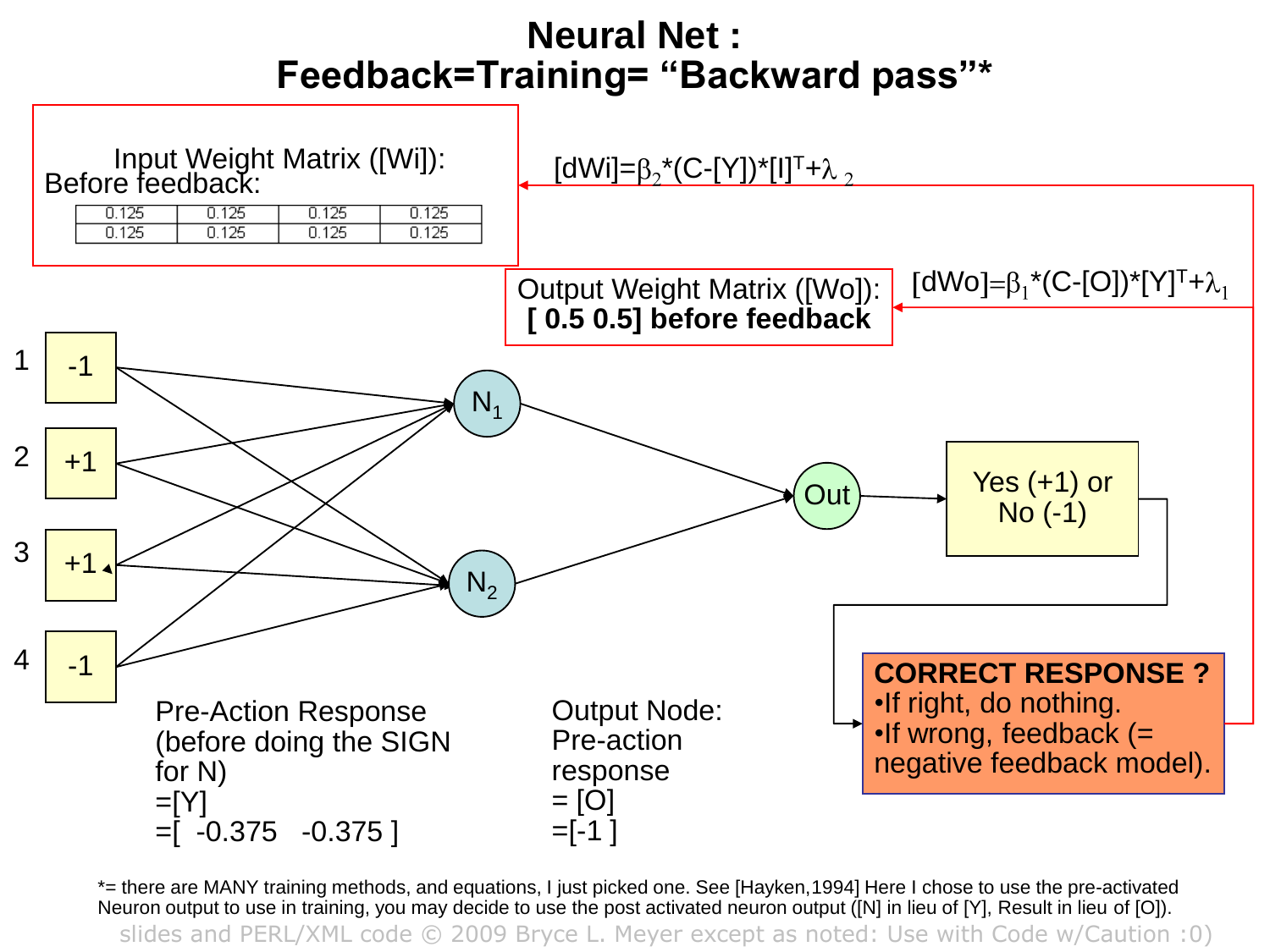#### **NN Basics: The Backward Pass Example (an independent training method)**

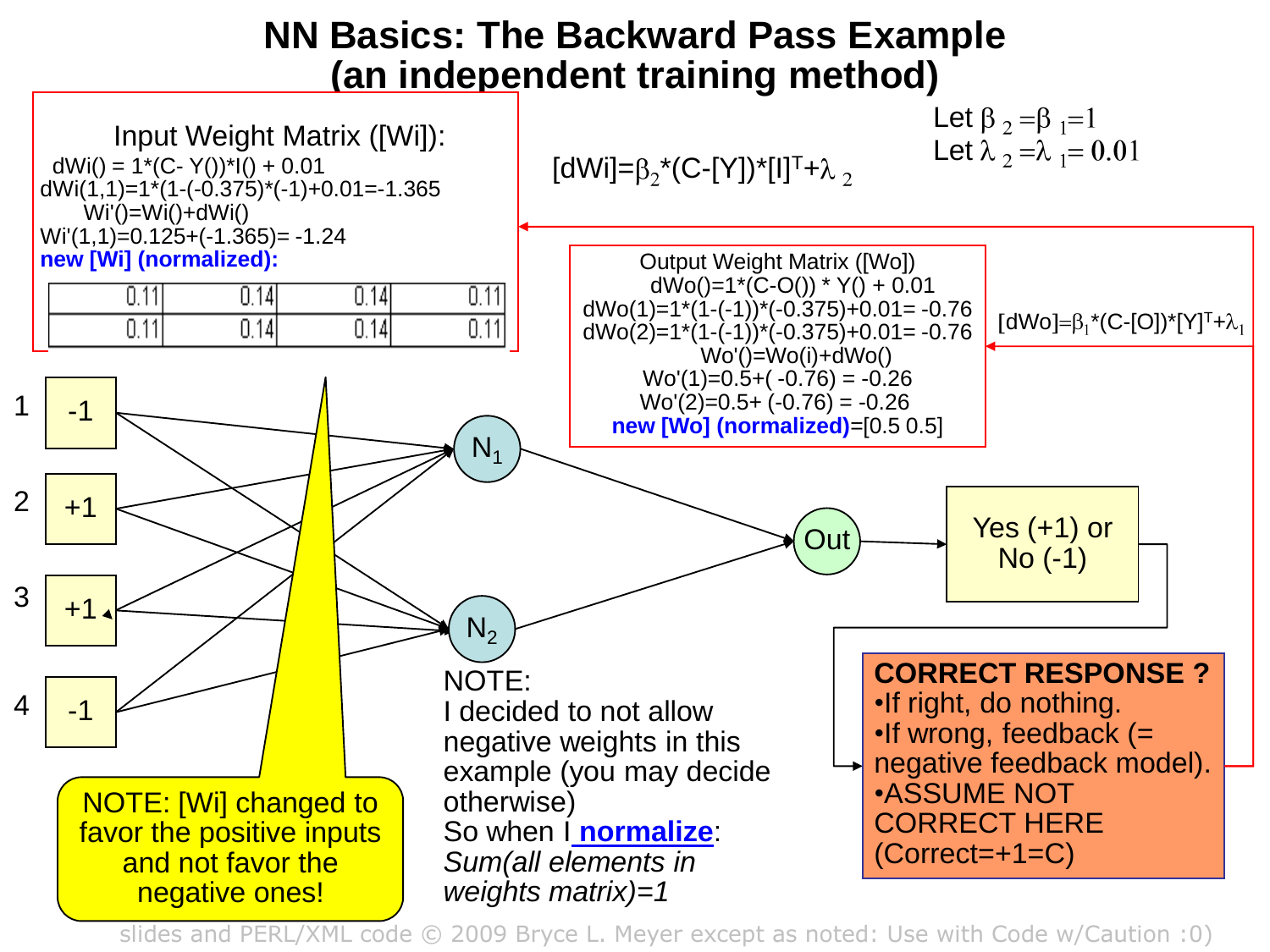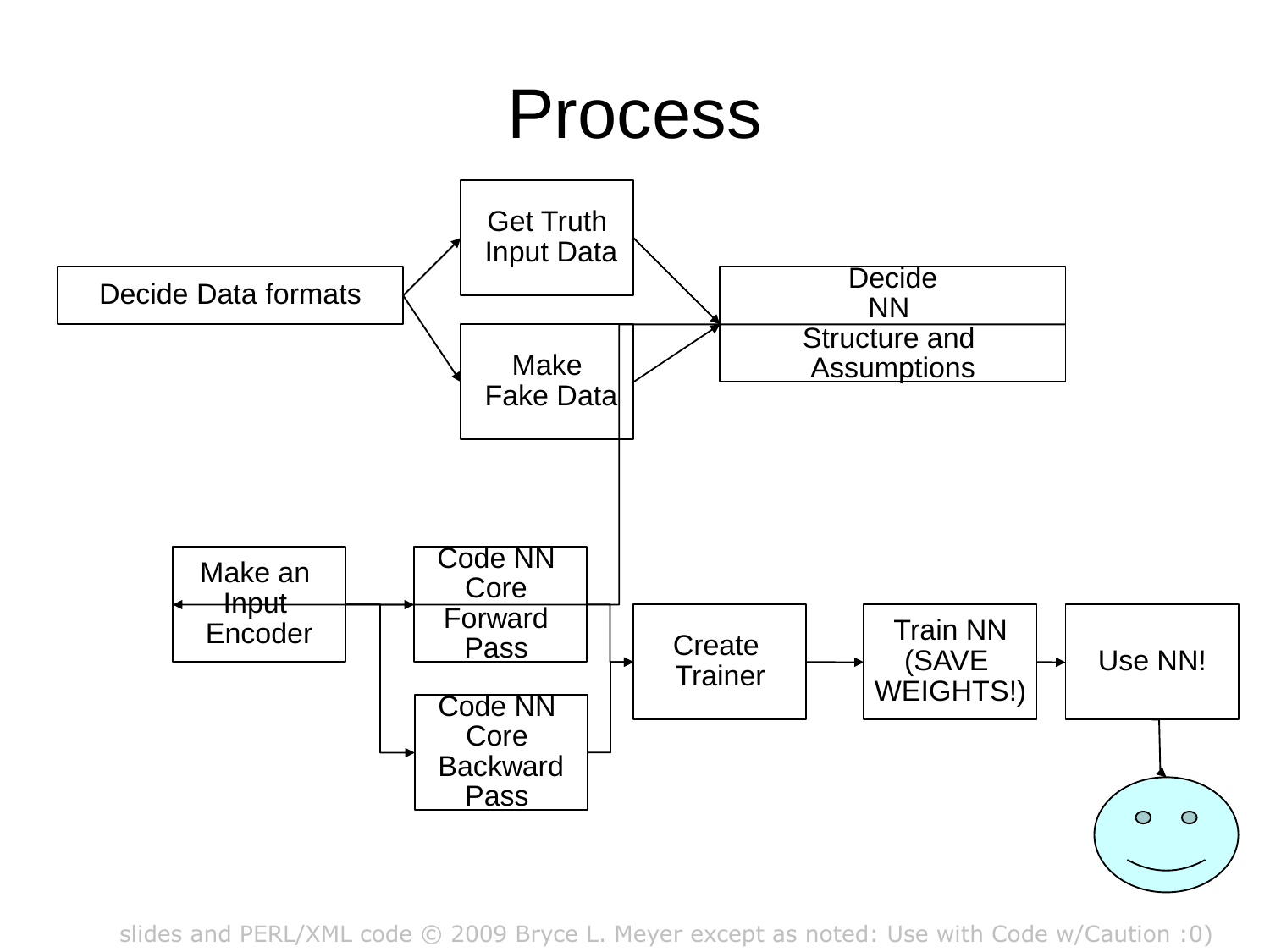#### Phases in Making a Neural Network Work

- Input Preparation (Input Encoding): Need to know how I will make my input data into +1/-1's. Know as much about your goal and input as possible.
- Data Sets:
	- $-$  Need a set of true data  $+$  Need a set of false data
- Sizing and Layers: How many neuron layers of what size?
- Training: Using the known true and false data, train the NN until it is right regularly a set % of time (~95%, 99%, 99.999%) (LONGEST PART RUNWISE!!!!!)
	- The weaker the pattern in the truth data, the more training and more/bigger layers are required
	- If the array is less than 100%, then it will have an error rate.
	- What assumptions? What training model?
- Usage: Using the trained weights matrices, scan unknown data (forward passes) and find out what it is!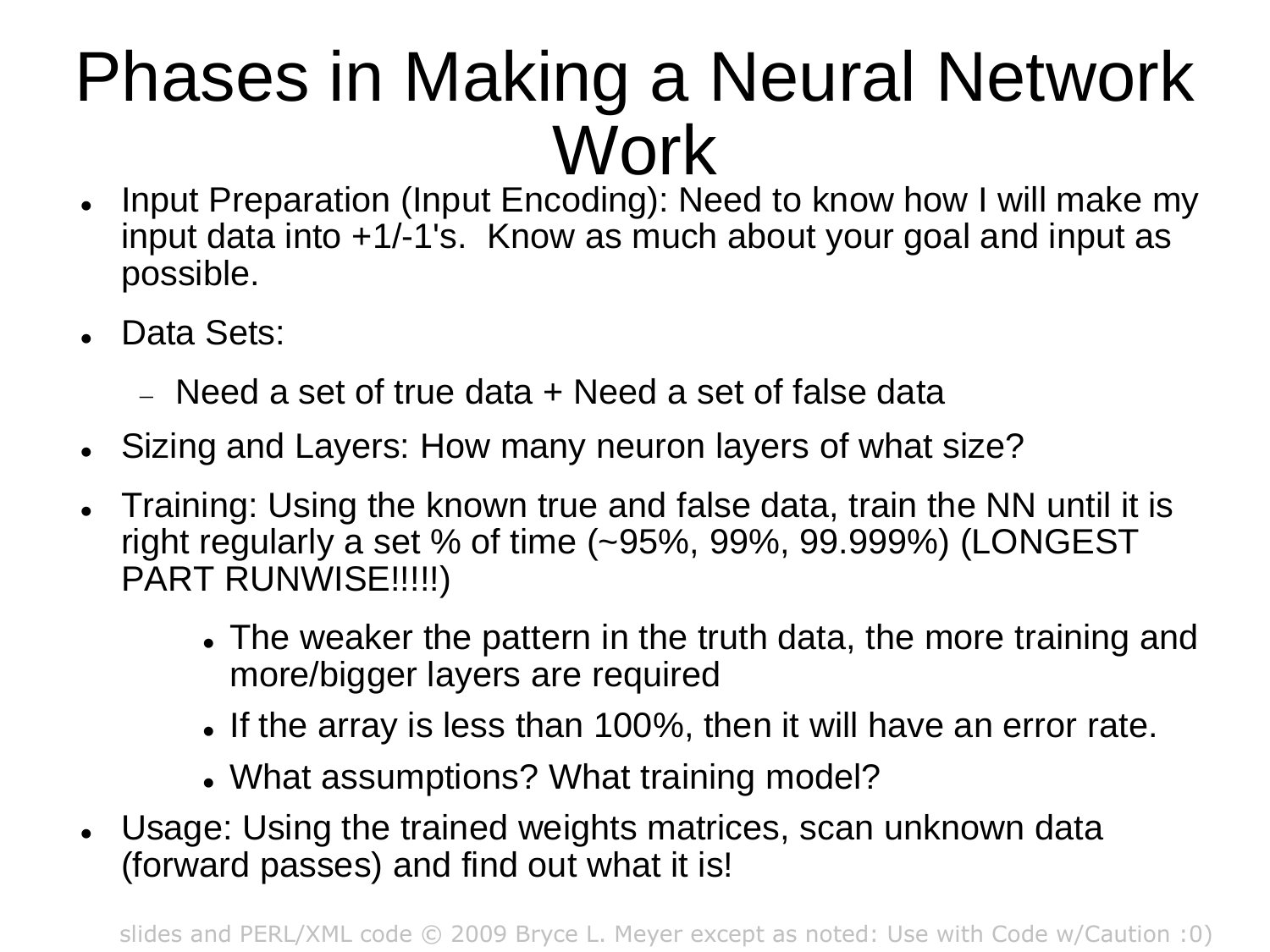#### My Pseudo Two layer Example

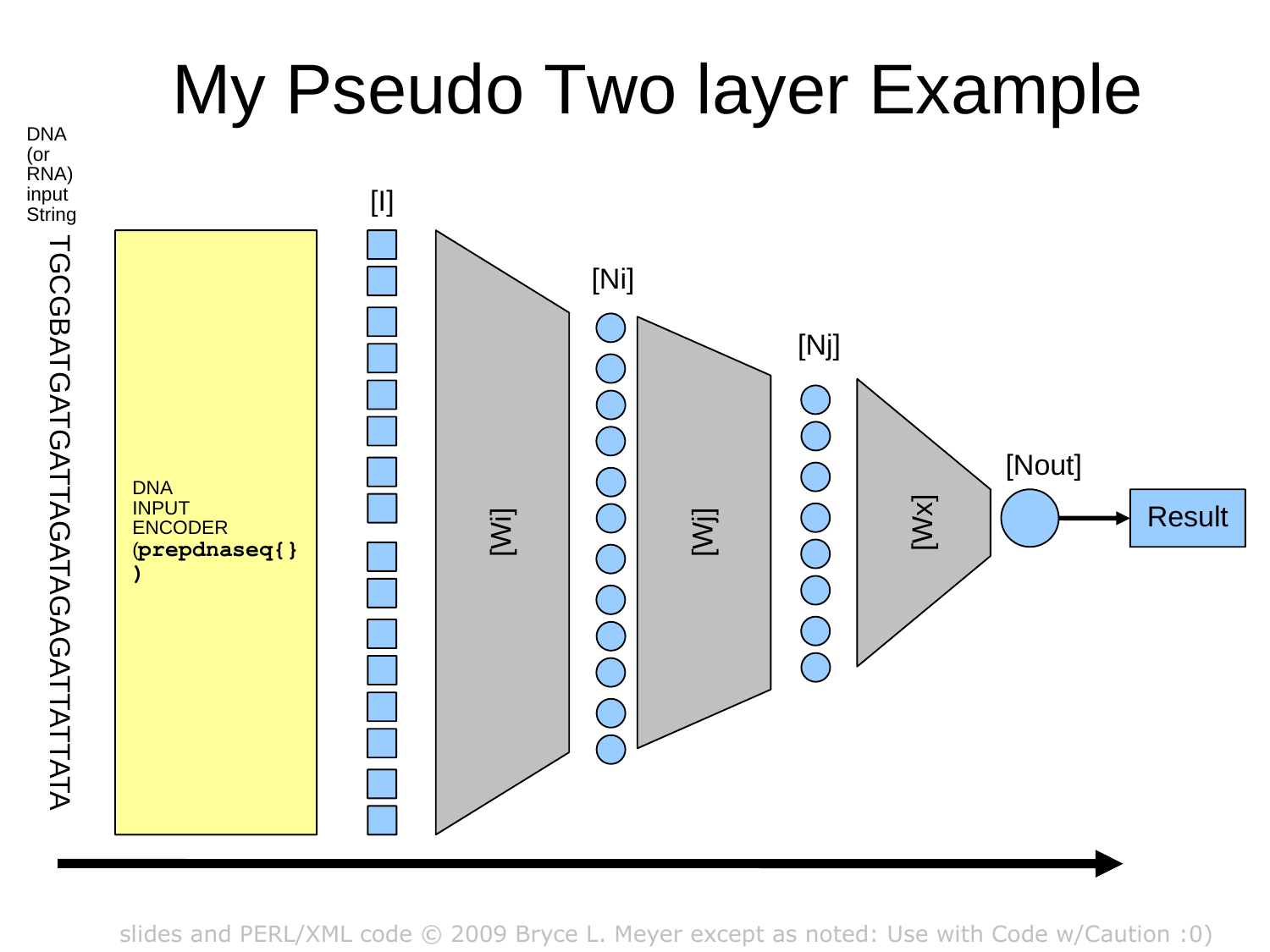## Input Encoding: Other Problems

-1 -1 -1 -1 -1 -1 -1 -1 -1 -1 -1 -1 -1 -1 -1 -1 -1 -1 -1 -1 -1 -1 -1 -1 -1 -1 **+1 +1** -1 -1 -1 -1 -1 -1 **+1** -1 **+1** -1 -1 -1 -1 -1 **+1** -1 -1 **+1** -1 -1 -1 -1 **+1** -1 -1 -1 **+1** -1 -1 **+1** -1 -1 -1 -1 -1 -1 -1 -1 -1 -1 -1 -1 -1 -1

• Images

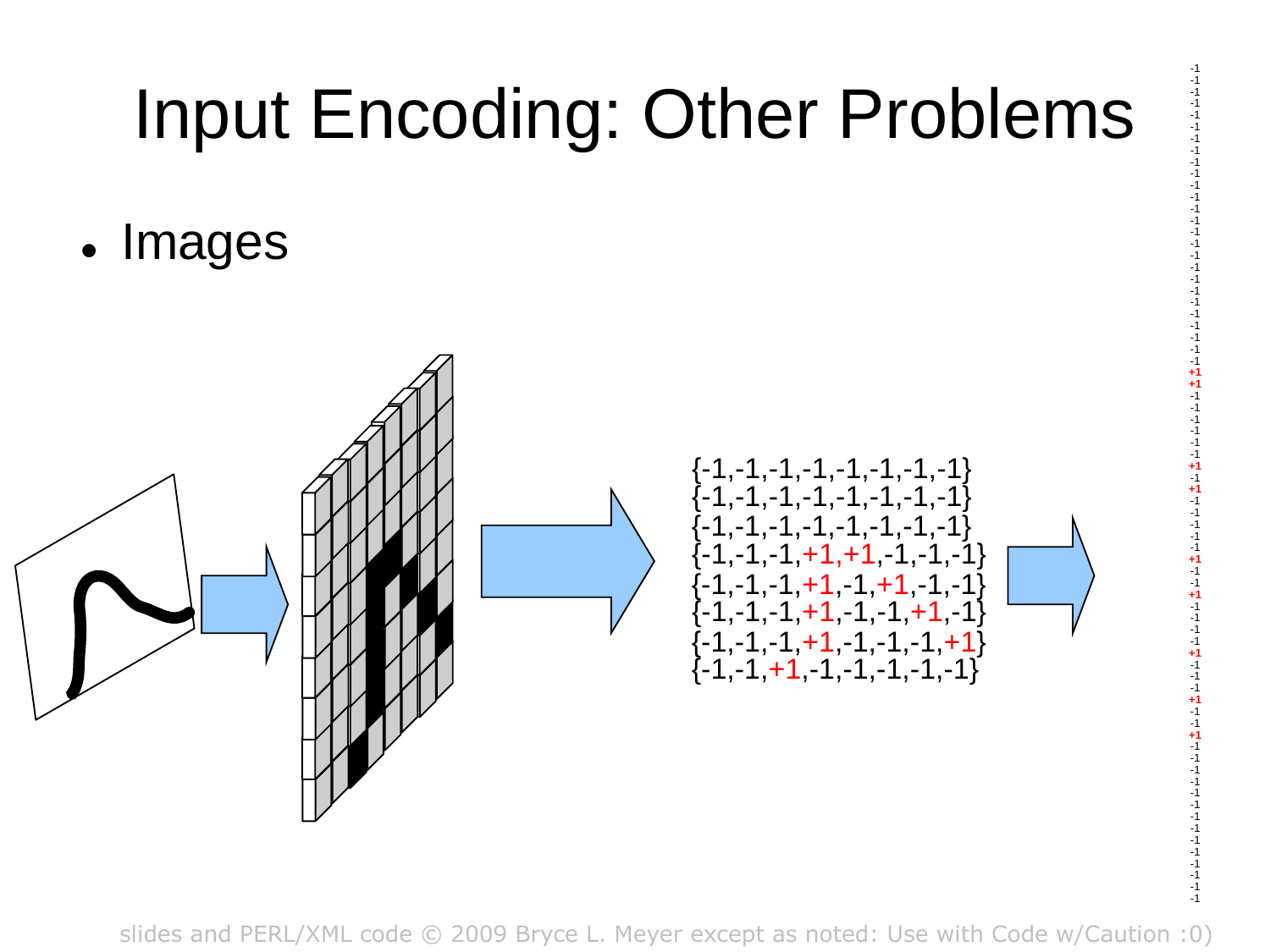#### What parts do we need for the DNA scanner?

- Since NN sees only +1/-1, but DNA is {A,T,G,C} I need an 'Input Encoder' (IE) to make data into +1/-1
- Need a nested loops to perform the 'Forward Pass' (FP)
- Need a truth table comparison to determine correctness
- Need a 'Backward Pass' (BP) to feed the results back
- Need to store statistics and weights
- Need support routines/programs (store data, retrieve data, store runs/back-up data, make training data)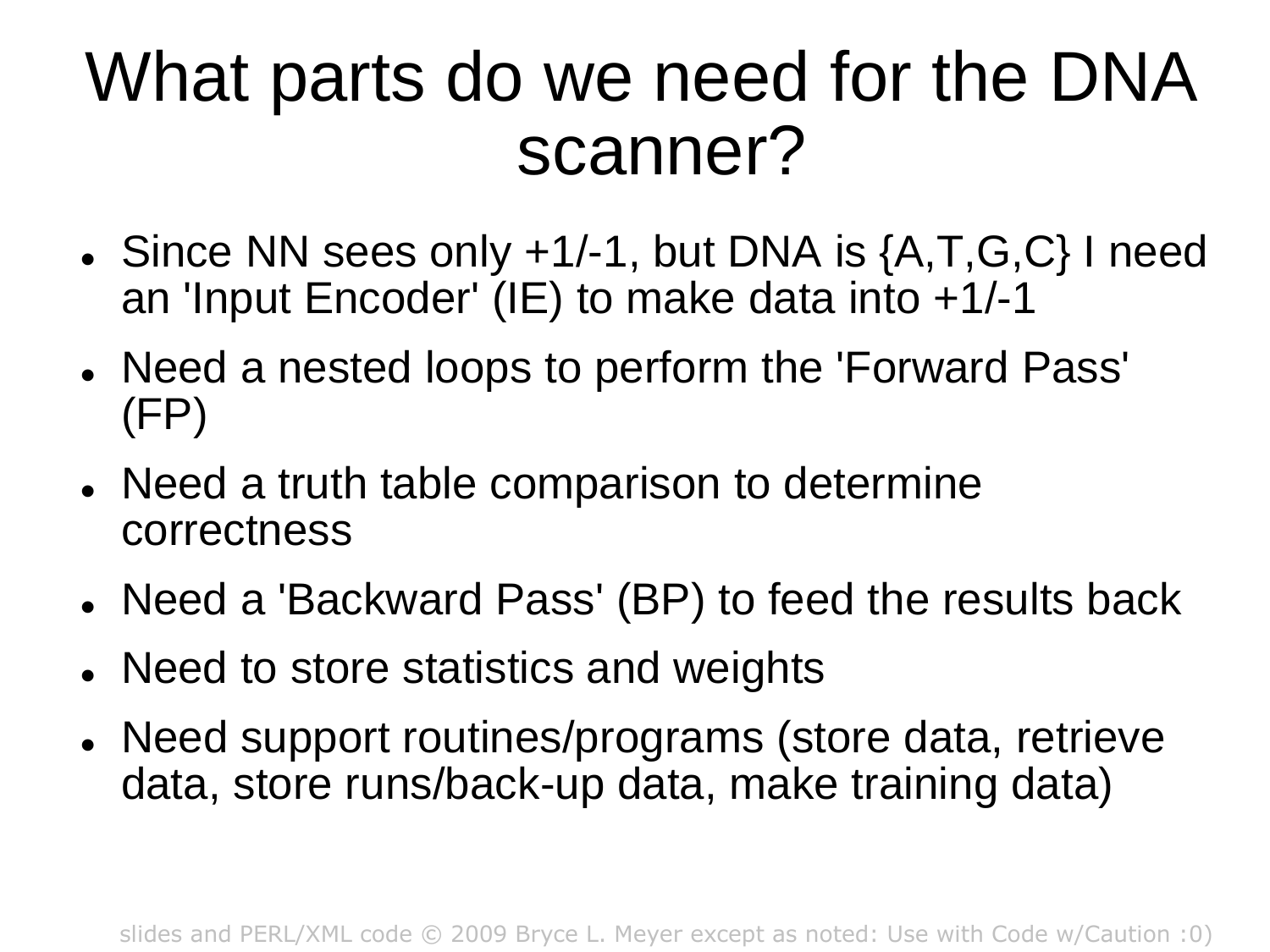# IE: Encoding DNA

- DNA has only 4 nucleotides: A,T,G,C
	- A binds to T; G to C
- RNA has the same letters with U in lieu of T
- Use 0 for -1, 1 for +1, then use PERL regexs and arrays:

```
#########################################
### SUB BINCONVERT Binary converter from base
##########################################
sub binconvert{
  $bseq=\simeq s/a/00/q;$bseq=\simeq s/t/11/q;$bseq=\simeq s/u/11/q;$bseq=\simeq s/c/10/a;$bseq=\simeq s/q/01/q;\thetatemparray=();
  @temparray=split("",$bseq);
  \thetafinarray=();
  foreach $titem(@temparray){
    $titem=\s/0/-1/s;push @finarray,$titem;
  }
```
}

```
Translation Table:
Translate base into 2 
bit neural net 
representation
        A is 00
   T is 11 (as is U)
        C is 10
        G is 01
then swap '0''s for -1
```
this and the following PERL snippets : 0) eyer except as noted: Use with Code w/Caution : 0) NOTE: I will try to use simple code here, but there are many better ways to code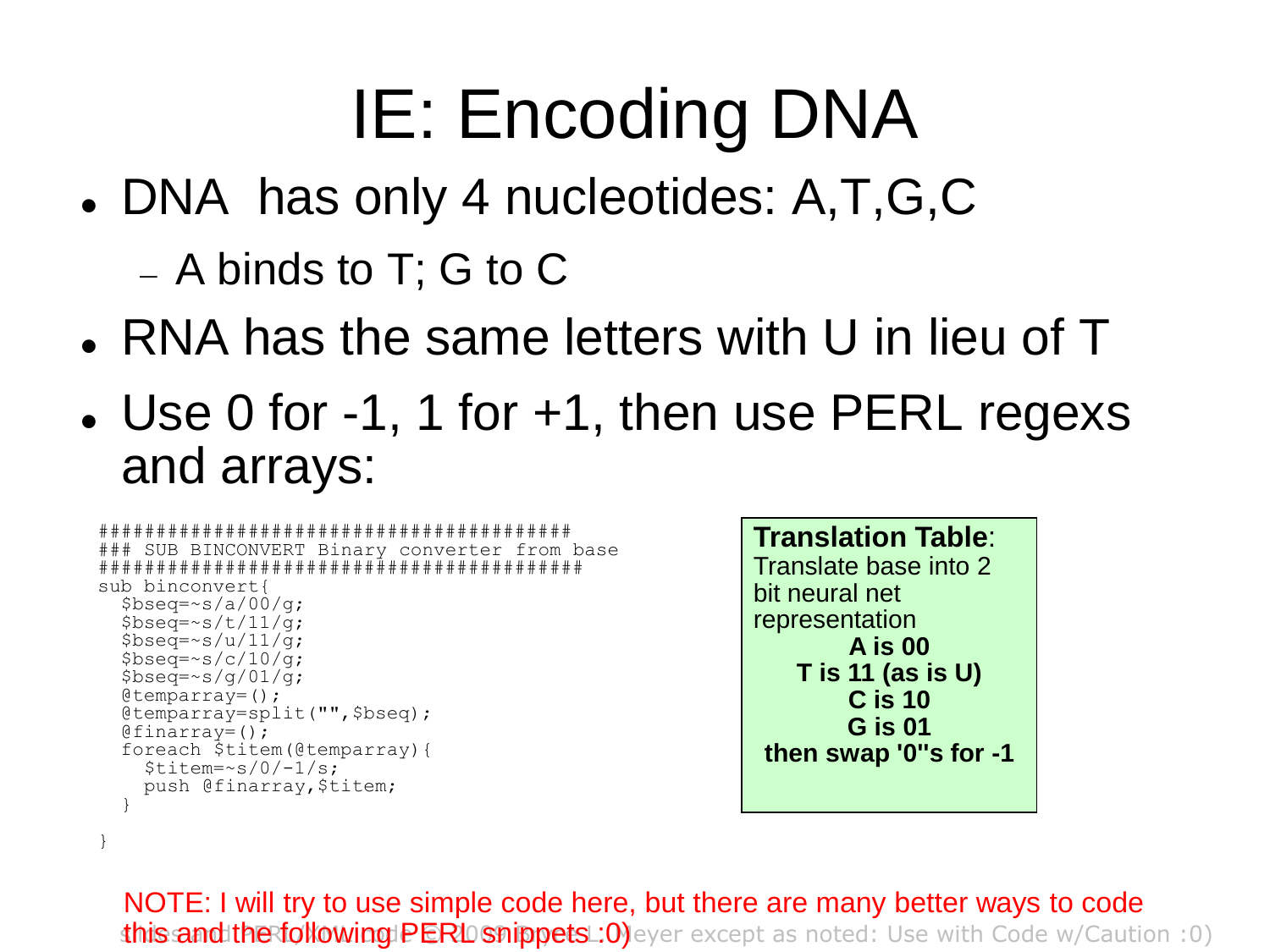IE: Reading in the Input Strings into the Input Array

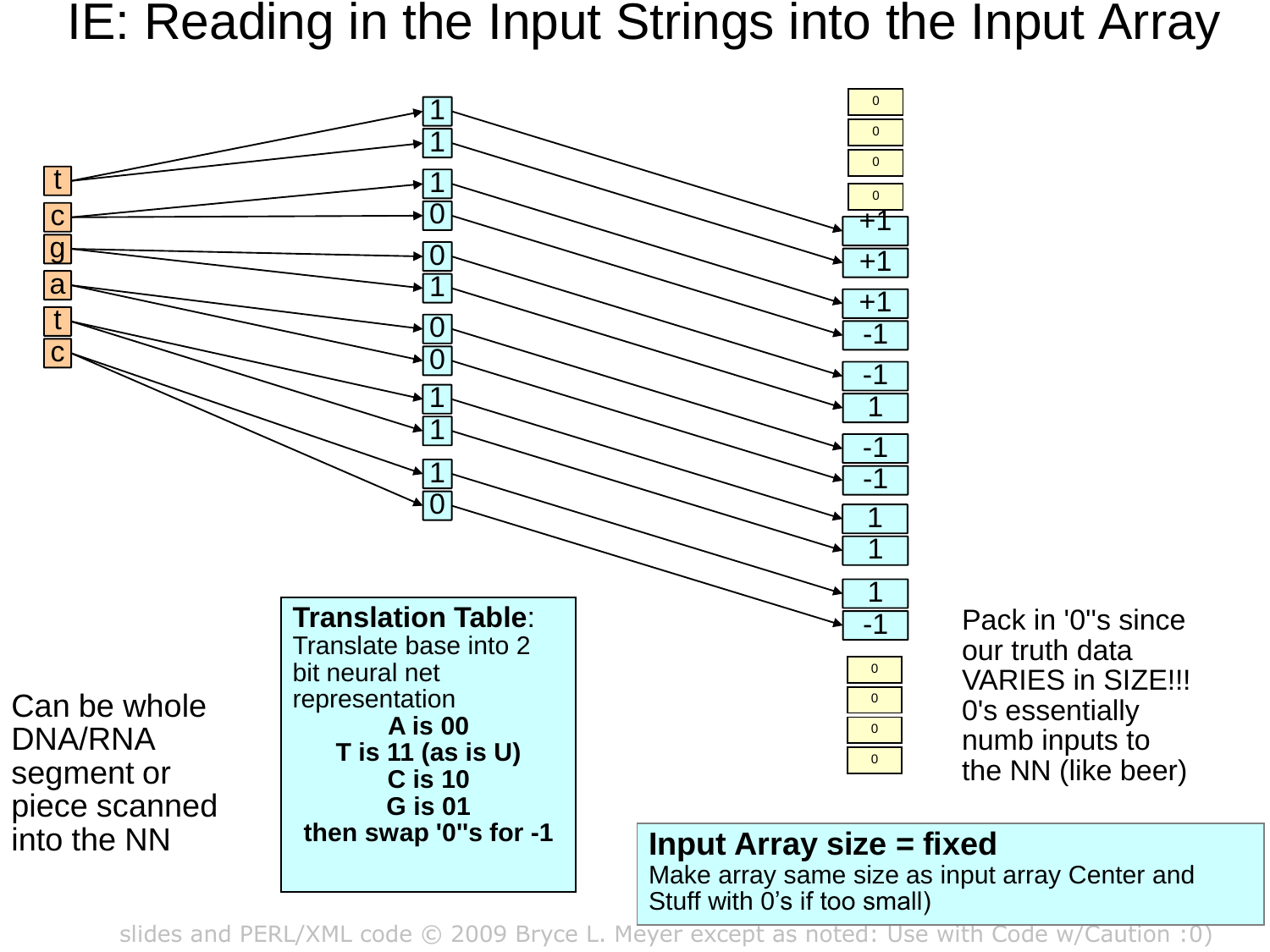# My DNA Scanner Example

- Uses an input array [I] fed by the DNA Inputter
- Has two primary Neuron Matrices (Arrays) [Ni] and [Nj]
	- [Wi] is the weights that multiply [I] going into [Ni]
	- $-$  [Wi] is the weights that multiply the output of [Ni] into [Nj]
- One output neuron [Nout] to get to  $a + 1/ 1$ output.
	- $-$  [Wx] is the weights that feed [Nj] into [Nout]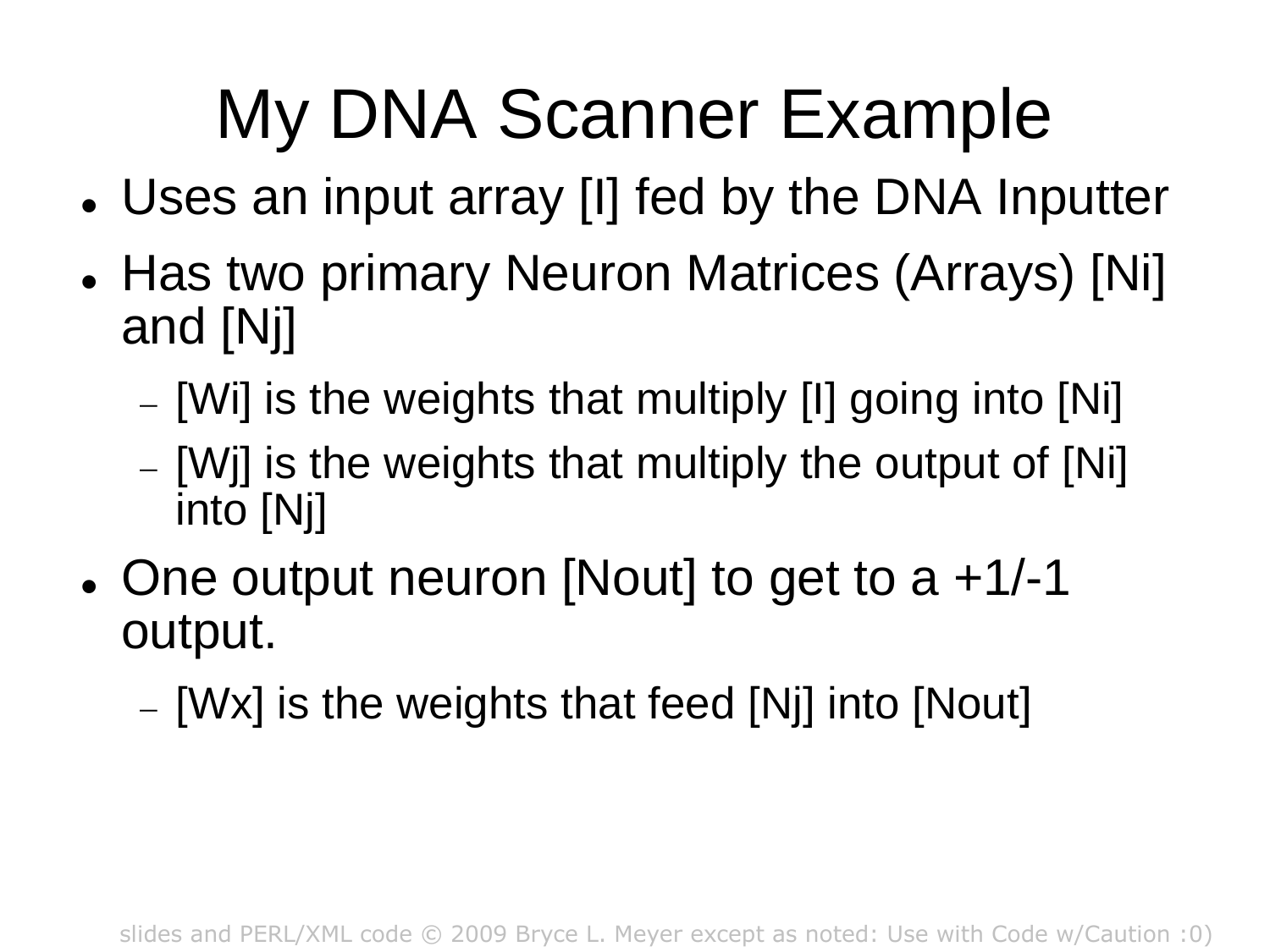## IE: Prep DNA for Input subroutine

```
sub prepdnaseq{
#prep input array and training array for neural net useage @arraybinseq is data 
ready for input aray
$lherein=length($sequ);
#print "size of input vector is $lherein\n";
$bseq=$sequ;
&binconvert;
$binseq=$bseq;
### @finarray is from the binconvert subroutine
@arraybinseq=@finarray;
$leninputarray=$#arraybinseq+1;
#print "$bseq\n";
#print "@arraybinseq\n";
#pack in 0's for remaining length between input array size and data us
Zero fill option selected
$ststhere=$leninputarray;@nfinhere=();
if ($centerfill eq "yes" and $inputarryaysize>($ststhere+2)){
  $halfdiffarsizehere=($inputarryaysize-$ststhere)/2;
  $partherone=int($halfdiffarsizehere);
  $parttwo=$inputarryaysize-$ststhere-$partherone;
  if ($zerofill eq "yes"){
     (WestChart Cy (Constant);<br>@beginpadarr=split("","0" x $partherone);
     @endpadch=split("","0" x $parttwo);
     [0] @nfinhere=@beginpadarr;push @nfinhere,@arraybinseq;push @nfinhere
     @arraybinseq=@nfinhere;
  }
 .....
 $lenfinal=$#arraybinseq+1;
#print "size of outputvector\:$lenfinal\n";
###END SUB prepdnaseq
}
                                                                             I have to center 
                                                                             to input data in 
                                                                            my array since it 
                                                                             is smaller than 
                                                                                the array
                                                                             Need to make 
                                                                              sure that it is 
                                                                               smaller too.
```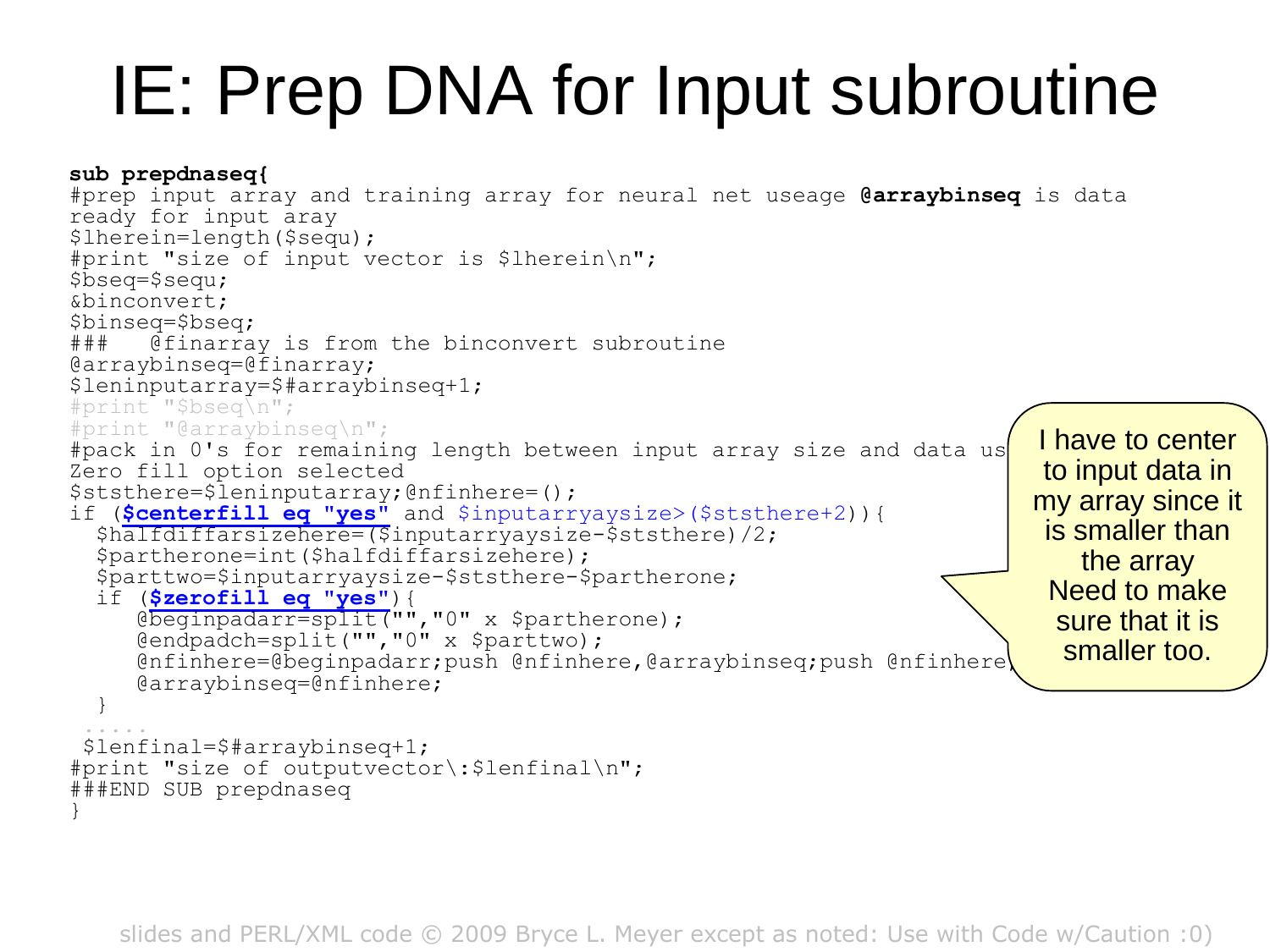# FP: Doing Matrix Math

- For a two layer NN (the example here) you have three weights matrices and three neuron arrays, we will look at one first:
- $\bullet$   $[|]$ =the input
- [Ni] the array of values for the Input Neuron Array (lets say 100 elements, or 100x1), [rawNi] is the value before we do the SIGN functions.
- [Wi] the weights that multiply against the input data and are summed in the Input Neuron Array (has to be 300 x 100 or the matrix math won't work)
- We need the values of [Ni]:
	- Mathwise: See NN basics slides
	- PERL-Wise: We use nested 'for' loops and arrays.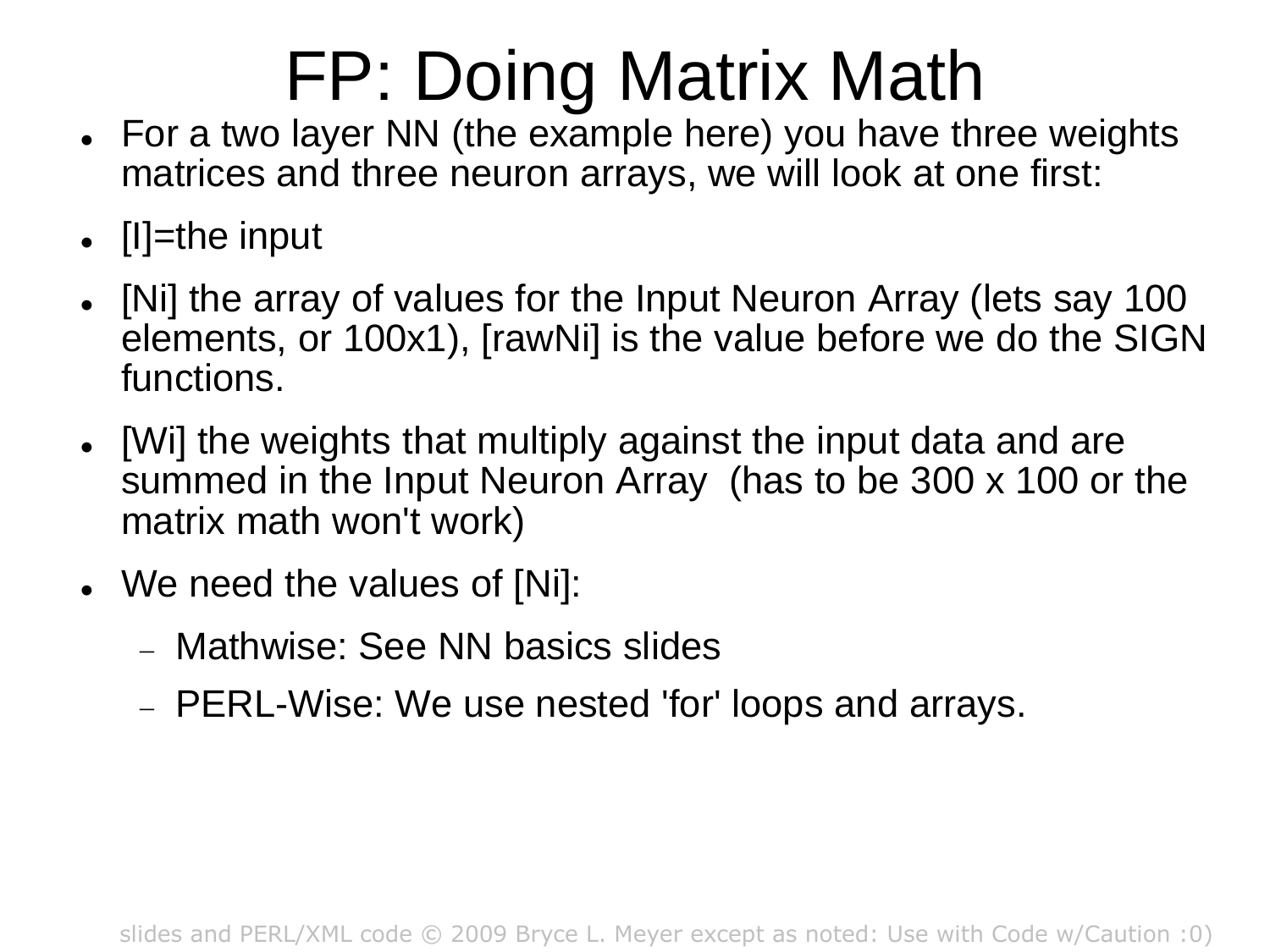#### FP: Matrix Multiply to get the Raw Response

- @nnlayer[]=[Ni]
- @arraybinseq[]=[I]
- \$wi[][]=[Wi]
- Note I can recycle this segment just by changing the input array the weights matrix and where I put the raw output  $(\omega$  yipre)) (or by adding a dimension to my arrays and iterating)

```
@nnlayer=0; # zeroize my layer
$sizeinputvector=$#arraybinseq;
### Tell me how much data to expect
  if ($sizeinputvector>$inputarryaysize){
      #chomp at $inputarryaysize
  }
#### THIS IS THE MATRIX MAGIC:
for($j=0;$j<$sizeonelayernn;$j++){
  for(si=0;$i<$inputarryaysize;$i++){
```
#### **@nnlayer[\$j]=@nnlayer[\$j]+\$wi[\$j][\$i]\*@arraybinseq[\$i]\*\$fpf;** }

} @yipre=@nnlayer; \$fpf is called a multiplicative amplifier, which can be used to strengthen the inputs to the neuron (there are such things in real neurons: vitamin B anyone?)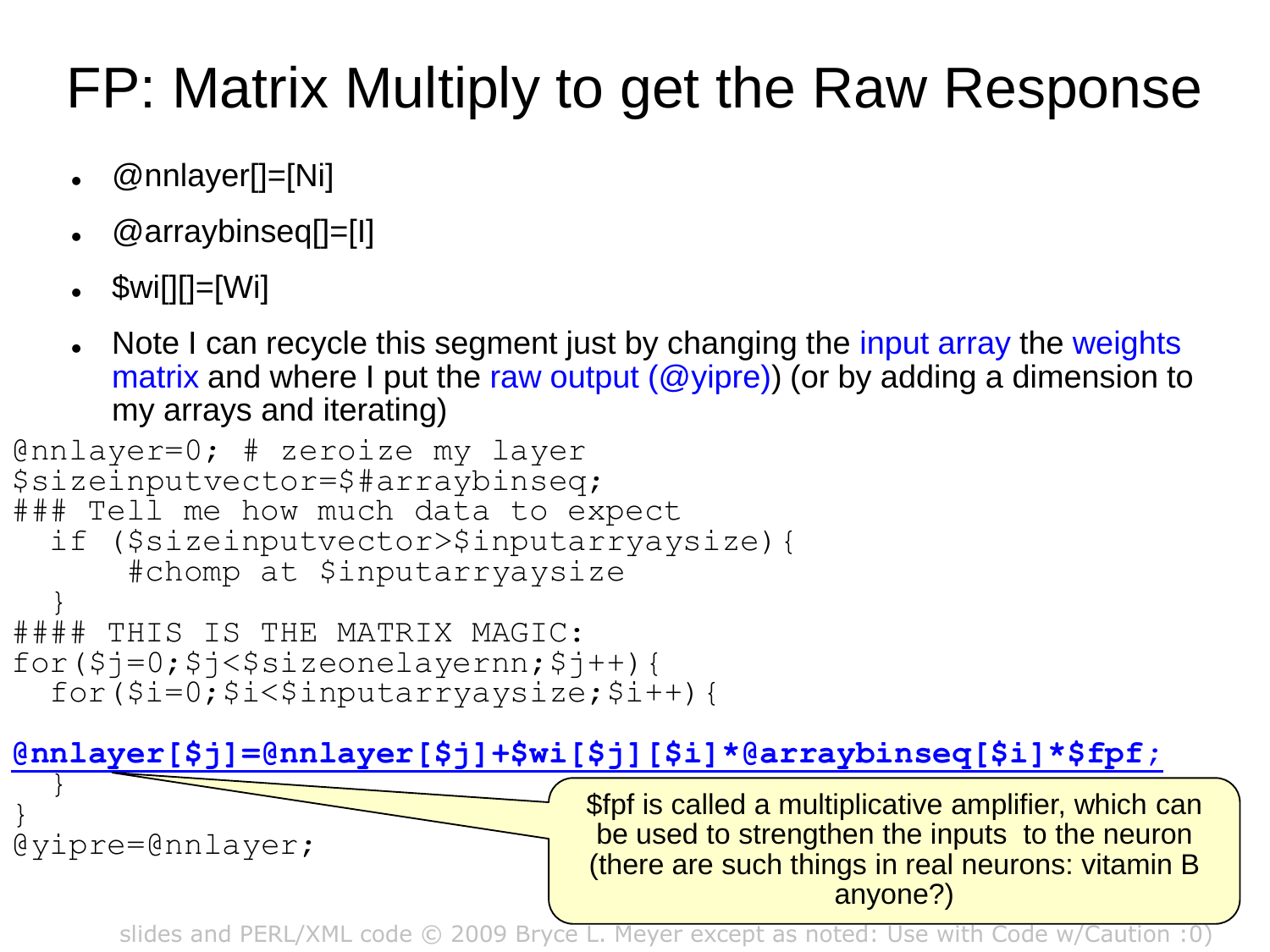#### FP: Raw Response to Actual using SIGN

 $\cdot$  @yipre is raw output (i.e. Not just  $+1$  or -1, or zeros for the numbed neurons)

I need to apply my activation function to the raw output for each neuron to get its result:

\$thetaone is called an

This one is a modified SIGN to account for the 0 fills:

```
### apply activation function one
for(\overline{s}]=0;\overline{s}j<\overline{s}sizeonelayernn;\overline{s}j++){
  $temphere=@nnlayer[$j]+$thetaone;
  if($temphere==0){
## Zero fill handler and sign
      $reshere=0-1;
  }
  else{$reshere=int($temphere/abs($temphere));}
  @nnlayer[$j]=$reshere;
## if @nnlayer[$j] is +1 is am activated 
}
                                                 additive amplifier, which can 
                                                   be used to strengthen or 
                                                   weaken the inputs to the 
                                                   neuron (like Caffeine or 
                                                        Alcohol :0)
```
#### NOTE: I need to store the RAW output to use in the Backward Pass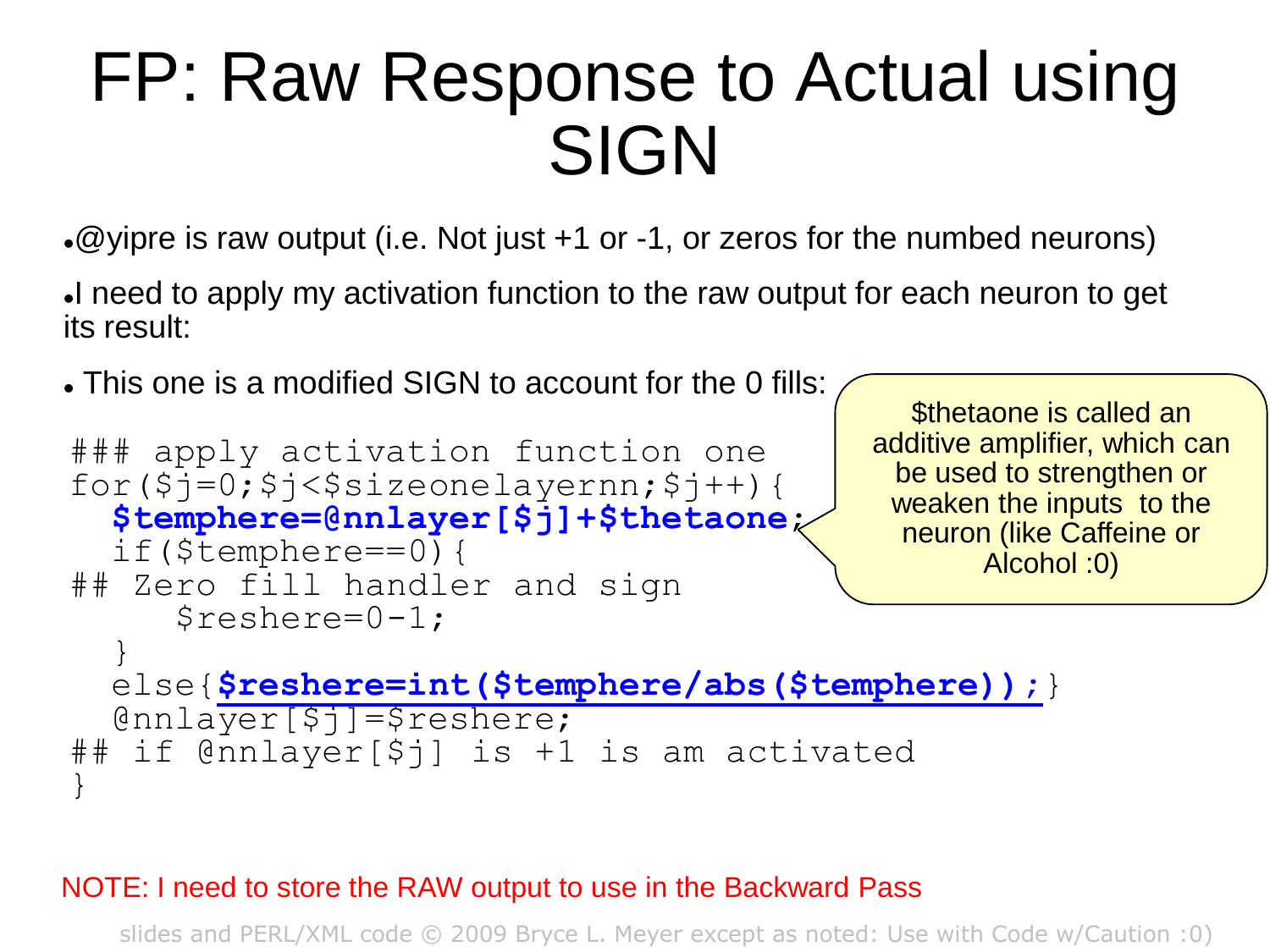## FP: Now for the Rest of the Layers

- Example uses one layer past input layer, then a single neuron for the output layer ( a pseudo 2 layer NN)
- The Matrix Multiply Step and SIGN step are repeated for each layer.
- The last layer in my example only has one neuron, making this NN a 'Boolean Classification Network' (since I classify my output to just true or false)
- If I were doing something more complex, I could have many end nodes to get an array to match against a series of results (' Non-Boolean Classifier' ex: facial recognition)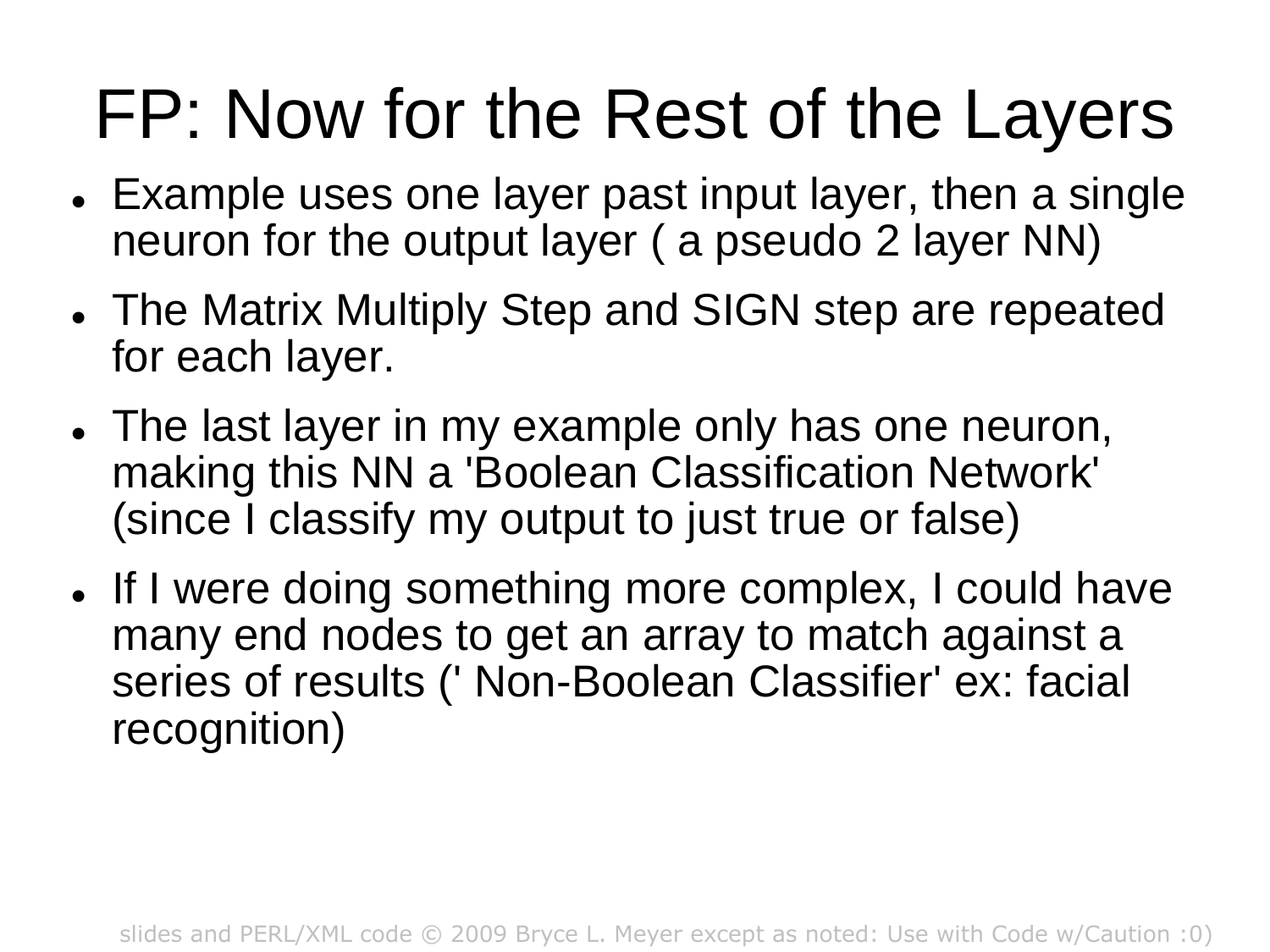#### FP: Rest of the Layers in PERL

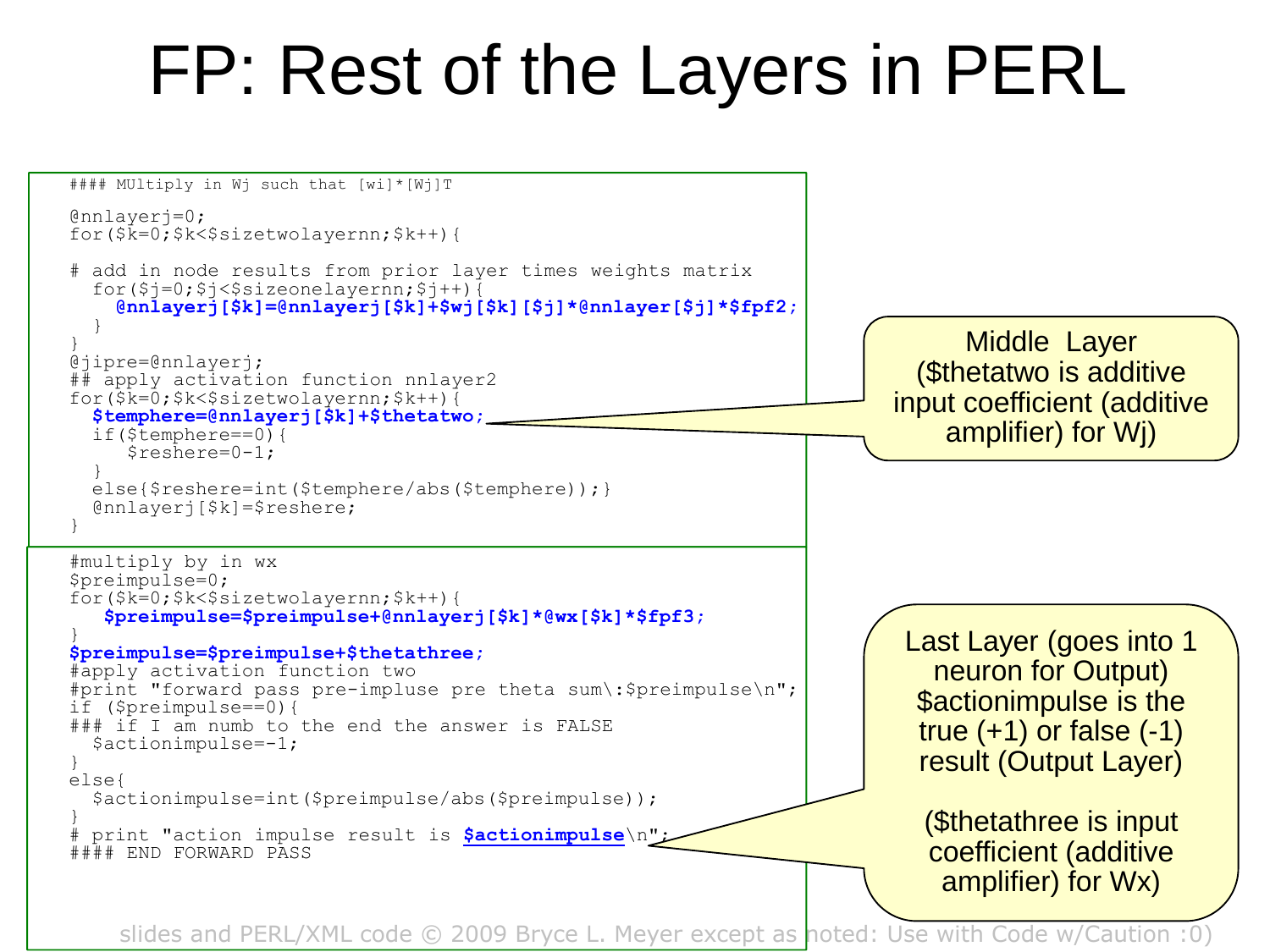# FP (Training): Was I right?

- For a training run, I need to see if my answer (\$actionimpulse) was correct
- If it was not correct, I need to do a Backwards Pass
- If correct, save the whole thing (all the weights) first

```
### THIS IS WHAT I FED THE FORWARD PASS:
### $binsequencehere is the binary form (+1/-1/0) of the input DNA test string
(sresultexpected, $binsequencehere)=split(/\:/,$sequencelinehere);
....
\ellarraybinseq=split(/\,/,$binsequencehere);
### $resultexpected is what this sequence should be: Either True (+1) or False (0)
$intqerresp{}' \makes the 0 a -1
.....
```

```
$correctactionresp=$intgerresp{$resultexpected};
```

```
## CHECKING MY RESPONSE!
```

```
if ($correctactionresp==$actionimpulse){ 
   ### Just save weights
   $actioncorrectness="Correct";
   $corrbyrun[$kk]++;
 }
 else{
   $actioncorrectness="Incorrect\-$correctactionresp $resultexpected";
   &backwardpass;
   ## again save weights after training
 }
```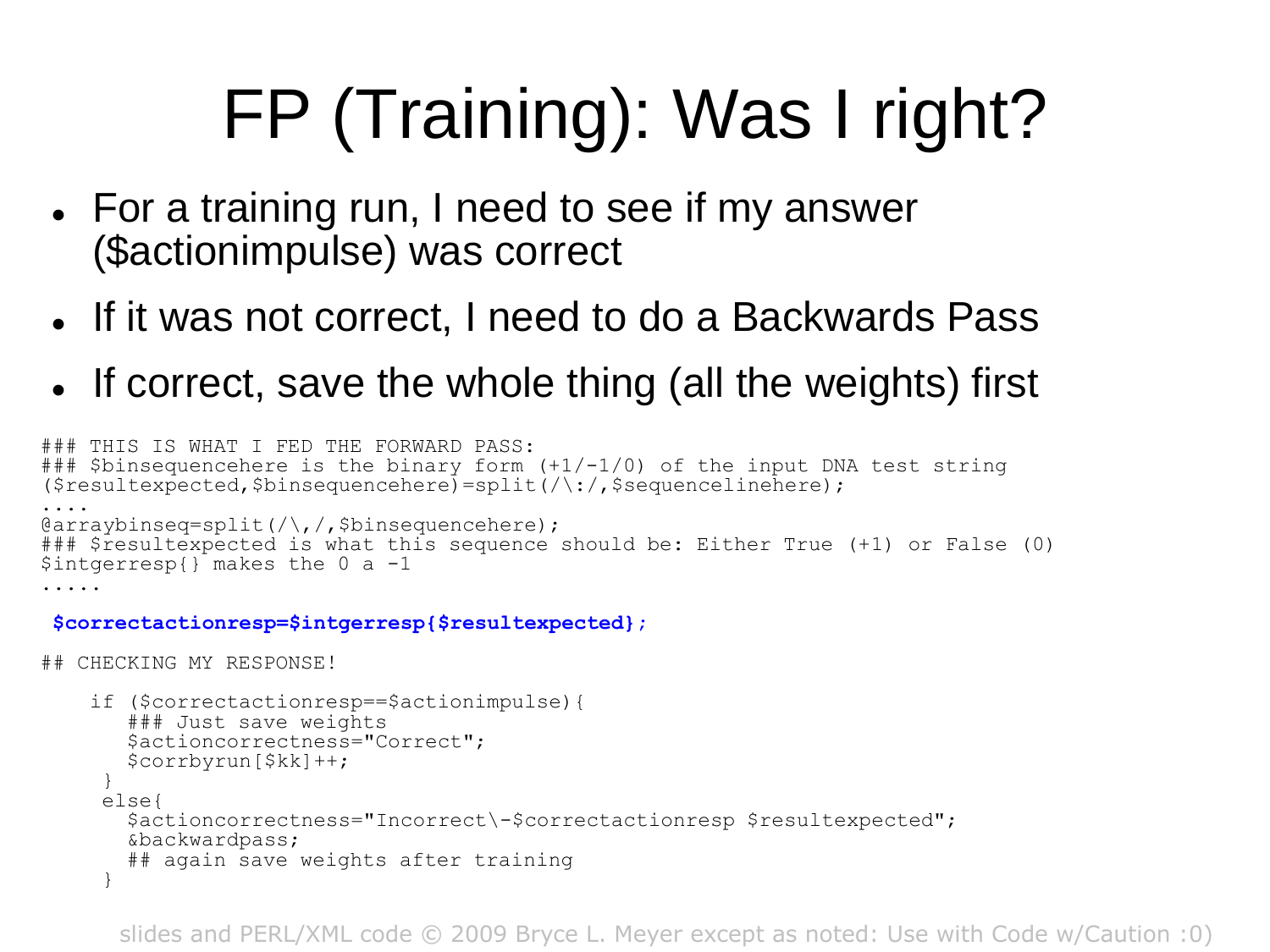## The Backwards Pass (BP)

- . If the response is wrong (using negative reinforcement), need to do a Backwards Pass
- The Backwards Pass uses the raw neuron outputs of the Forward Pass, in a training function with training coefficients (TCs),to change my weights matrices

- i.e.: Change to Weight item  $=$  Multiplying TC  $*$  Raw Output \*Input\*(expected-actual)+ Additive TC.

- This is why you have to save the raw neuron outputs before the action response function (i.e. Before applying SIGN)
- After altering each weight by the training function, I will need to normalize the matrices, so that each item in matrix is a %age (i.e. Magnitudes add up to 1)
	- Otherwise the forward pass will be way off next run (remember I deal with -1/+1/0, nothing bigger).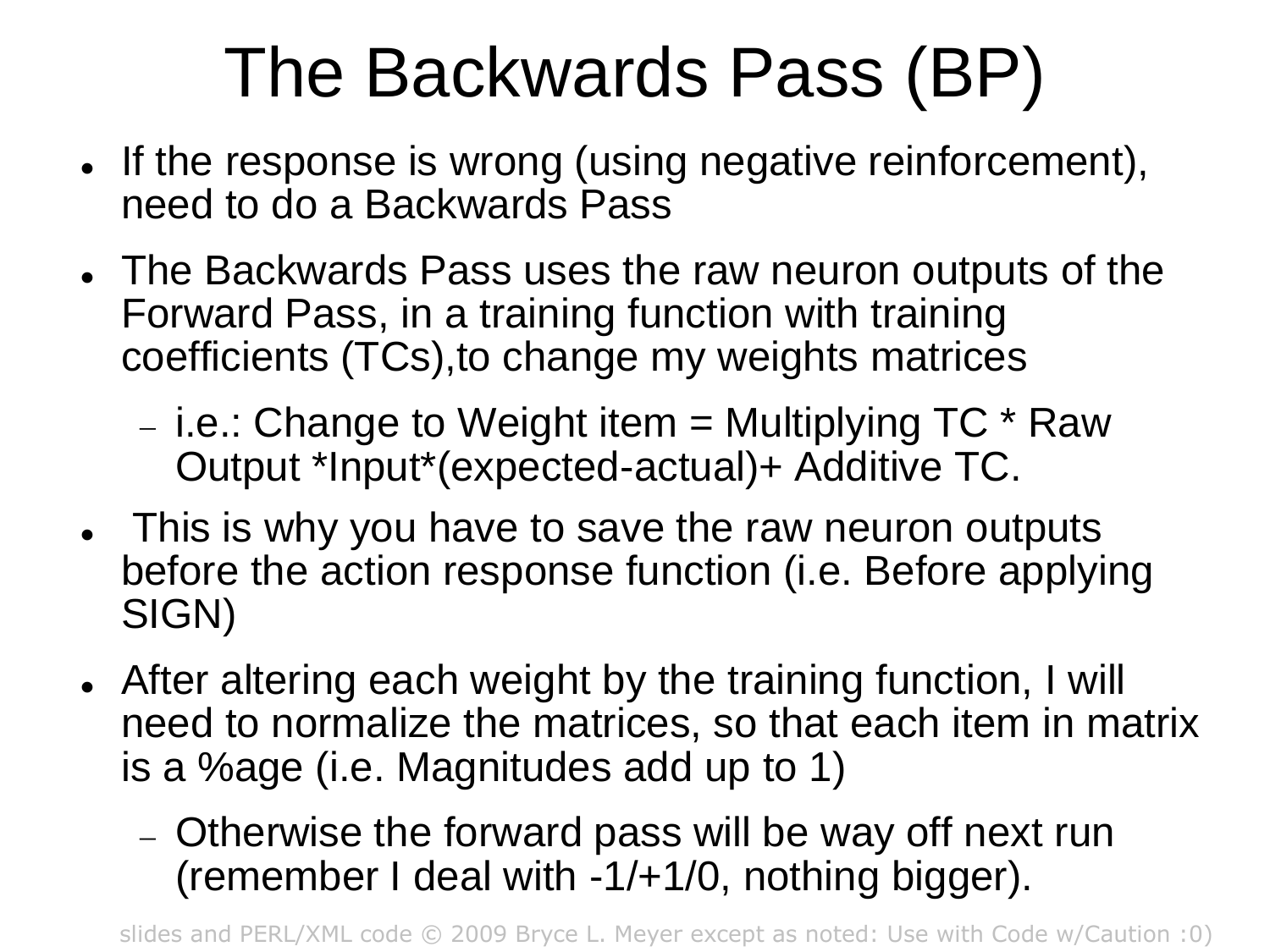# BP: A Bit on Training: Truth Data

- In order to train my NN I need data I know is true, and data I know is false.
	- $-$  True data is stored with an array value of  $+1$
	- My truth data was downloaded from Sanger miRBASE (see [Sanger 2006])
- There needs to be MANY more fake/false answers then true ones
	- I generated them by random numbers:
	- Fake strings of DNA can be any length in a range (used the same rough range as true data + 20% on each side)
	- $L$  Length = random between (below real min size and above real max size of trues)
	- Each item in string is either  $0=$  A 1=T 2=G 3=C, then use RND(3) or similar for each base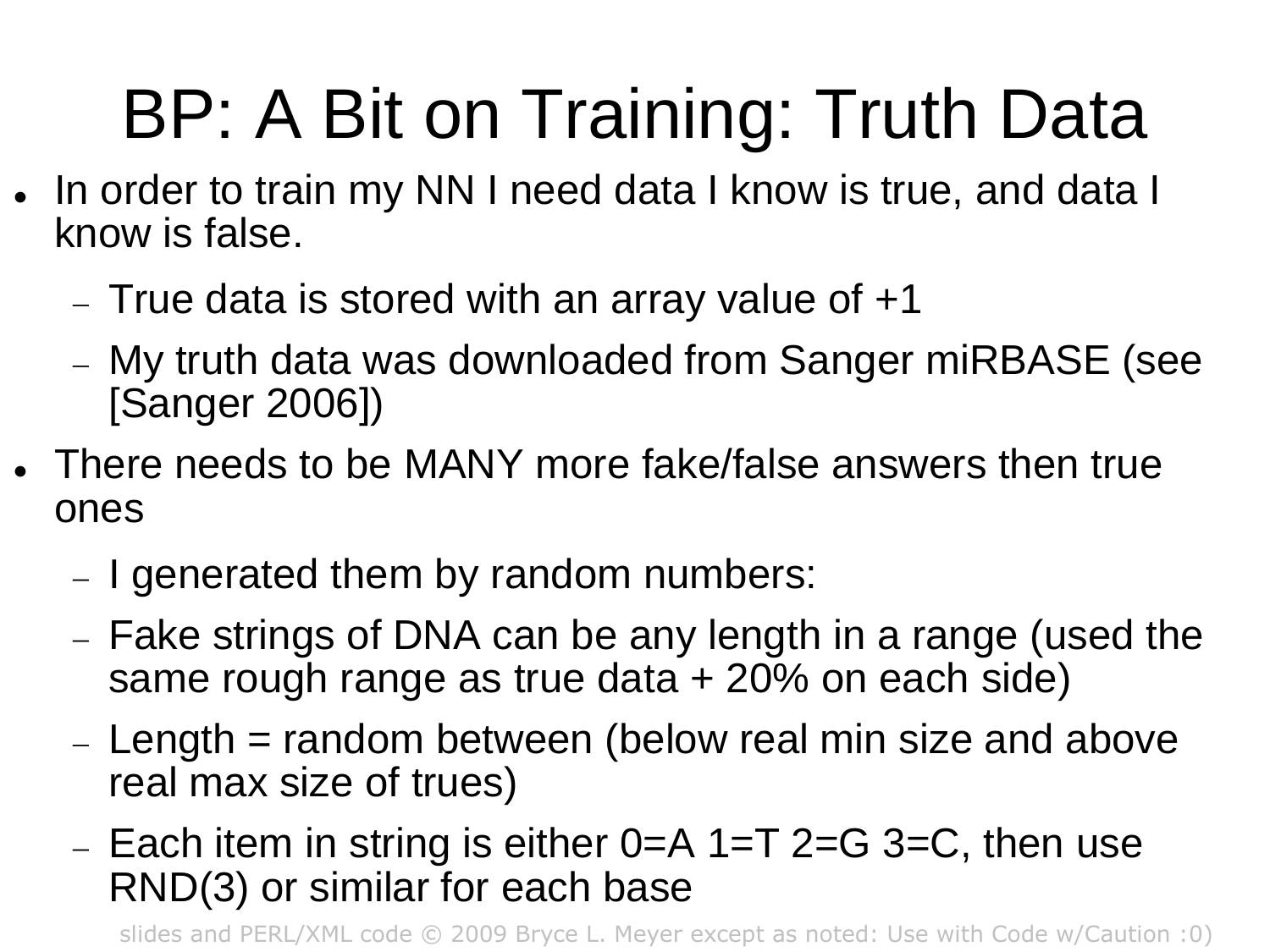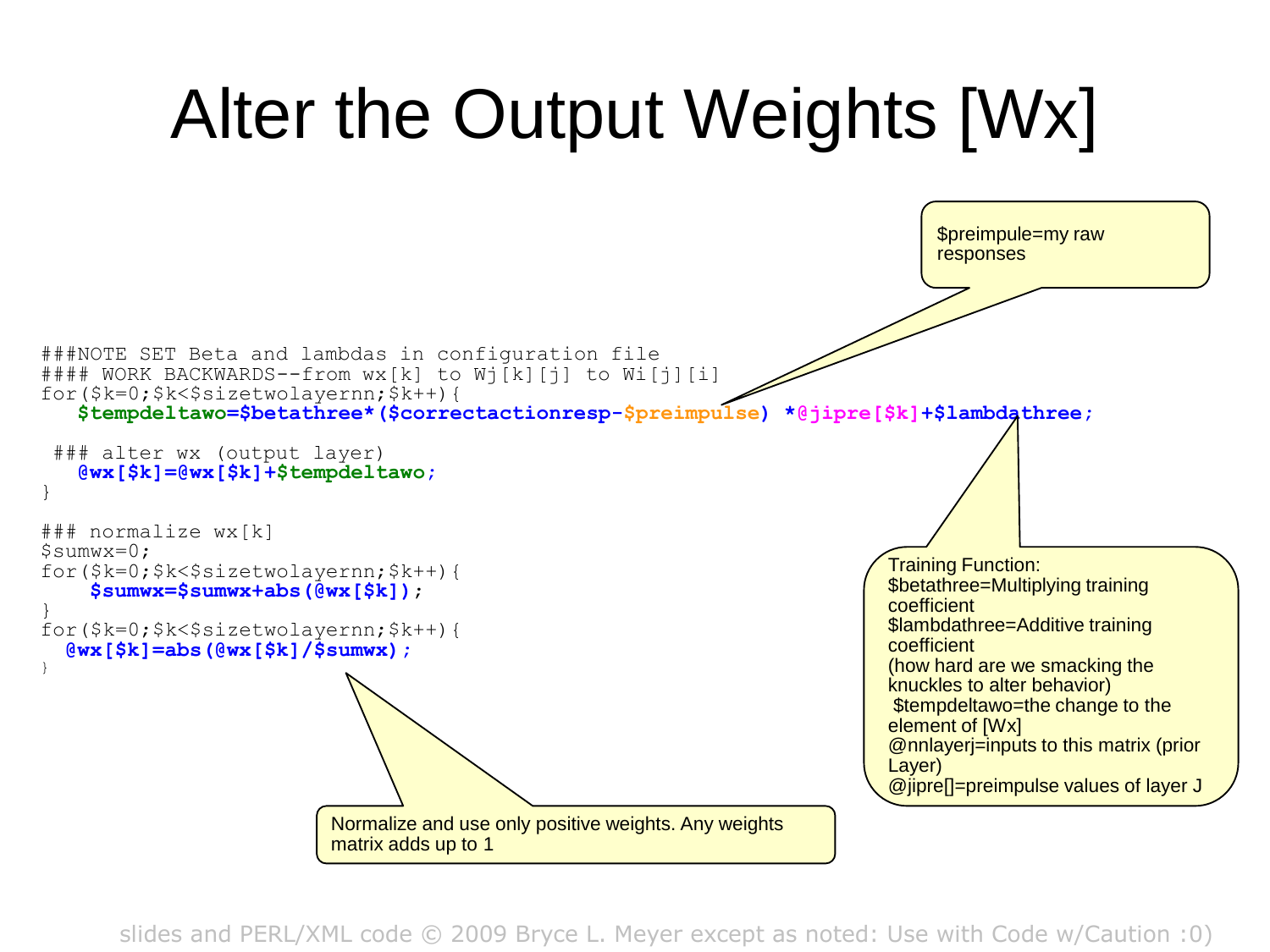# Alter the Rest of the Layers [Wj]

• Same method, just repeated for each layer (middle layer here).

```
#####ALTER Wj[k][j]
for($k=0;$k<$sizetwolayernn;$k++){
  for(Sj=0;5j<$sizeonelavernr;5j++){
    $tempdeltaone=$betatwo*($correctactionresp-@jipre[$k])*@yipre[$j]+$lambdatwo;
    $wj[$k][$j]=$wj[$k][$j]+$tempdeltaone;
  }
}
### normalize Wj
$sumwzero=0;
for($k=0;$k<$sizetwolayernn;$k++){
     for($j=0;$j<$sizeonelayernn;$j++){
       $sumwzero=$sumwzero+abs($wj[$k][$j]);
     }
}
for($k=0;$k<$sizetwolayernn;$k++){
     for($j=0;$j<$size\bar{o}nelayernn;$j++){
      $wj[$k][$j]=abs($wj[$k][$j]/$sumwzero);
     }
}
```
slides and PERL/XML code © 2009 Bryce L. Meyer except as noted: Use with Code w/Caution :0) FYI..in the very next version I just use a 3 layer matrix and iterate this instead of copying it.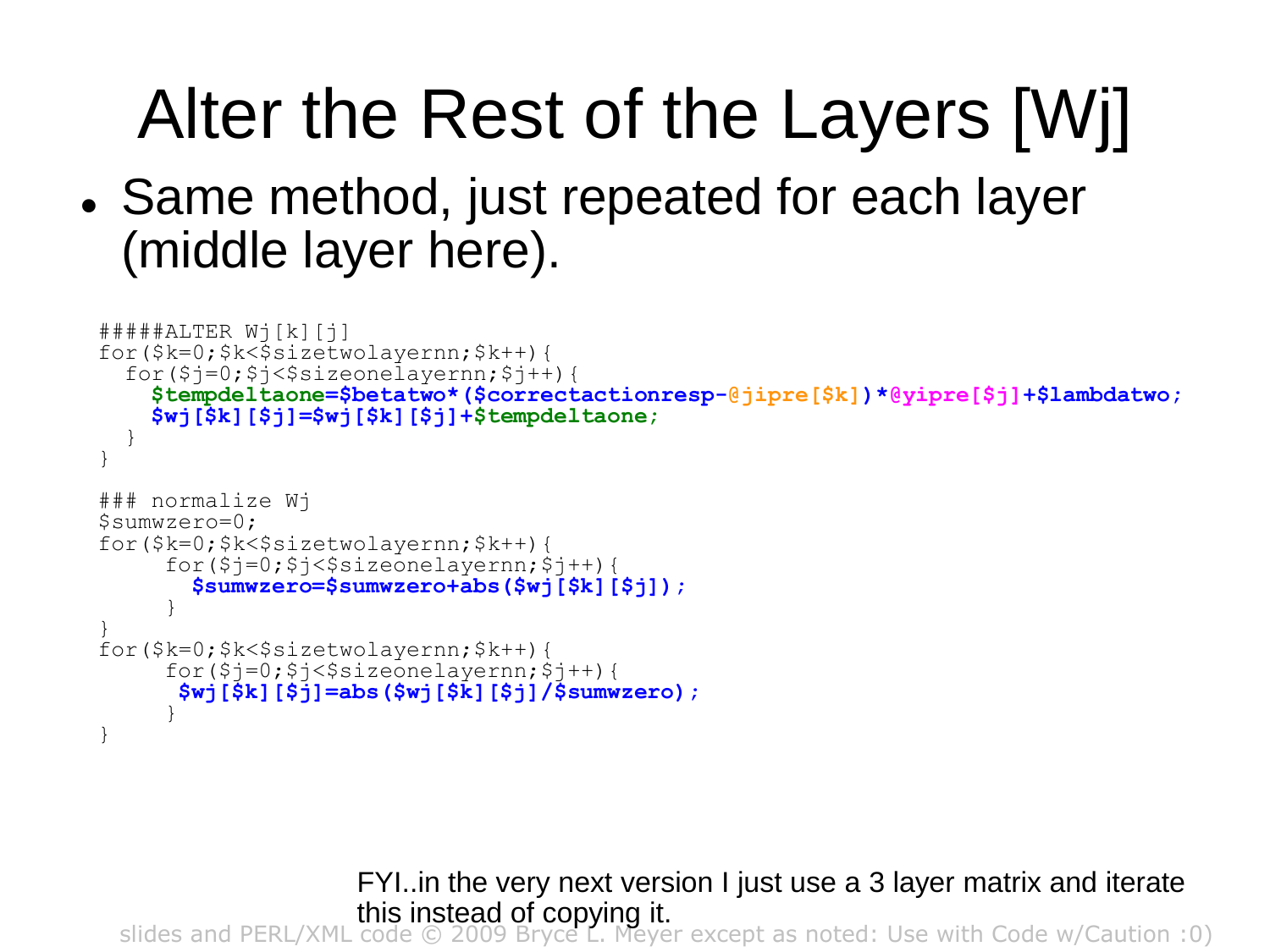# Alter the Rest of the Layers [Wi]

• Same method, just repeated for each layer. (Input Layer here)

```
####alter wi
for($j=0;$j<$sizeonelayernn;$j++){
     for(S_1=0;S_1<\$1nnutarrvavisize;S_1++){
       $tempdeltaone=$betaone*($correctactionresp-@yipre[$j])*@arraybinseq[$i]+$lambdaone;
       $wi[$j][$i]=$wi[$j][$i]+$tempdeltaone;
     }
}
### normalize Wi
$sumwzero=0;
for($j=0;$j<$sizeonelayernn;$j++){
     for(S_1=0; $i<\$) inputarryaysize; $i++){
       $sumwzero=$sumwzero+abs($wi[$j][$i]);
     }
}
for($j=0;$j<$sizeonelayernn;$j++){
     for($i=0;$i<$inputarryaysize;$i++){
      $wi[$j][$i]=abs($wi[$j][$i]/$sumwzero);
     }
}
```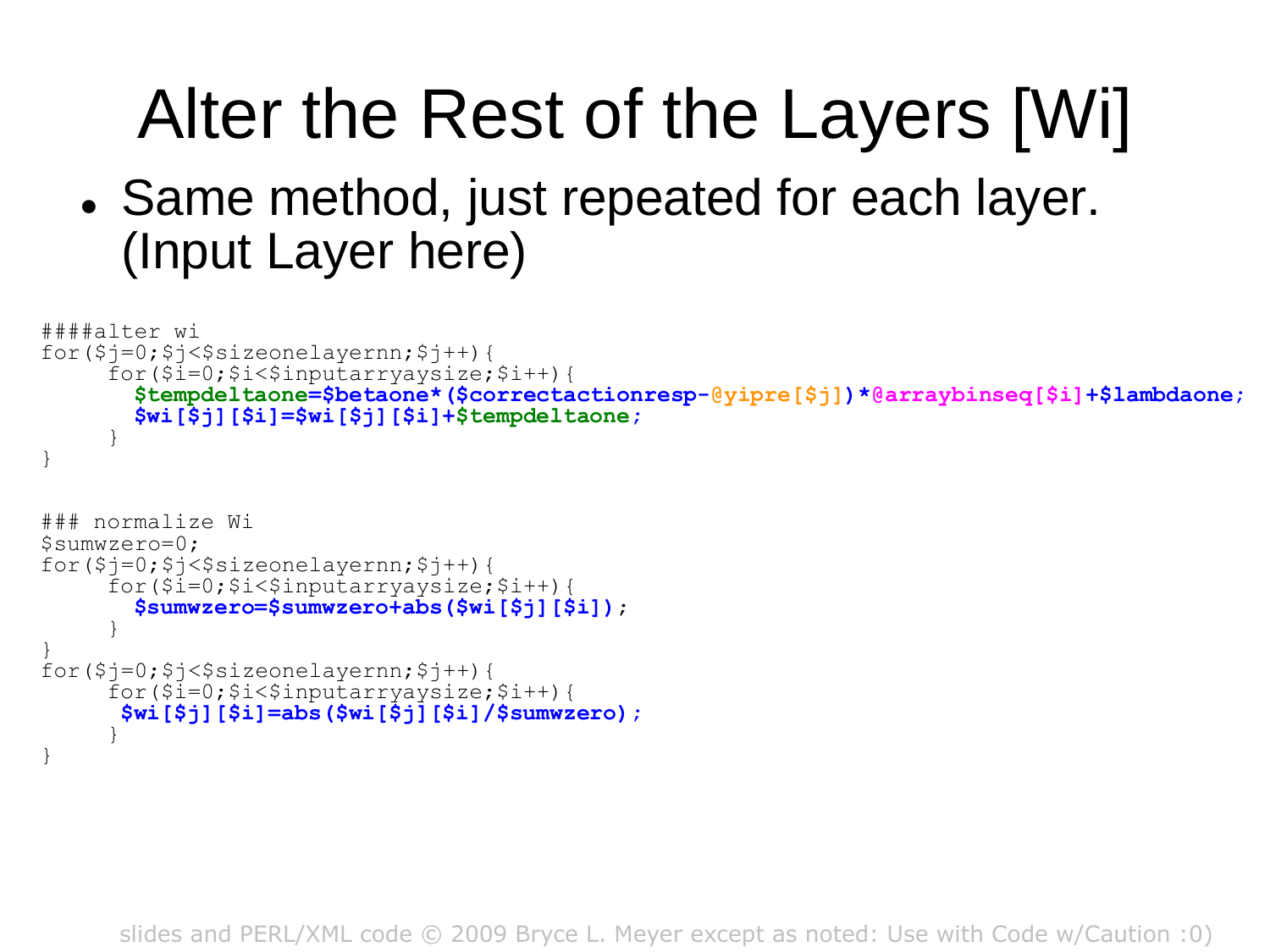### Rinse and Repeat

- Next, repeat forward pass-backward pass for every true and false test in your training data.
- Recommend a random shuffle of complete set each training iteration (one run through all trues and falses)
	- This avoids the danger of ordering (i.e. Go all the way +1, then all the way -1...leads to instability or you can manually mix them too).
- Tabulate statistics for success in each training iteration, I.e. Percentage of correct forward passes vs. incorrect forward passes.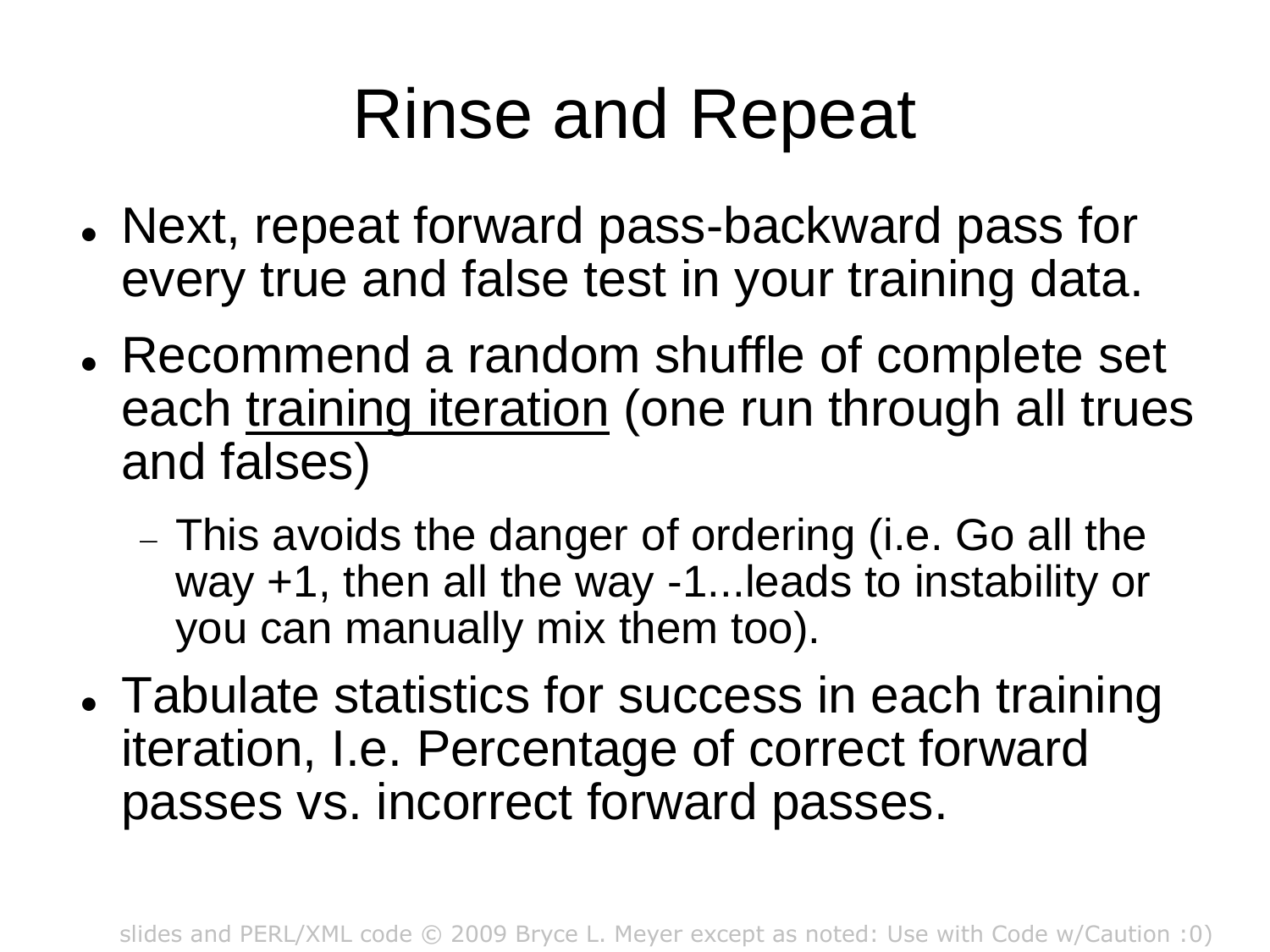### Rinse and Repeat: How Do I Know What I Am Doing Is Right?

 After a large number of training iterations, the success level % should level off.



Training Iterations to date ('runs')

**Stable best match % (sbmp) = the best my neural network can match the pattern in the data --> will be anywhere less than 100% unless you have really easy data! NN Error Rate (NER) = 100% - sbmp i.e. If I use the NN against a 1000 new real items, I will be wrong at least NER \* 1000 times.**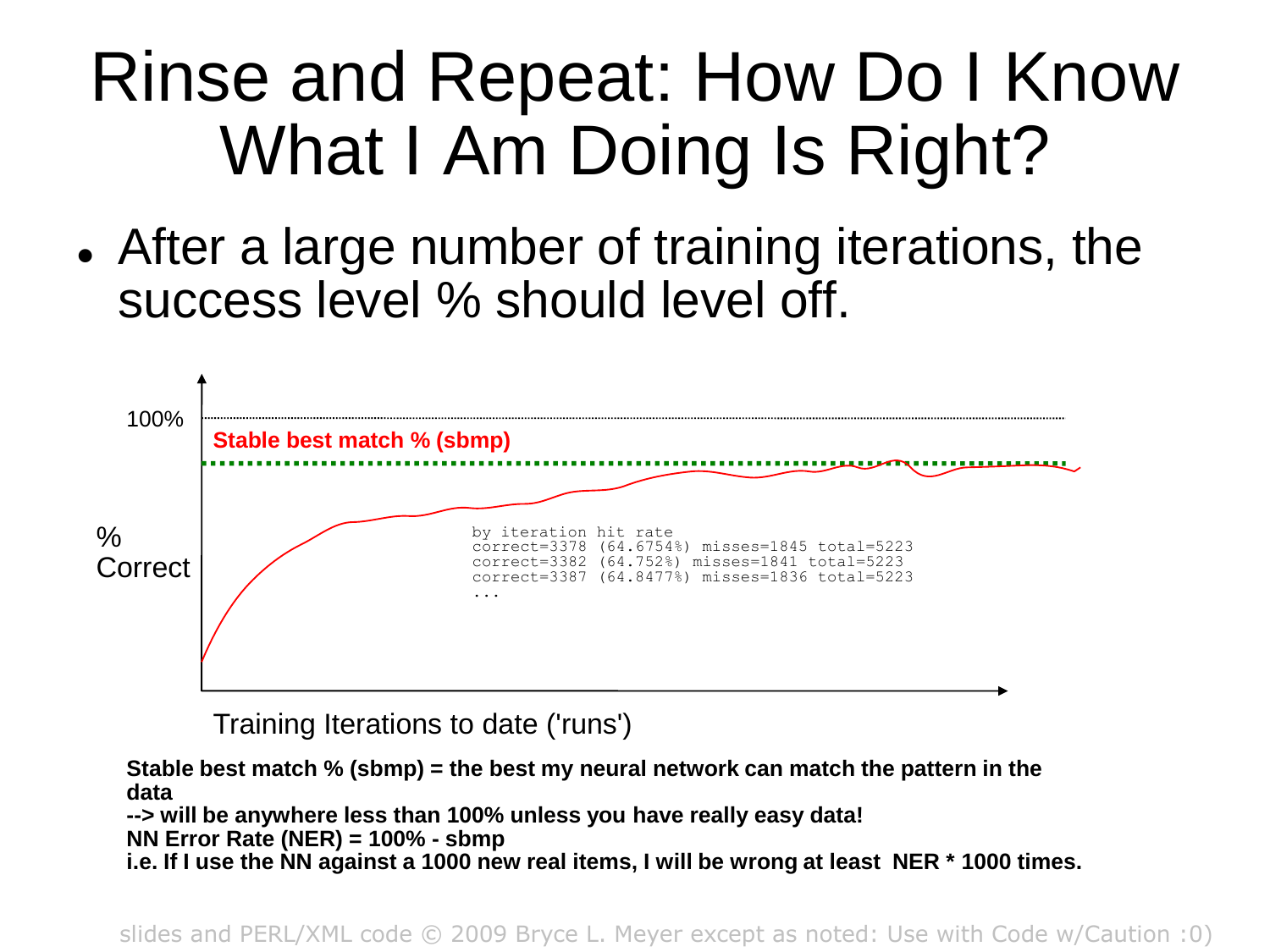# Rinse and Repeat: Instability

- . If it does not stabilize:
	- Lower your training coefficients! You are hitting the NN too hard (and its knuckles are bleeding)
		- Beware using multiplicative coefficients unless you really know what the NN is doing, i.e. Start with those at 1, start with the additives very small (i.e. < 1/ (1000\*{count of elements in weights matrix to be altered})

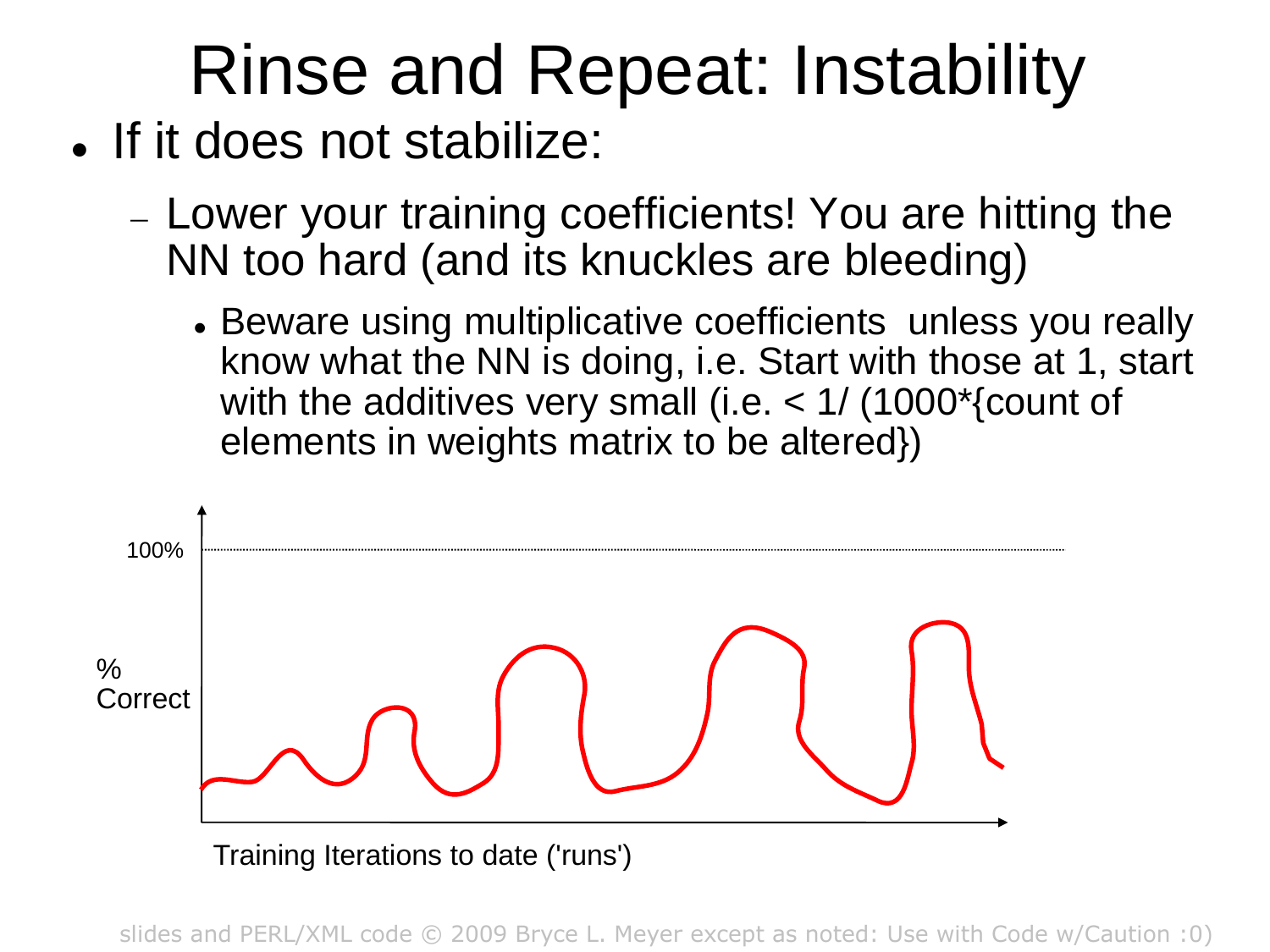#### Rinse and Repeat: Converges too Slow

- If it does not converge after several thousand iterations but is still improving:
	- Run more iterations or
	- Increase training coefficients a VERY SMALL AMOUNT then continue runs

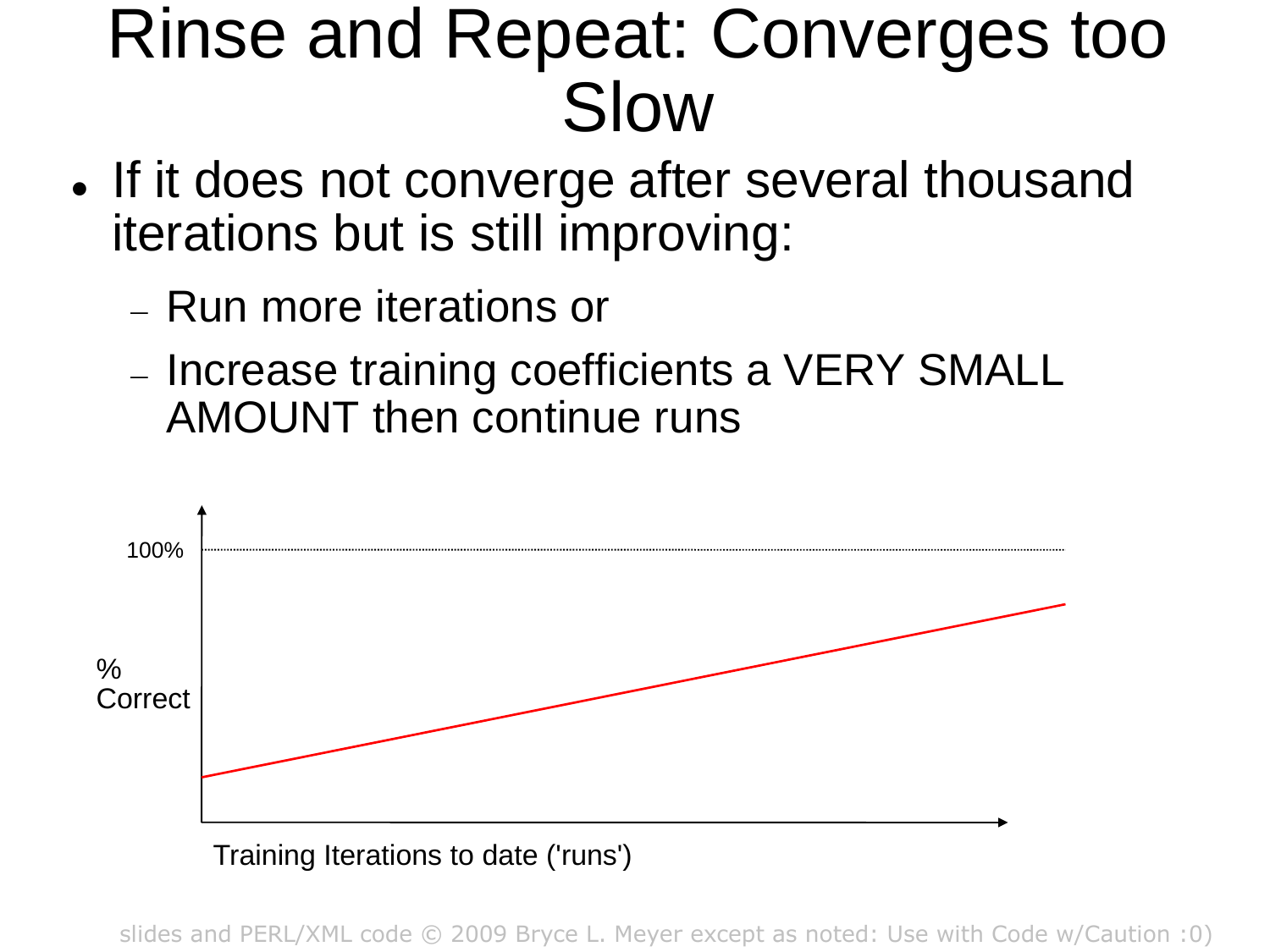#### Rinse and Repeat: Converges at a Low Success Rate

- . If the pattern is weak or nearly non-existent, the converged NN will still have a large error rate
	- $-$  If the NN converges at the % that matches (or is less than) the maximum of (% of trues/total and % falses/total) in the training set (i.e. % by luck), then there is no pattern this NN can find using the training data (like NN2 below)
	- If it is like NN1 below, (better than  $%$  by luck, but below the desired level), it is a weak pattern for this NN



Training Iterations to date ('runs')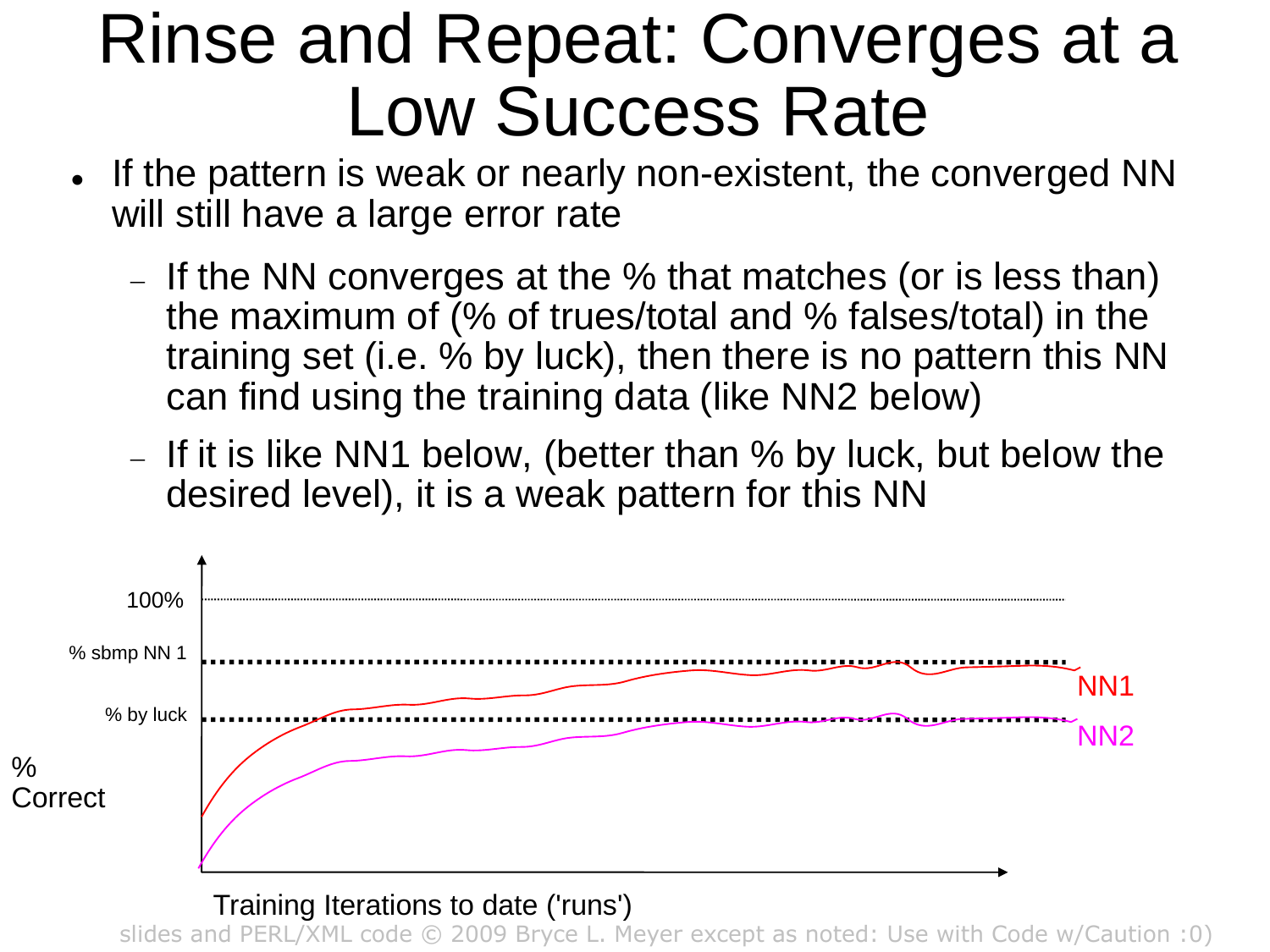#### Rinse and Repeat: Fixing a Low Success Rate

- Many strategies can help with a low rate, assuming there is a pattern in the overall data to be found:
	- Increase the training set size, i.e. Add in more trues and falses
	- Increase the number of elements in the Neuron Layers (i.e. make a bigger [Ni] or [Ni] )
	- As a last resort add in another layer (i.e. add [Nk])
	- NOTE: every increases time for each run; adding another layer = exponential increase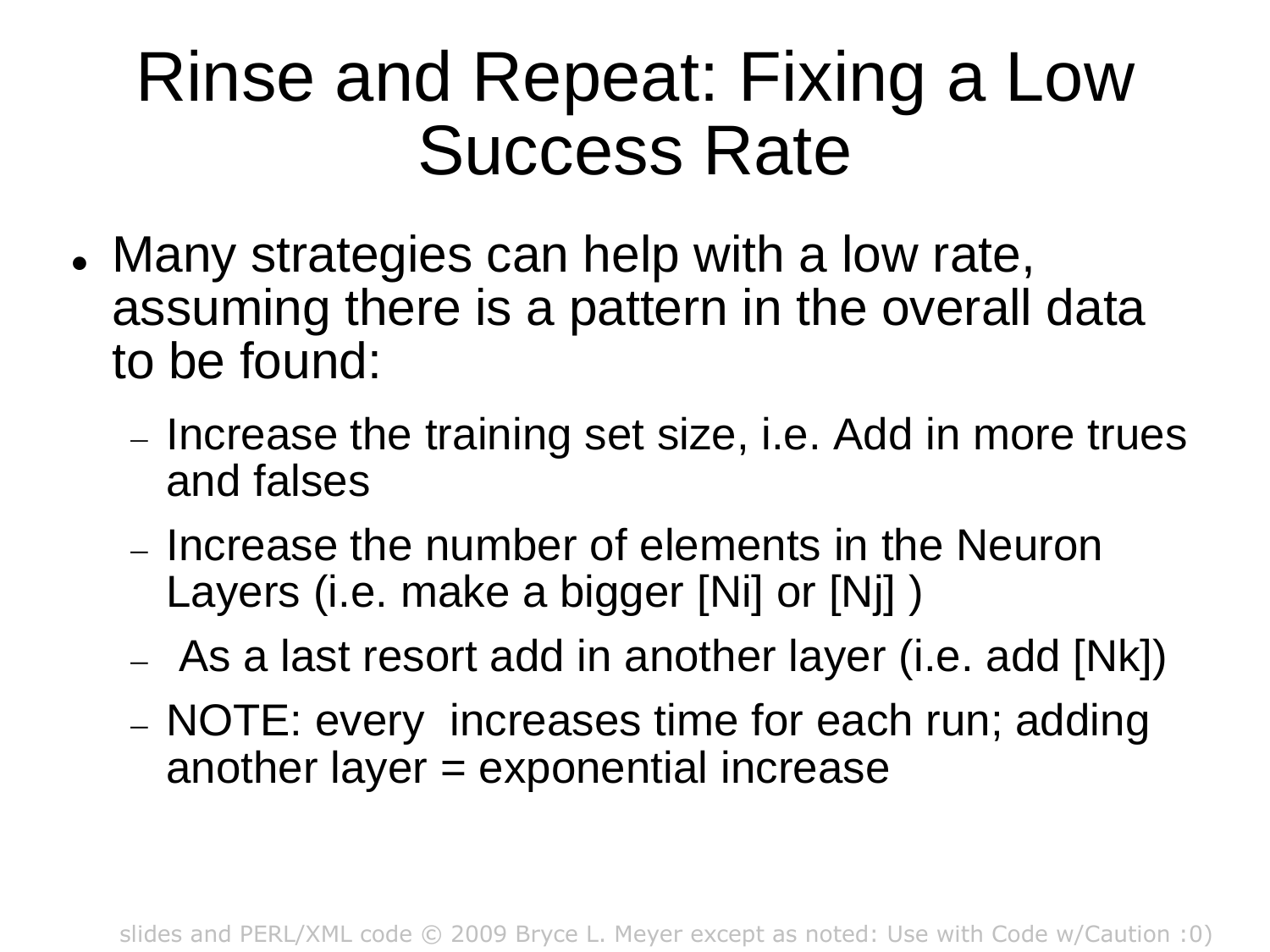### Rinse and Repeat: Time frames

- 1 layer: 900 node single layer NN, on Sparc 10, Solaris, w/512 MB Ram, 989 Reals, 1523 fakes, 10 iterations:
	- Start Time=Mon Oct 2 15:04:10 2006
	- $-$  End time=Sat Oct  $-$  7 21:23:15 2006
- 2 layer: Size:300 x 1200 x 800, AMD Dual Core x 1 GHz, 2 GB RAM, SuSE, 989 Reals, 1623 fakes, 10 iterations
	- Start Time=Mon Jun 11 19:48:50 2007
	- $-$  End time=Thu Jun 14 01:33:32 2007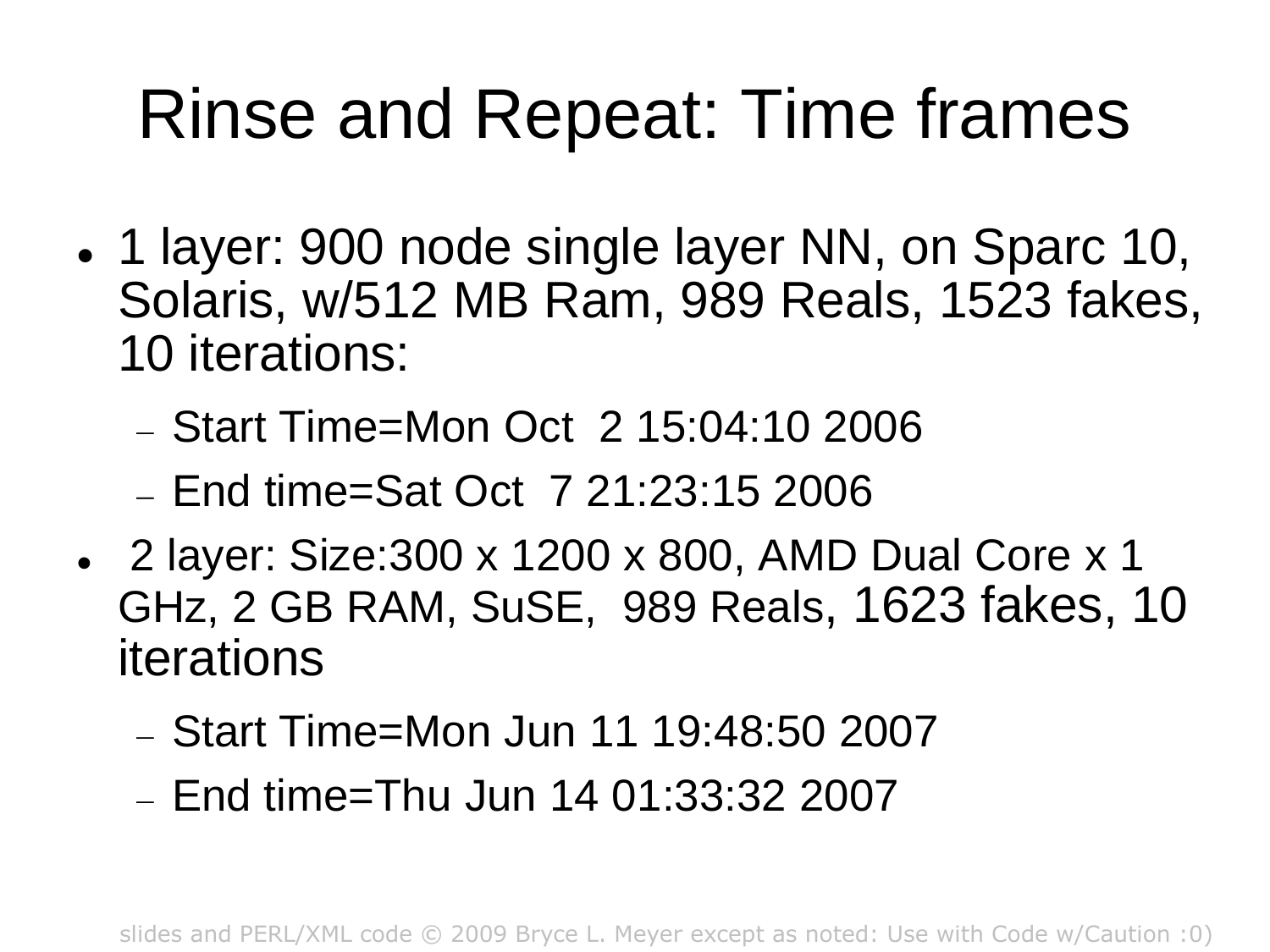## XML and Data Storage 1

- Need to store the weights data for each layer\* (\*most important store!)
- Need common storage method for Truth Data
- Need to store training statistics (how did I make my array)
- Need a log file
- Need to make and store configurations data (i.e. Start-up data for the NN)
- Your NN Core routines (could use a package here) need to be the same in the training and using programs
- Need a data puller to get real data for use
- Need scripts to run training and usage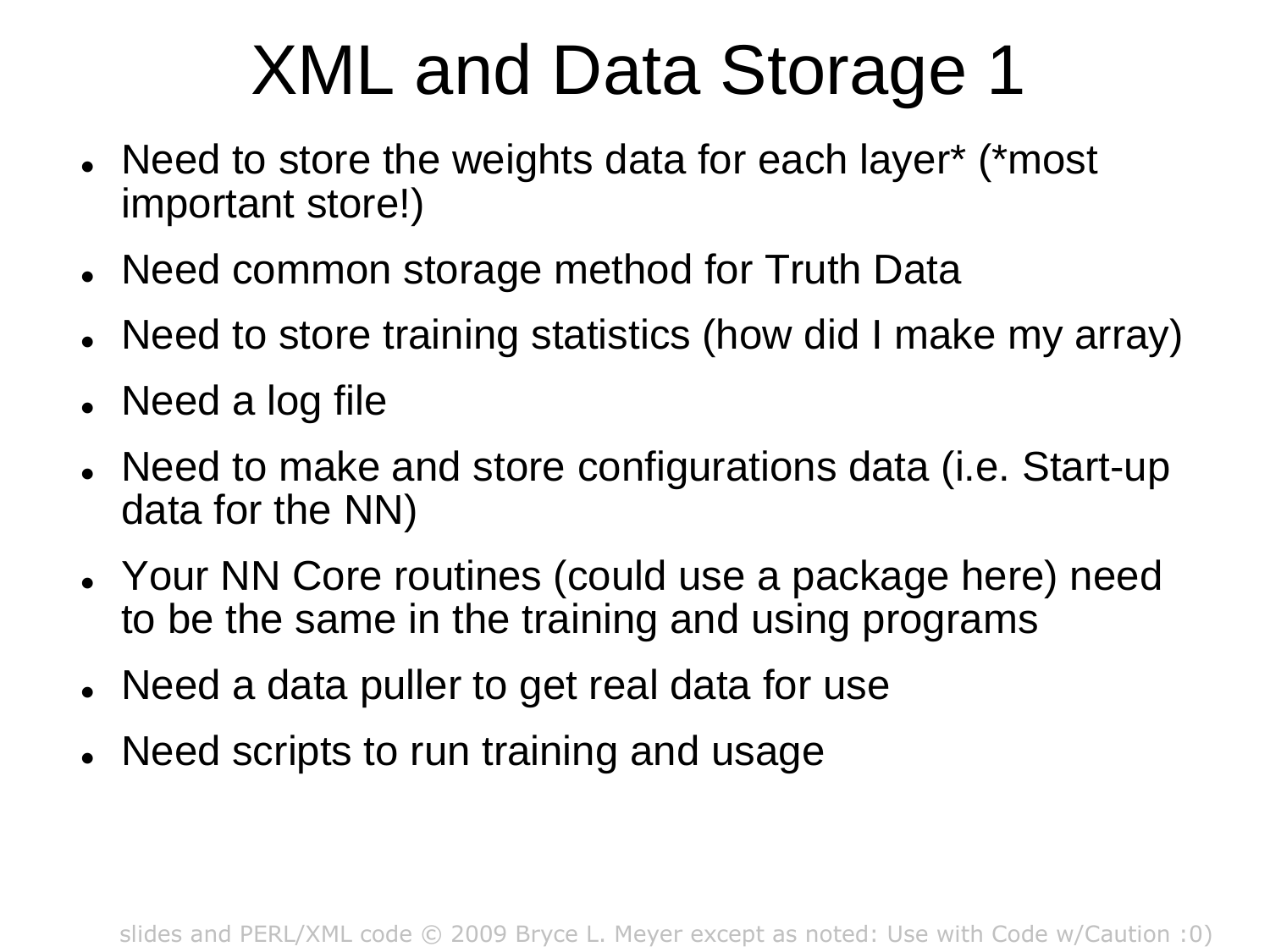#### XML and Data storage 2

. I use XML read into a string delimited by '.' (names by a '&')in a hash like so:

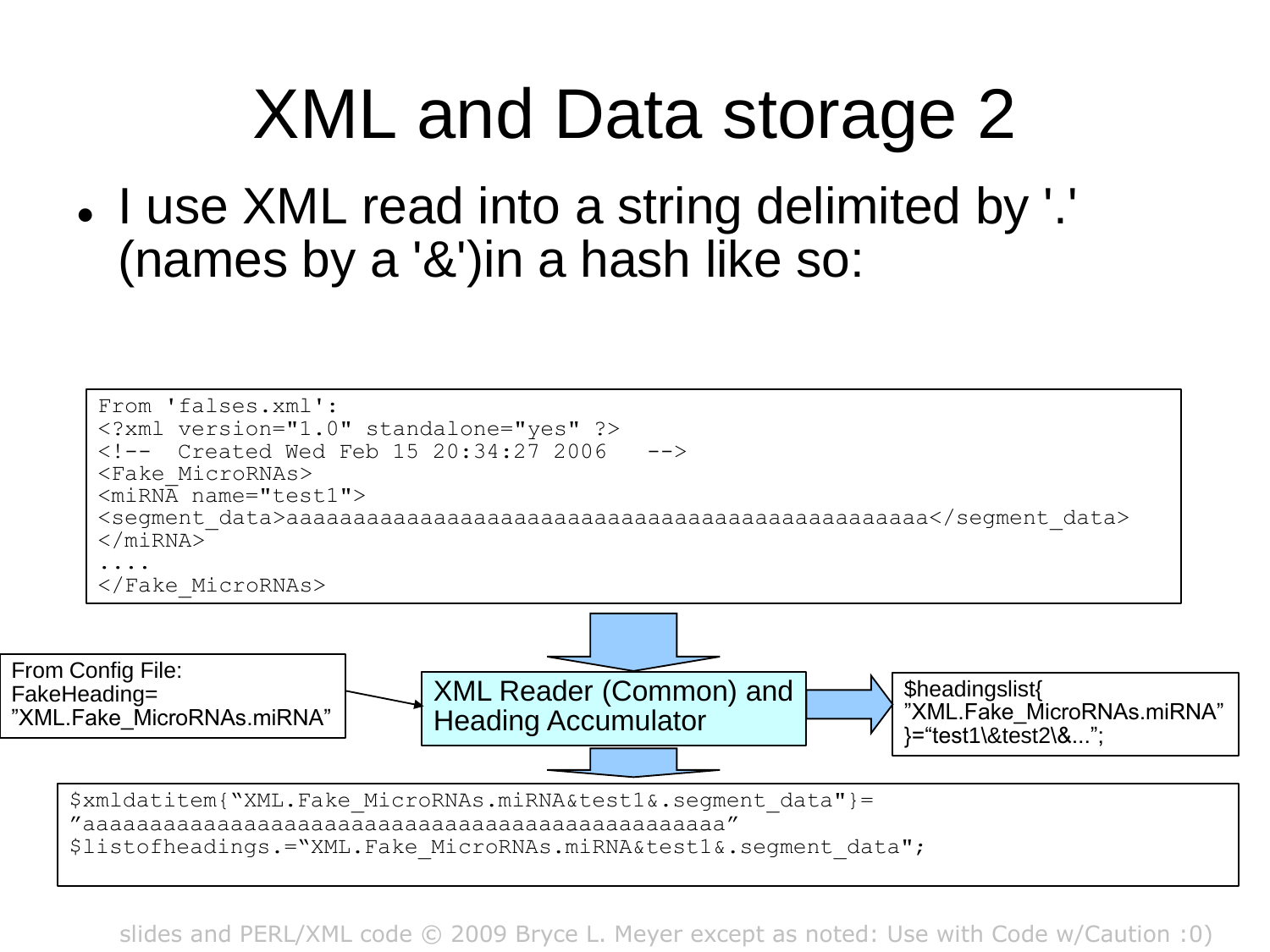### XML and Data Storage 3

- The same method is used to save data like weights
- Iterate though the column size of each Matrix for each row and accumulate in a string (<row> tags)
- Then Iterate by row (do both in a nested loop):

```
<?xml version="1.0" standalone="yes" ?>
                                                           \langle -- Created on Mon Jun 11 19:48:50 2007 -->
                                                           <!-- input file real realnewm.xml input fake fakesuperrand.xml --
                                                           >
                                                           <!-- beta1:0.000000001 beta2:0.000000001 lambda1:0 lambda2:0 
                                                           shuffles:1 training iterations:10 -->
                                                           <NN_weights>
                                                           <Matrix_Sizes>{many more entires}</Matrix_Sizes>
                                                           <WiT>
                                                           <row name="0">3.65851129499352e-06,{many more 
                                                           entires}</row>
                                                           {many more rows}
                                                           </WiT>
                                                           <W\dot{q}T>\langlerow name="0">3.65851129499352e-06, {many more entires}\langle/row>
                                                            {many more rows}
                                                           </WiT>
                                                           <\!\!\mathrm{WxT}\!\!><array>0.00125000000000002,{many more entires}</array>
                                                           \langle/WxT\rangle</NN_weights>
print (ORF "<WiT>\n");
 for($j=0;$j<$sizeonelayernn;$j++){
  $valheren=$wi[$j][0];
  print (ORF "<row name\=\"$j\">");
  $linestringhere=$valheren;
  for($i=1;$i<$inputarryaysize;$i++){
   $valheren=$wi[$j][$i];
   $linestringhere.="\,$valheren";
   }
  print (ORF "$linestringhere<\/row>\n");
 }
 print (ORF "<\/WiT>\n");
```
into an heading array, i.e. foreach \$here(@heading\_array){}Use with Code w/Caution :0) Note: for values in hashes, just iterate the headings for the hash after a split of its string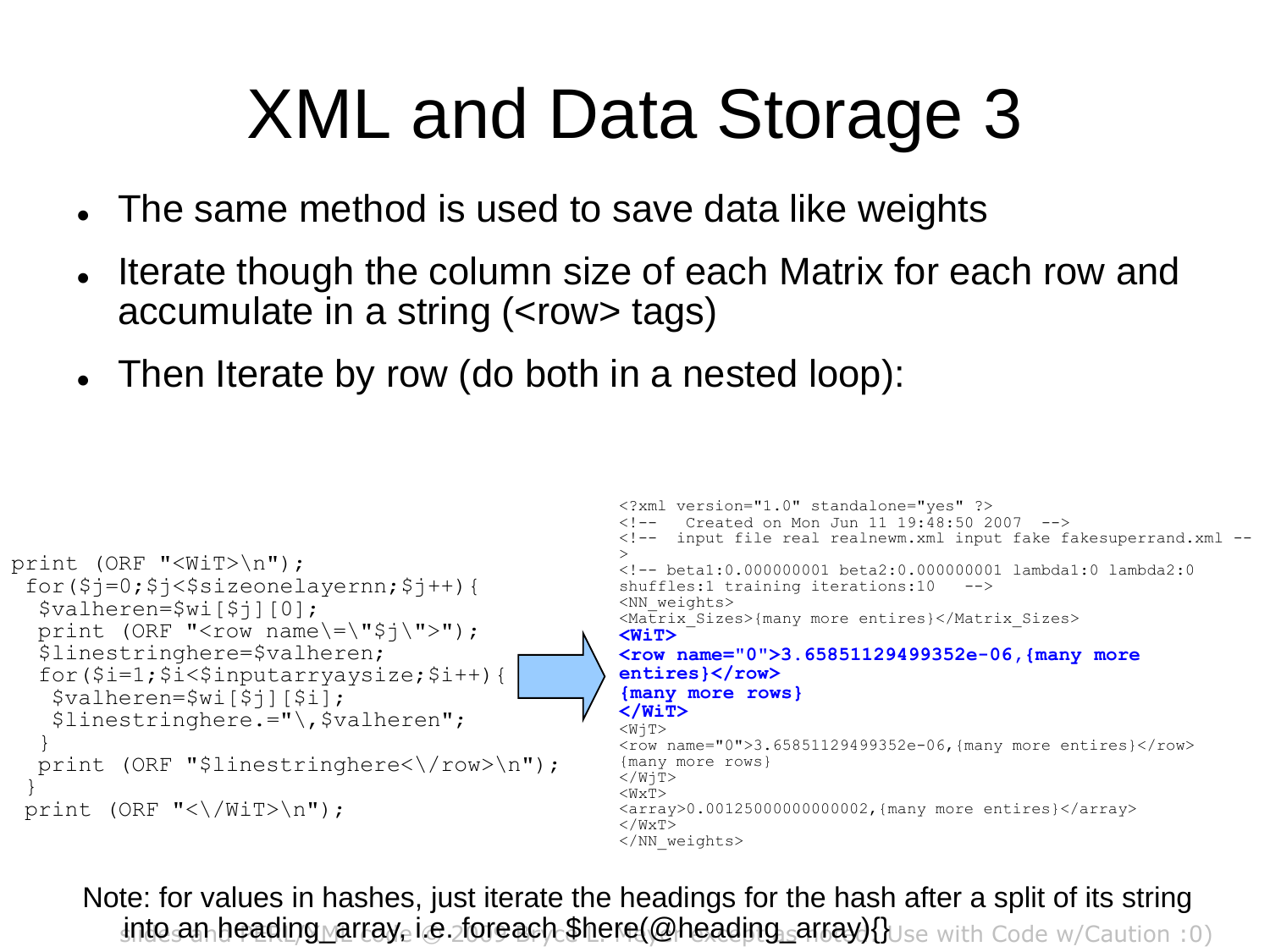### Compression

- Weights matrices are VERY large
	- 300 input x 600 node x 500 node in XML, uncompressed: 9.46 MB
- Some weights matrices are triangular matrices:
	- Can alter looping to improve speed and also store only fewer cells
- Easier Method: could use other compression tools (i.e. Gzip, tar, etc.)

 $-$  Same 9.46MB weights file win zipped = 97KB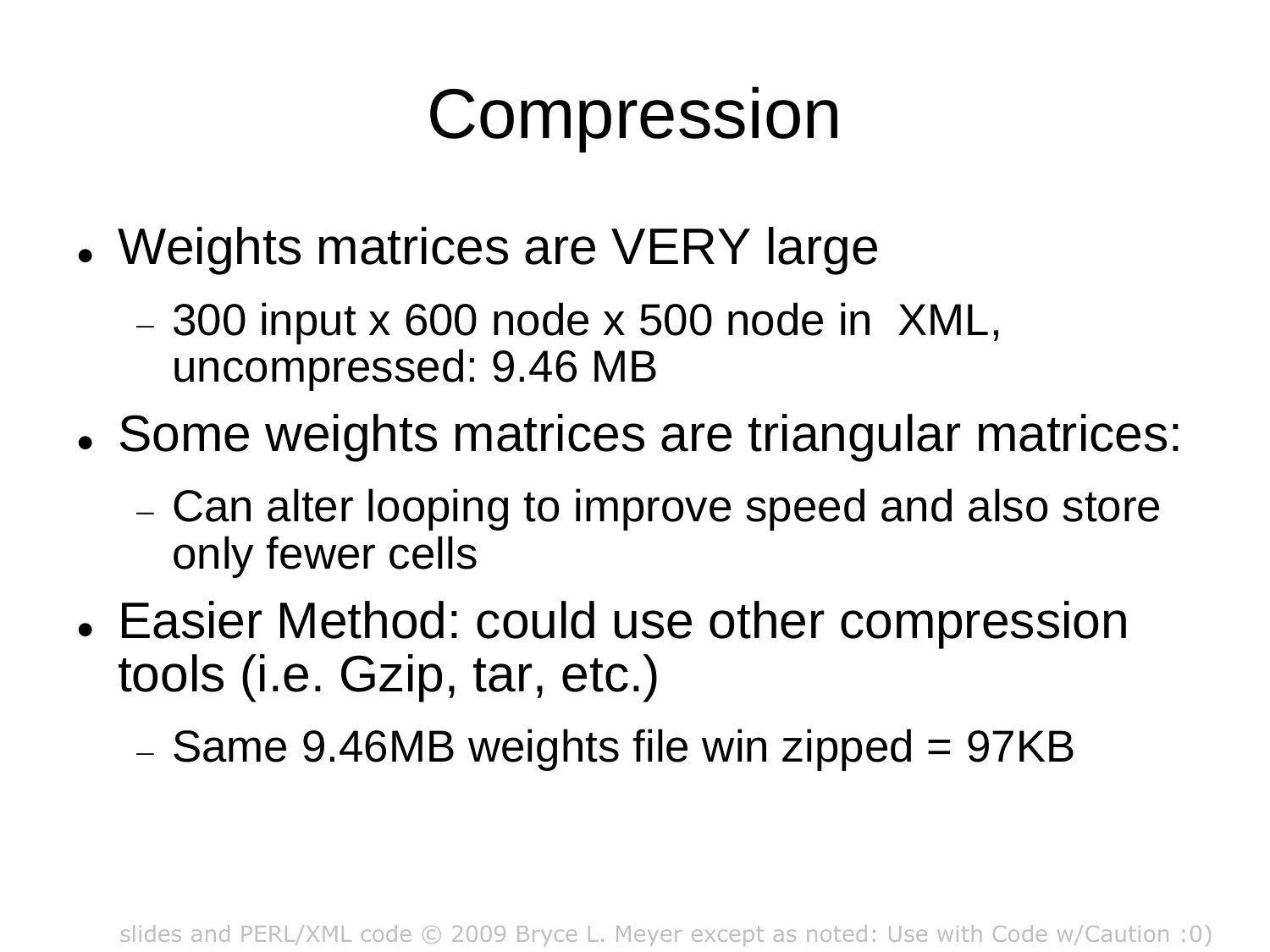### Using My Trained NN: A DNA Scanner to Feed Data

- Once I have a fully Trained NN (if ever :0), I can use it to scan real DNA to find candidate miRNA Hairpins that may be important
- . I need to pull down real DNA sequences from EnSembl, or NCBI Blast.
- Then I need to build a subroutine to march down the DNA string in Input Array sized pieces (I need to set a 'Skip Rate'):
	- $-$  Skip Rate of 1 = Scan bases 100 to 400, then bases 101 to 401, etc.
	- $-$  Skip Rate of 10: Scan bases 100 to 400, then bases 111 to 411, then bases 121 to 421, etc.
- Then I run a Forward Pass against each piece using my saved weights data
- Then I save any thing that has a +1 result.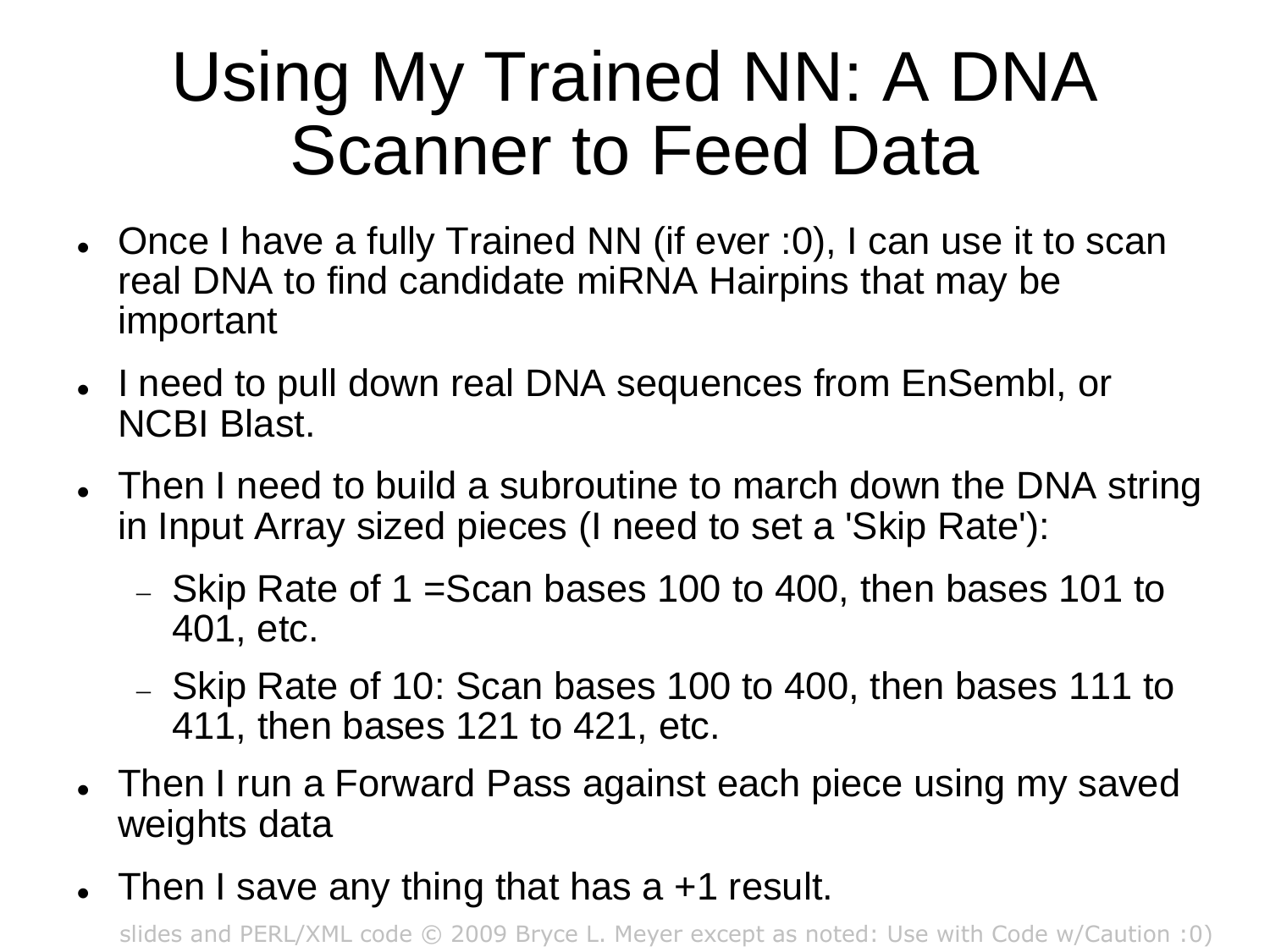### Using My Trained NN: Duplicating Results

- To do a quick confirm of my finds I will do the following: (to confirm unknown data)
	- Score the find against known miRNAs
		- If it already exists, then I note the location in the DNA strand stop working that find.
		- If it does not exist go to the next verification step
	- Run a hairpin-maker against it, and see if the hairpin matches characteristics for known miRNAs within a margin of error
		- . If it does have a viable hairpin, NEED TO SAVE IT and ITS LOCATION...THESE ARE THE PREY I AM AFTER!
		- SEND TO RESEARCHERS AT Sanger, Wash U, UMSL, et al! Publish :0)
		- If not, store in discard pile for later examination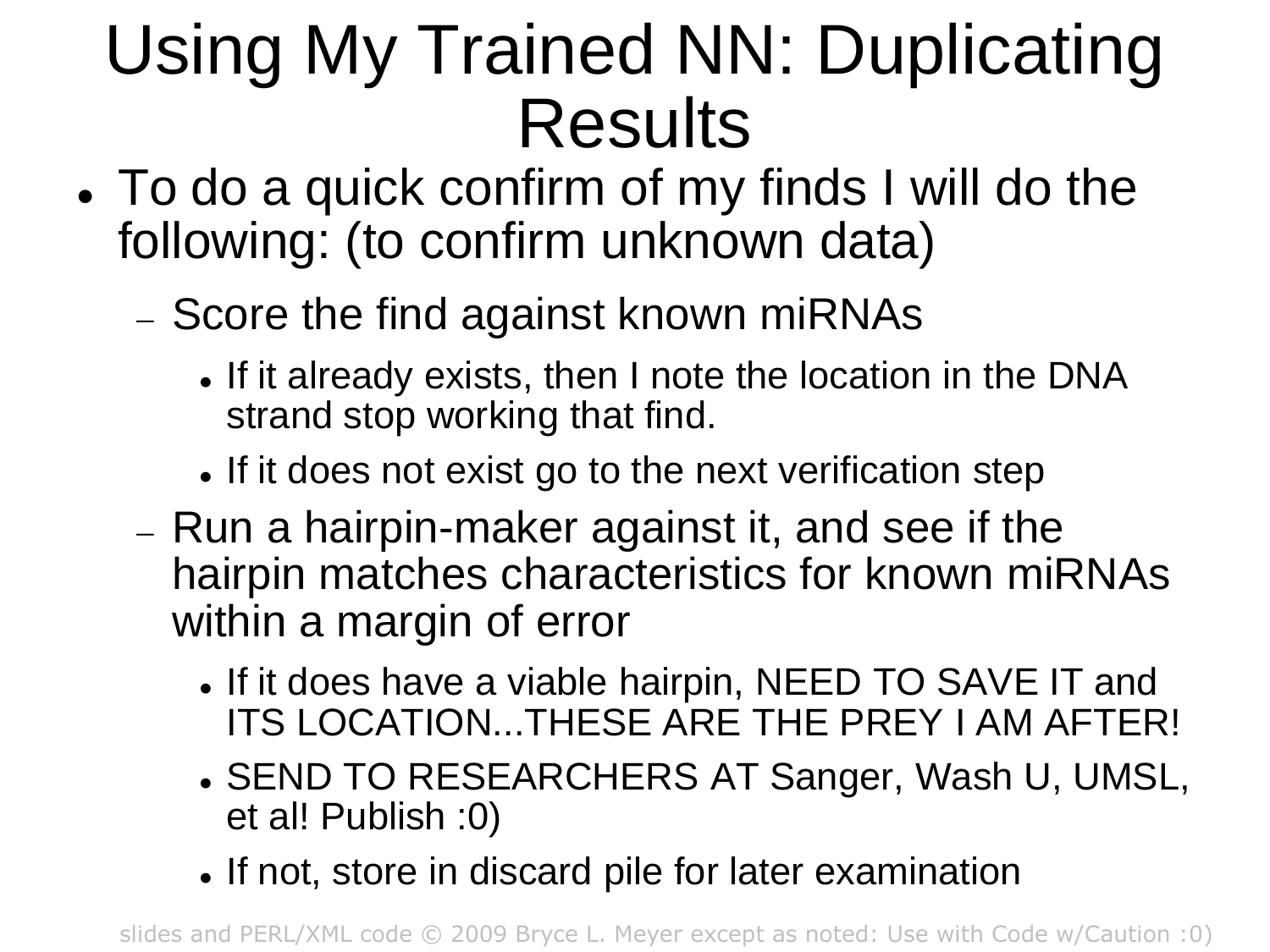### Error Rates Expected

- Error rates: if I scan a 120K base segment, and I have a 99.999% verified NN that uses an input array of 300 bases, and scan every set (skip rate  $= 1$ )
	- $-$  I have 120,000  $-$  300= 119,700 pre-NN candidates
	- $-$  False Returns at a minimum from the NN: 119,700  $*(1-)$  $.99999) = 119,700$  \*1E-05 = 1
	- Here is the minimum errors for a NN trained to XX % for 1 Million Bases (a very likely case):

| Bases in Scanned DNA        | 1.00E+006             |
|-----------------------------|-----------------------|
| Skip Rate (1=do every base) | 1.00E+000             |
| NN Trained %                | Minimum False Returns |
| 90,000                      | 100000                |
| 95,000                      | 50000                 |
| 99.000                      | 10000                 |
| 99.900                      | 999                   |
| 99.990                      | 100                   |
| 99.999                      | 10                    |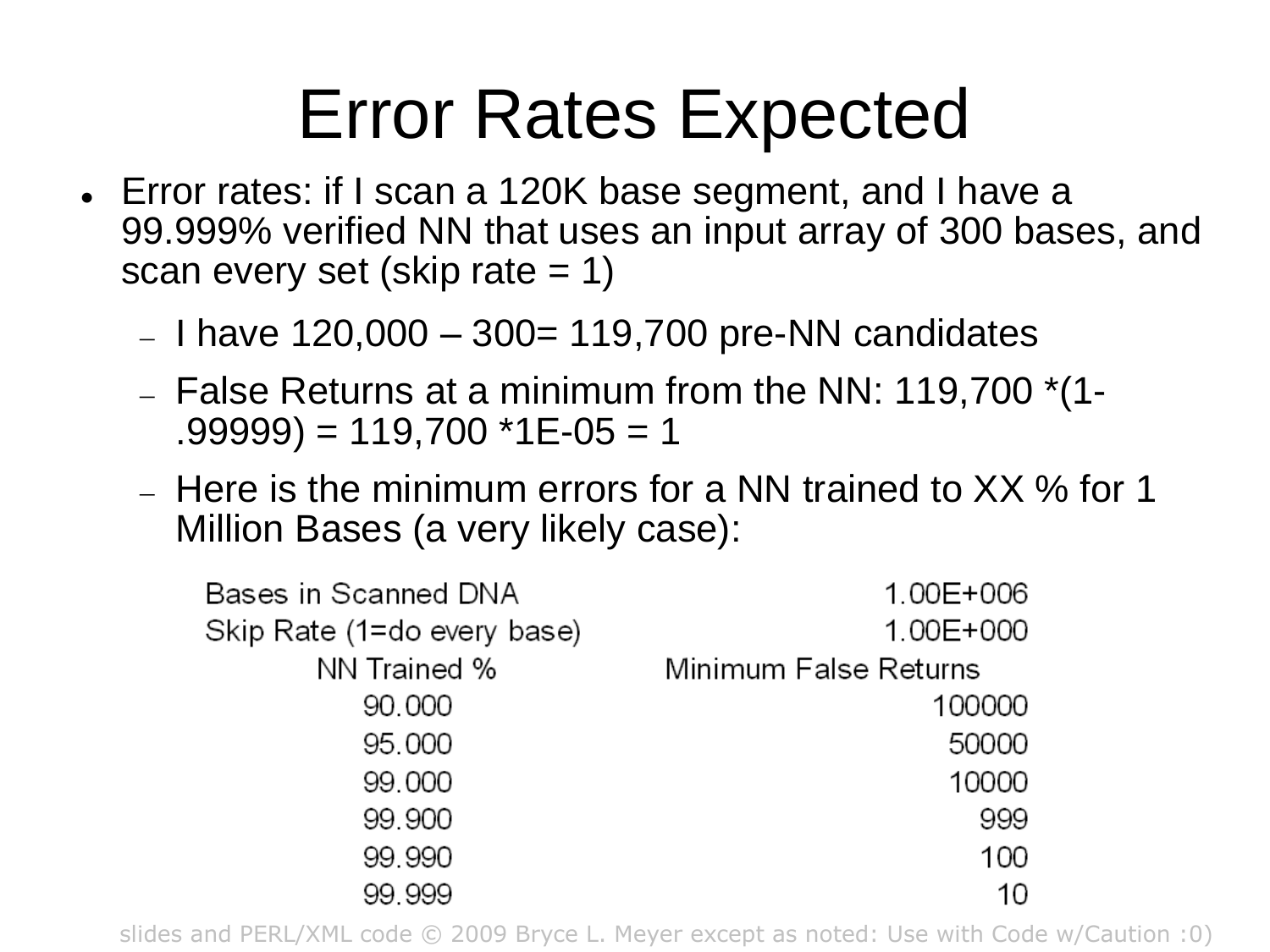## **Conclusion**

- MiRNAs are extracted from hairpins, we can try to scan for more hairpins by training a Neural Network using known data sets
- Neural Networks emulate real neurons in living animals
	- Each neuron sums the weights \* inputs for each connected input
- In PERL, nested loops can be used to perform the NN matrix functions
- XML can be used to store data, which can be pulled into, or stored from, PERL hashes
- Stable performance is a function of how well the NN can see the pattern, if any, in the truth data
- The better trained the NN, the lower the false return count.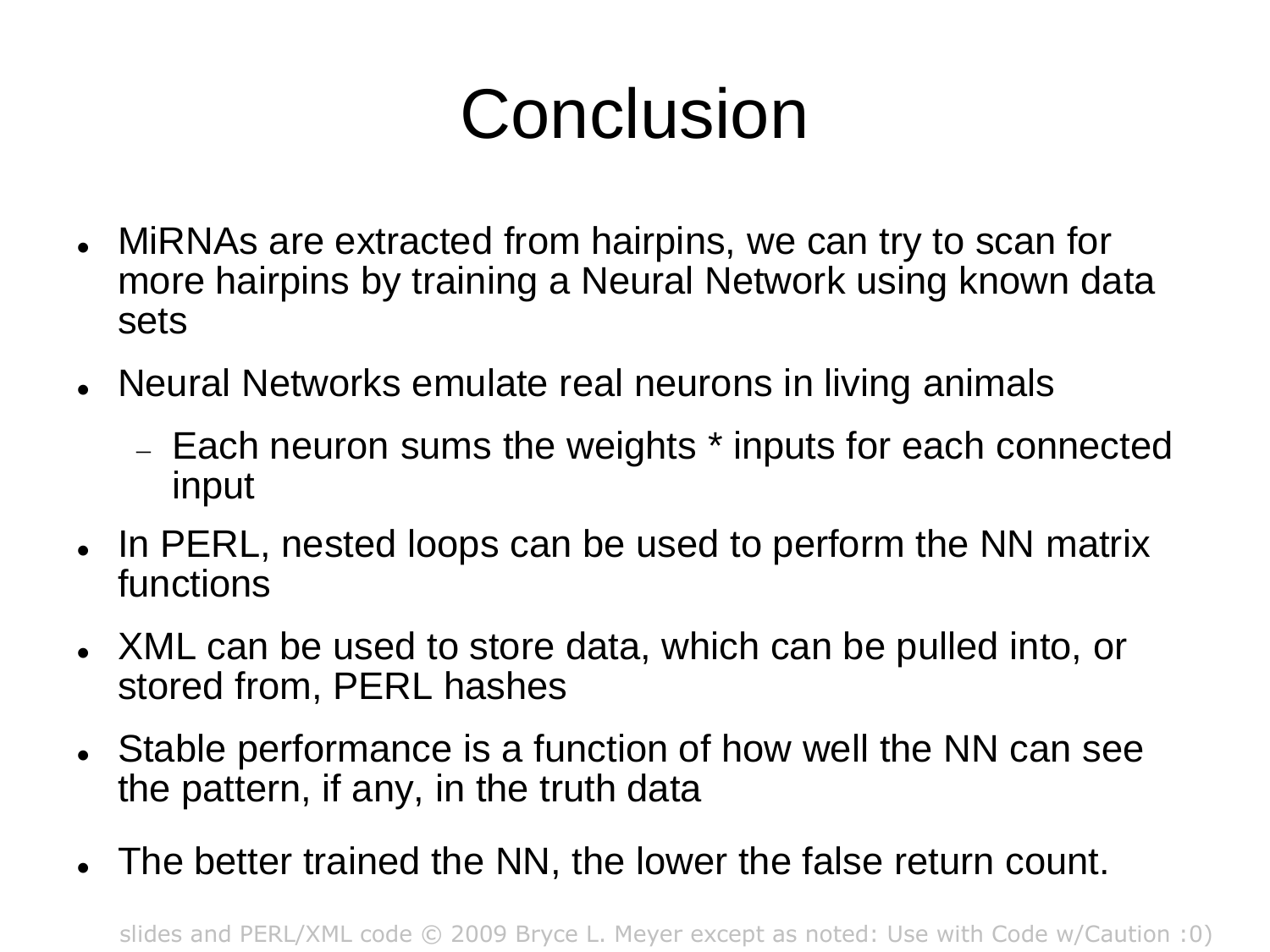### Future Work

• Currently, my best NN s train  $@$  ~85% using 2 layers for miRNA hairpins

Pattern is still weak

- Investigating bigger arrays, more layers
- Created a multi-purpose. Multi-layer (any # layers) trainer and scanner. Investigating a self expanding, self sizing NN also.
- Investigating other DNA features.
- Starting a pattern recognizer for plankton identification using same core.
- Investigating analogs of living NN to look at functions (i.e. Human eyes, Fish brains, etc.)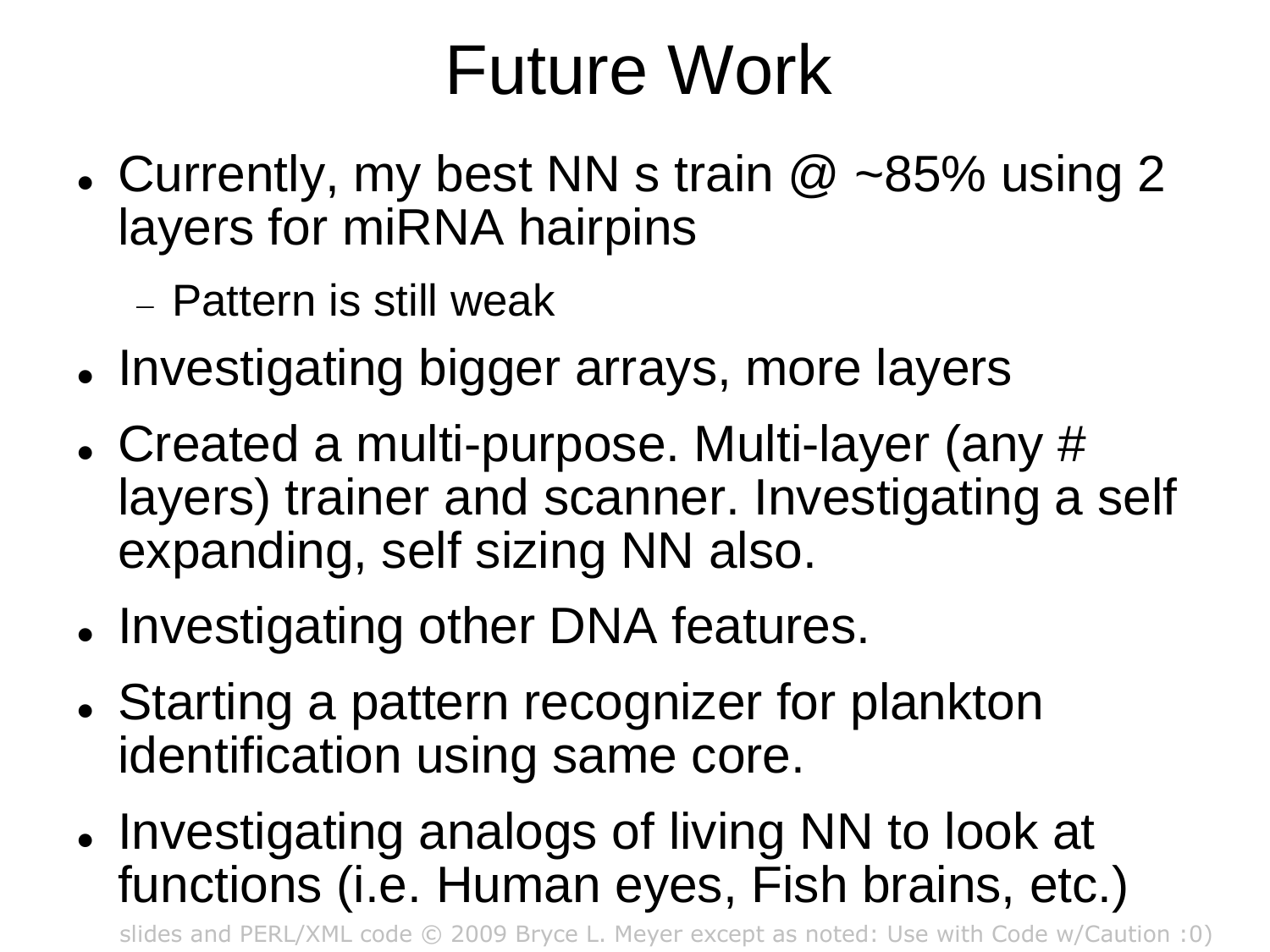### References and Future Reading

- **[Hayken,1994] Neural Networks: A Comprehensive Foundation, S. Hayken, Macmillian College Publishing,Inc., NY, 1994**
- **[B. Meyer 1996]** "Use of a Neural Network with Supervised Learning to Simulate the Feeding Response Behaviour of a Largemouth Bass " by Bryce L. Meyer, 15 April 1996. On-line at <http://www.combat-fishing.com/NeuralNet/FILBFRT.htm>
- **[Sanger, 2006] Sanger miRBase**:
	- Griffiths-Jones S, Grocock RJ, van Dongen S, Bateman A, Enright AJ. "miRBase: microRNA sequences, targets and gene nomenclature."NAR, 2006, 34, Database Issue, D140-D144
	- Griffiths-Jones S."The microRNA Registry." NAR, 2004, 32, Database Issue, D109-D111
	- <http://microrna.sanger.ac.uk/sequences/search.shtml>
- **[Ensebml, 2006] Ensembl:**
	- T. Hubbard, D. Andrews, M. Caccamo, G. Cameron, Y. Chen, M. Clamp, L. Clarke, G. Coates, T. Cox, F. Cunningham, V. Curwen, T. Cutts, T. Down, R. Durbin, X. M. Fernandez-Suarez, J. Gilbert, M. Hammond, J. Herrero, H. Hotz, K. Howe, V. Iyer, K. Jekosch, A. Kahari, A. Kasprzyk, D. Keefe, S. Keenan, F. Kokocinsci, D. London, I. Longden, G. McVicker, C. Melsopp, P. Meidl, S. Potter, G. Proctor, M. Rae, D. Rios, M. Schuster, S. Searle, J. Severin, G. Slater, D. Smedley, J. Smith, W. Spooner, A. Stabenau, J. Stalker, R. Storey, S. Trevanion, A. Ureta-Vidal, J. Vogel, S. White, C. Woodwark and E. Birney Ensembl 2005 Nucleic Acids Res. 2005 Jan 1;33 Database issue:D447-D453. doi:10.1093/nar/gki138
	- [http://www.ensembl.org/Homo\\_sapiens/contigview?chr=11&vc\\_start=57163247&vc\\_end=57167335](http://www.ensembl.org/Homo_sapiens/contigview?chr=11&vc_start=57163247&vc_end=57167335)
- Legendre M, Lambert A, Gautheret D, 2005. "Profile-based detection of microRNA precursors in animal genomes", *Bioinformatics* 2005 21(7):841-845.
- Lu J, Getz G, Miska EA, Alvarez-Saavedra E, Lamb J, Peck D, Sweet-Cordero A, Ebert BL, Mak RH, Ferrando AA, Downing JR, Jacks T, Horvitz HR, Golub TR."MicroRNA expression profiles classify human cancers.", *Nature*, 2005 Jun 9;435(7043):834- 8.
- Brown J.R., Sanseau P., 2005. "A computational view of microRNAs and their targets" Drug Discovery Today, Volume 10, Number 8, April 2005.
- Ambion,"microRNAs: Processing",online at: http://www.ambion.com/techlib/resources/miRNA/mirna\_pro.html ©Copyright 2006 Ambion, Inc.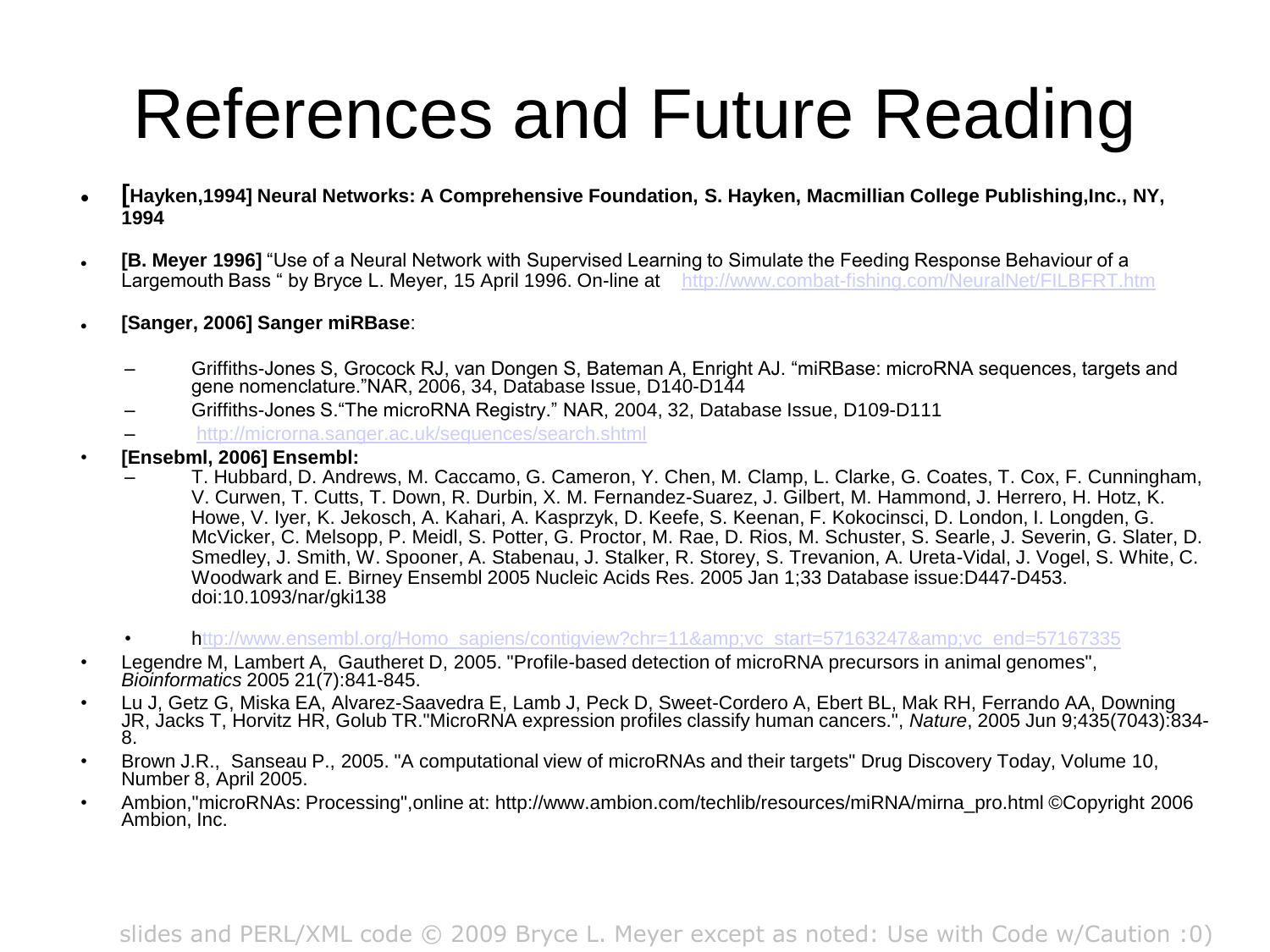### QUESTIONS?

#### QUESTIONS? Hit my emails Or ask at next SLUUG meeting.

#### Thank You for listening and Good Luck on your own expeditions!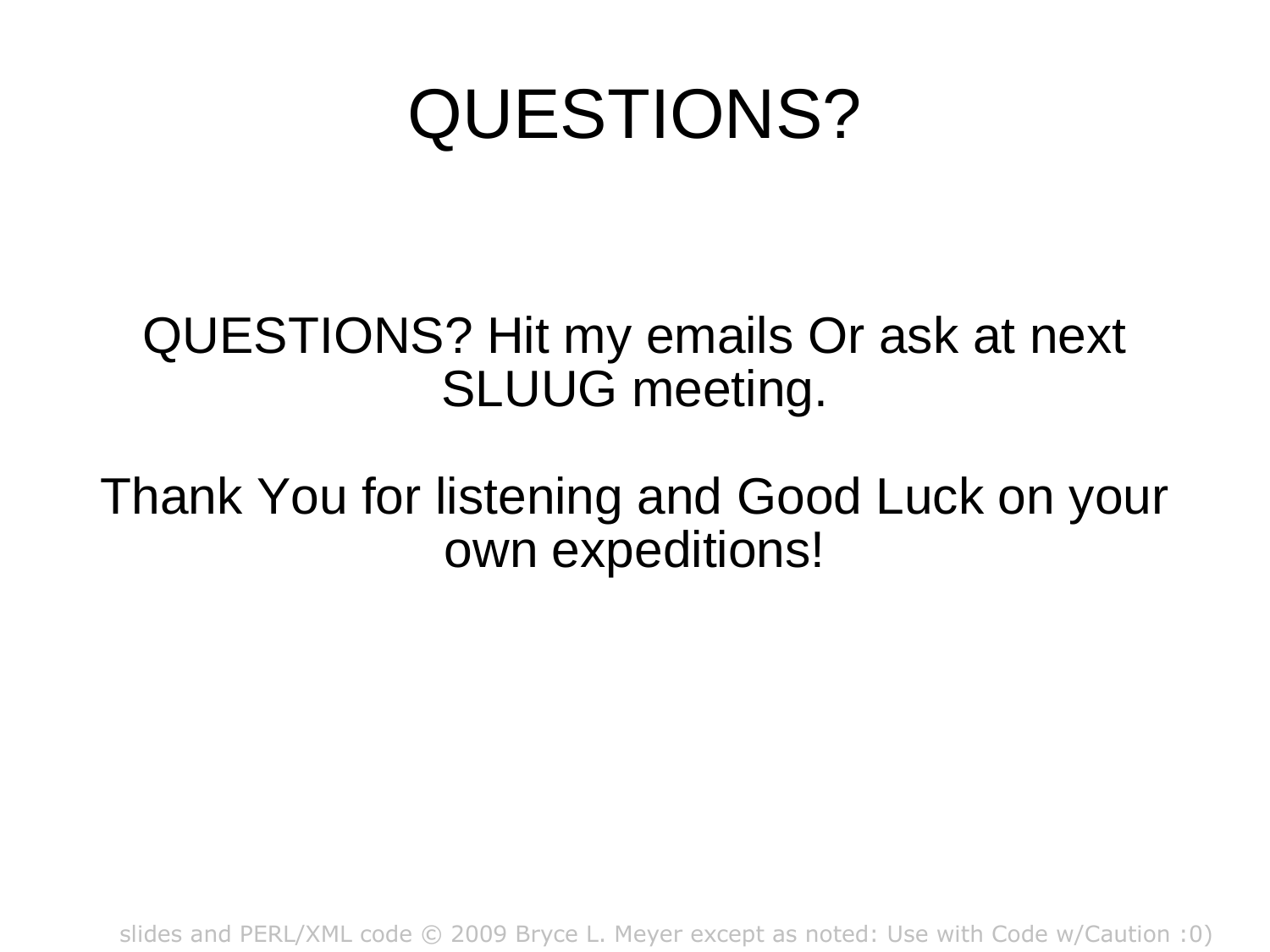#### BACKUPS



#### BACKUPS

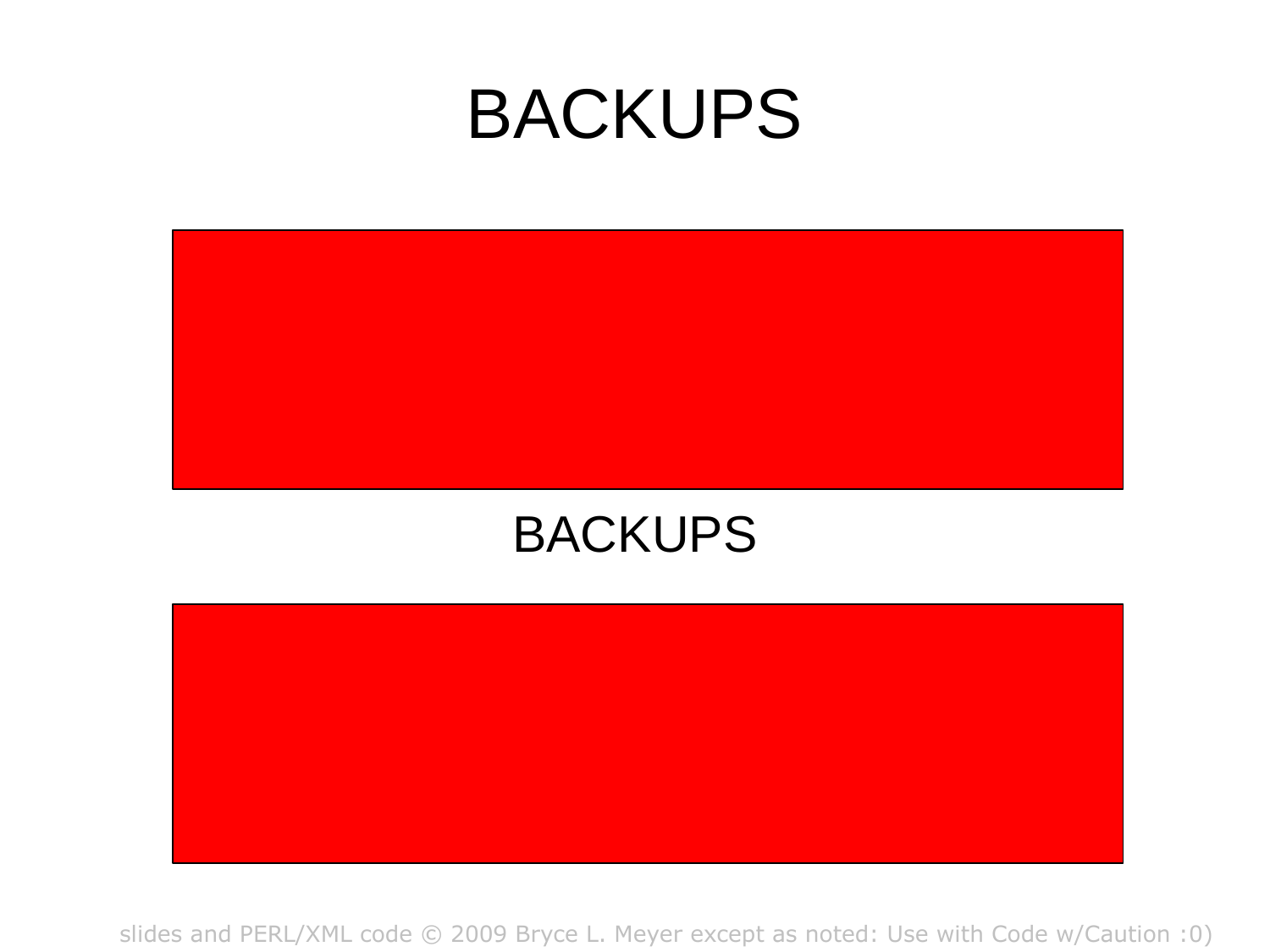# Before Exploring in the Unknown

- To make sure I didn't mess up:
	- Run the DNA Scanner and trained NN on areas of DNA known to contain miRNA precursors
	- Download the regions and put into my XML format using my data grabber (use NCBI Blast or Ensembl)
	- Did I find the known segments for the known miRNAs?
	- If so, then the hunt is on!
	- For other NN uses, you should use a second set of data you are certain of, to really prove your NN works.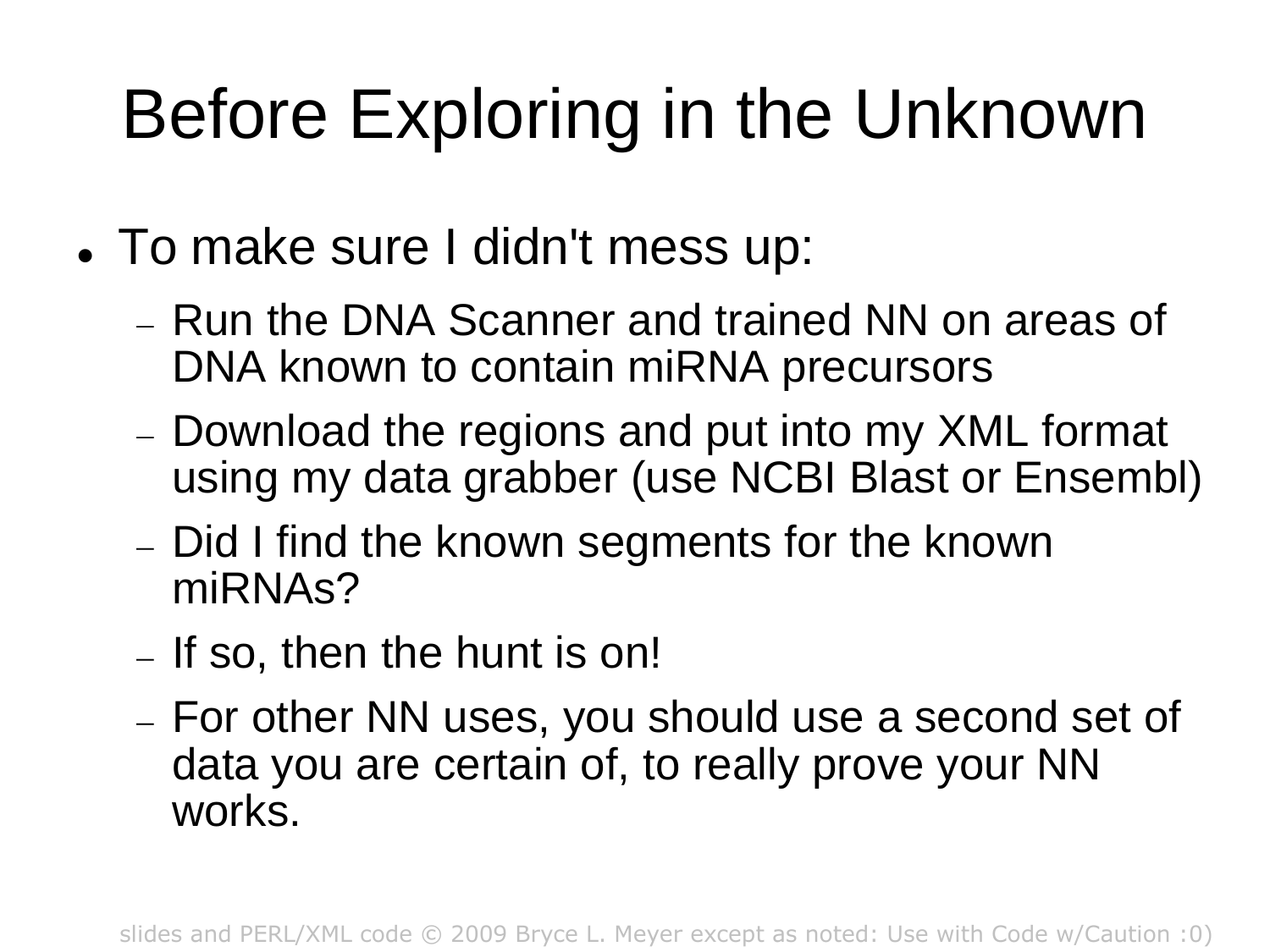## Exploring: The Hunt, 1

- Pick a region of DNA ahead (in mRNA processing order) ahead of known disease gene locations, or begin a blind scan of the unknown sections of each chromosome.
- Use a data puller to grab a segment (say 0.5 Million Bases +/-)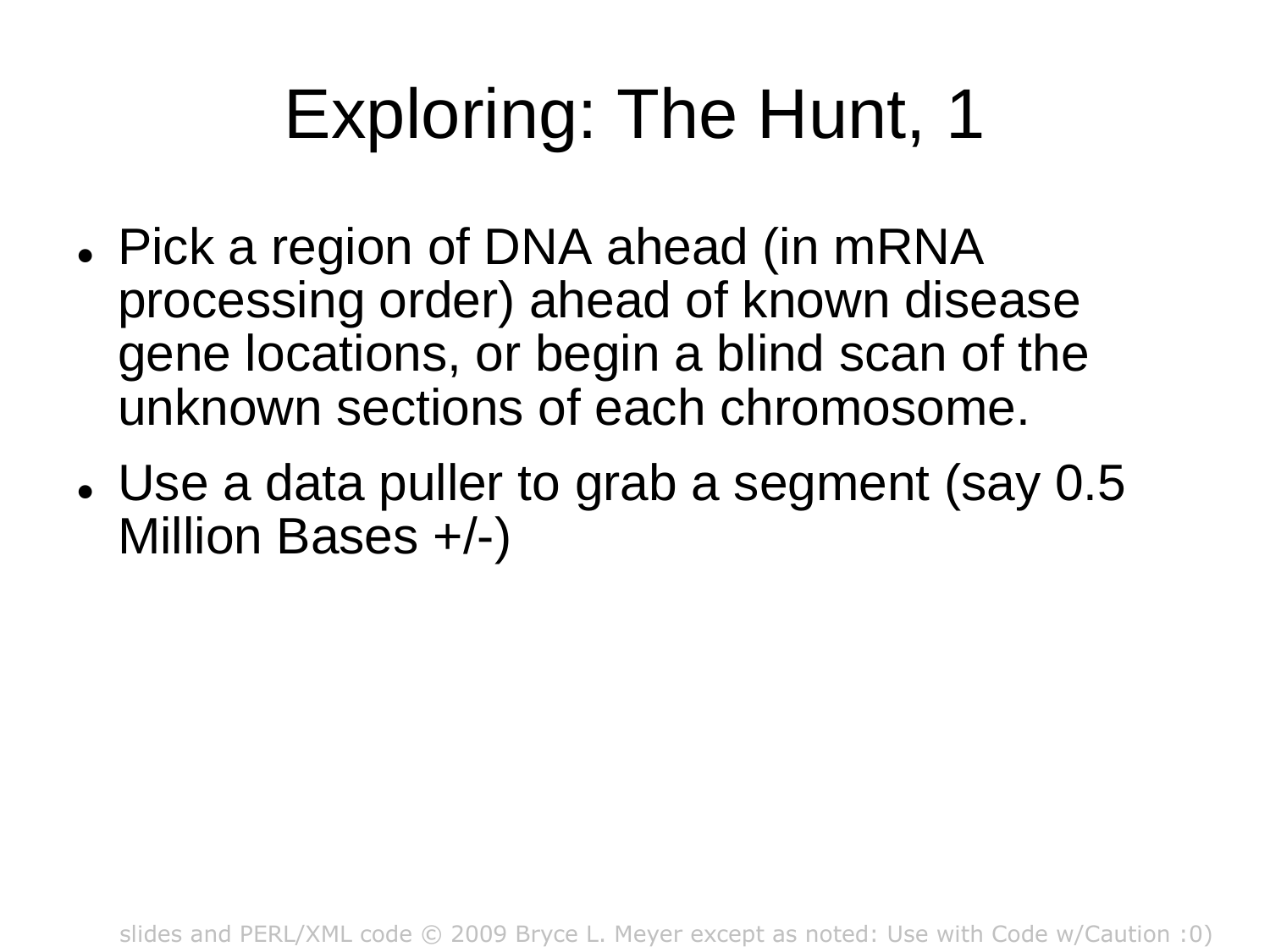## Exploring: The Hunt, 2

- Set a Skip Rate for as low as your processor can do in a realistic time period
- Expect a week long run for 500K bases, skip rate of 1, on a dual core AMD, 2GB RAM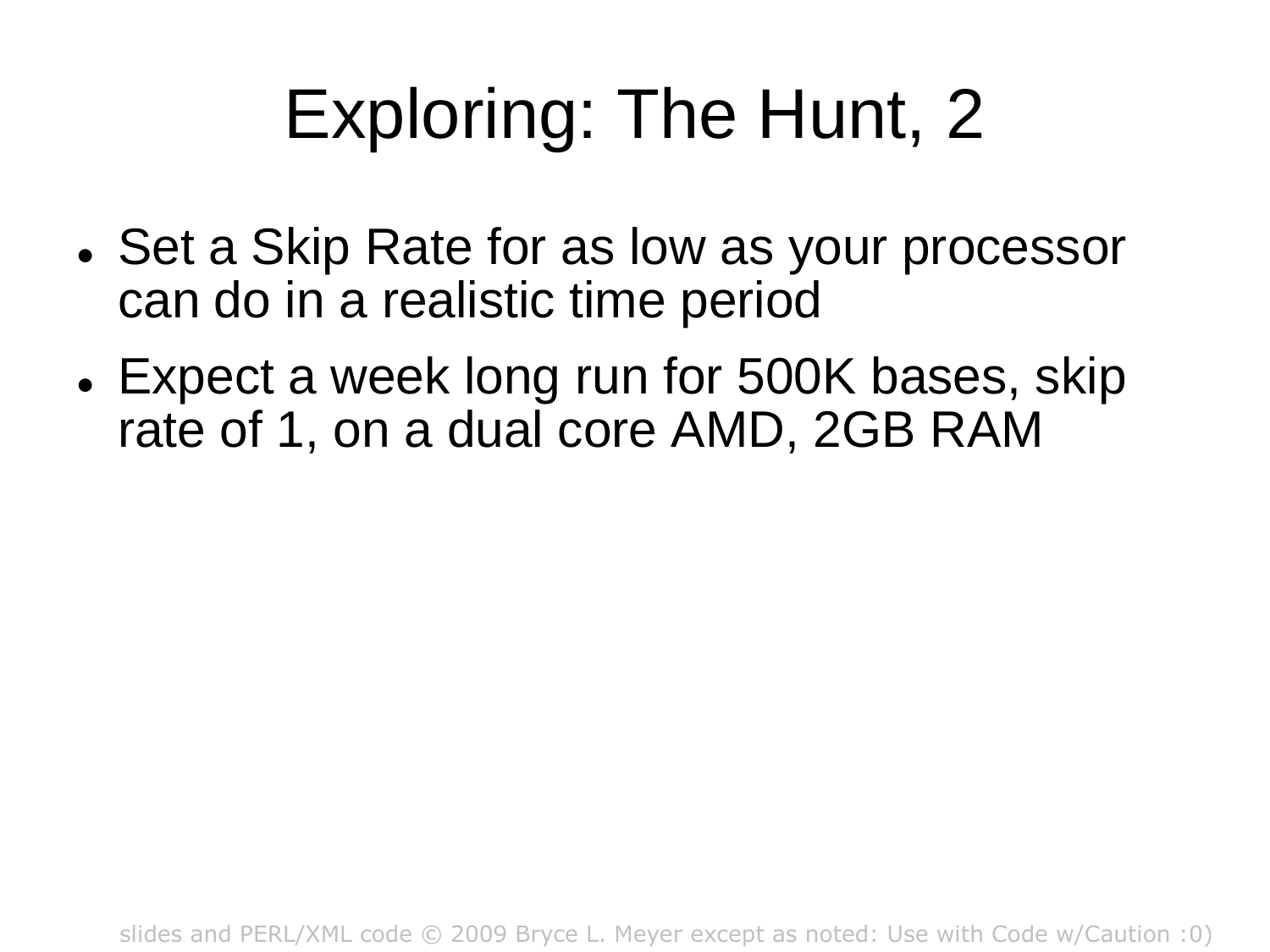# Why am I doing this?

- An outgrowth of graduate work from my two grad degrees. (Started the base N.N. core in '96 (see [B. Meyer 1996]), started using N.N.s for miRNAs in '06)
- Good excuse to use Neural Networks which provide insight to how a lot of nerve biology works.
- Takes advantage of Internet available genetic resources
- Server horsepower is now cheap.
	- Started on 80386 Windows, then to Sun Solaris, then to SuSE
- I may actually find a cause/cure for a disease.
	- You might find a cure also!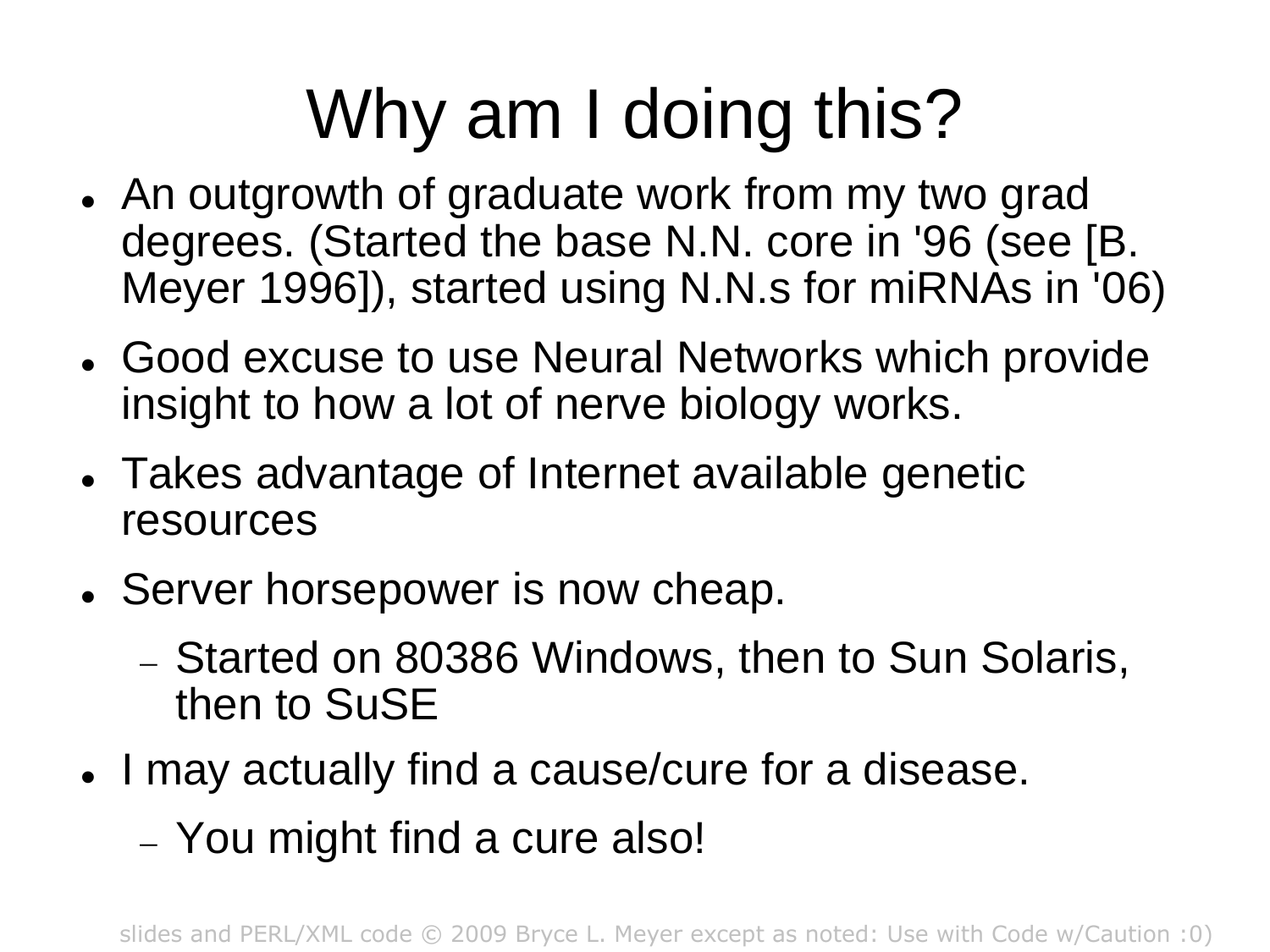#### Problem: Why are miRNAs Important?

- As siRNAs (small interfering RNAs): Interacting w/ proteins, binding sites, mRNA translation.
- Associated with Cancer Causing Genes (Oncogenes): such as Leukemia and Breast Cancer.
- More uses found as time progresses

slides and PERL/XML code © 2009 Bryce L. Meyer exdept as **Getz G, Miska EA et al. 2005. ]**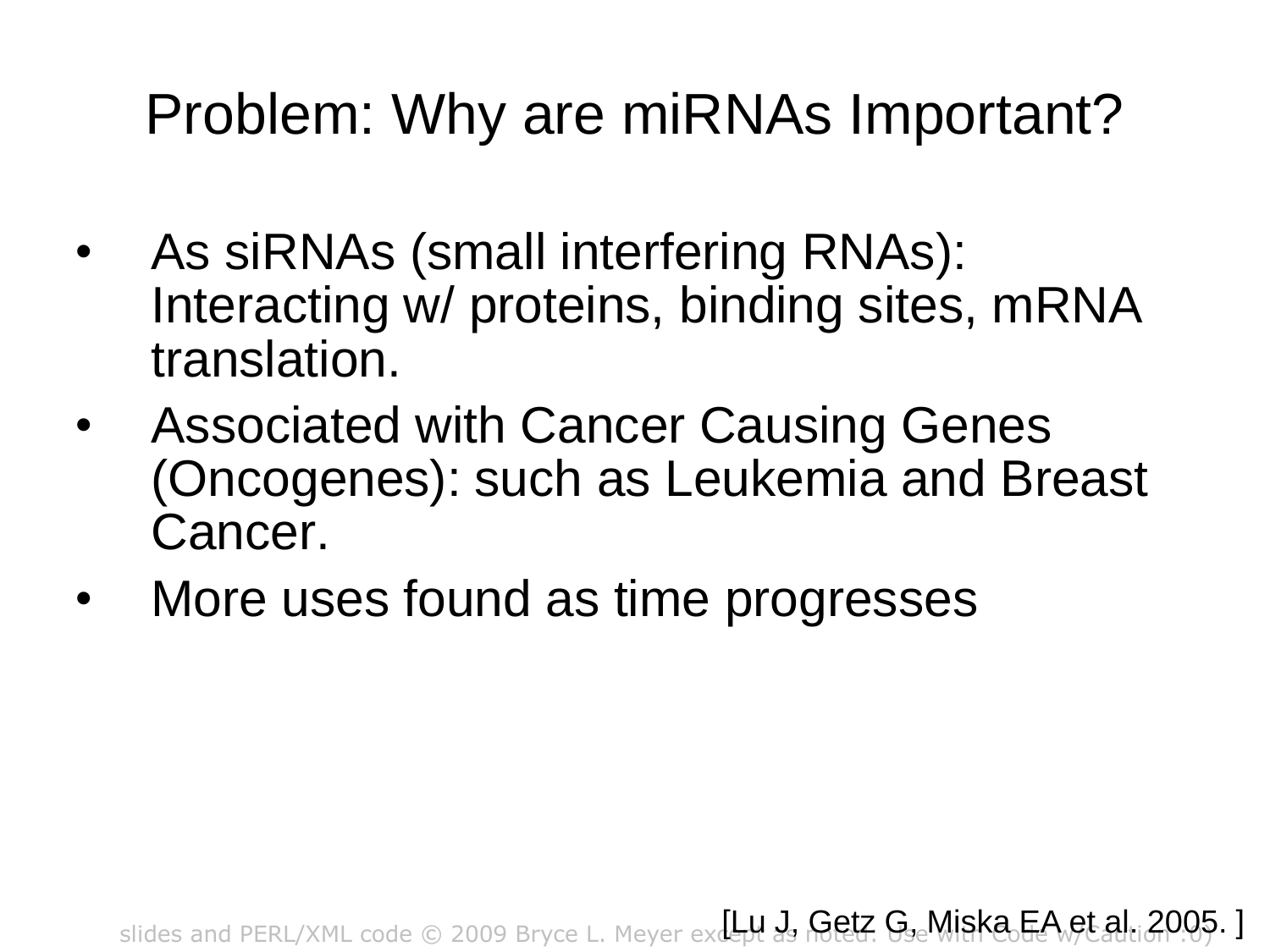#### Problem: How are miRNAs Processed?

- Many Micro-RNAs are components of an imperfect hairpin loop in mRNA
	- mRNA is transcribed from DNA
	- Sections can have areas that self compliment, forming a "hairpin" loop (composed of stem and loop sections $\lambda$ <sub>)</sub> miRNA "hairpin"
	- A section of the hairpin is chopped out (the precursor) and processed to make final microRNA (can be on forward, reverse, a combination, or from multiple hairpins)



For more detailed information see: Ambion Website: http://www.ambion.com/techlib/resources/miRNA/mirna\_pro.html

#### <del>T 1 1 1 1 1 1 1 1 1 1 1 1 1 1 1 1 1 1</del>

3) miRNA precursor processed again by enzymes for final miRNA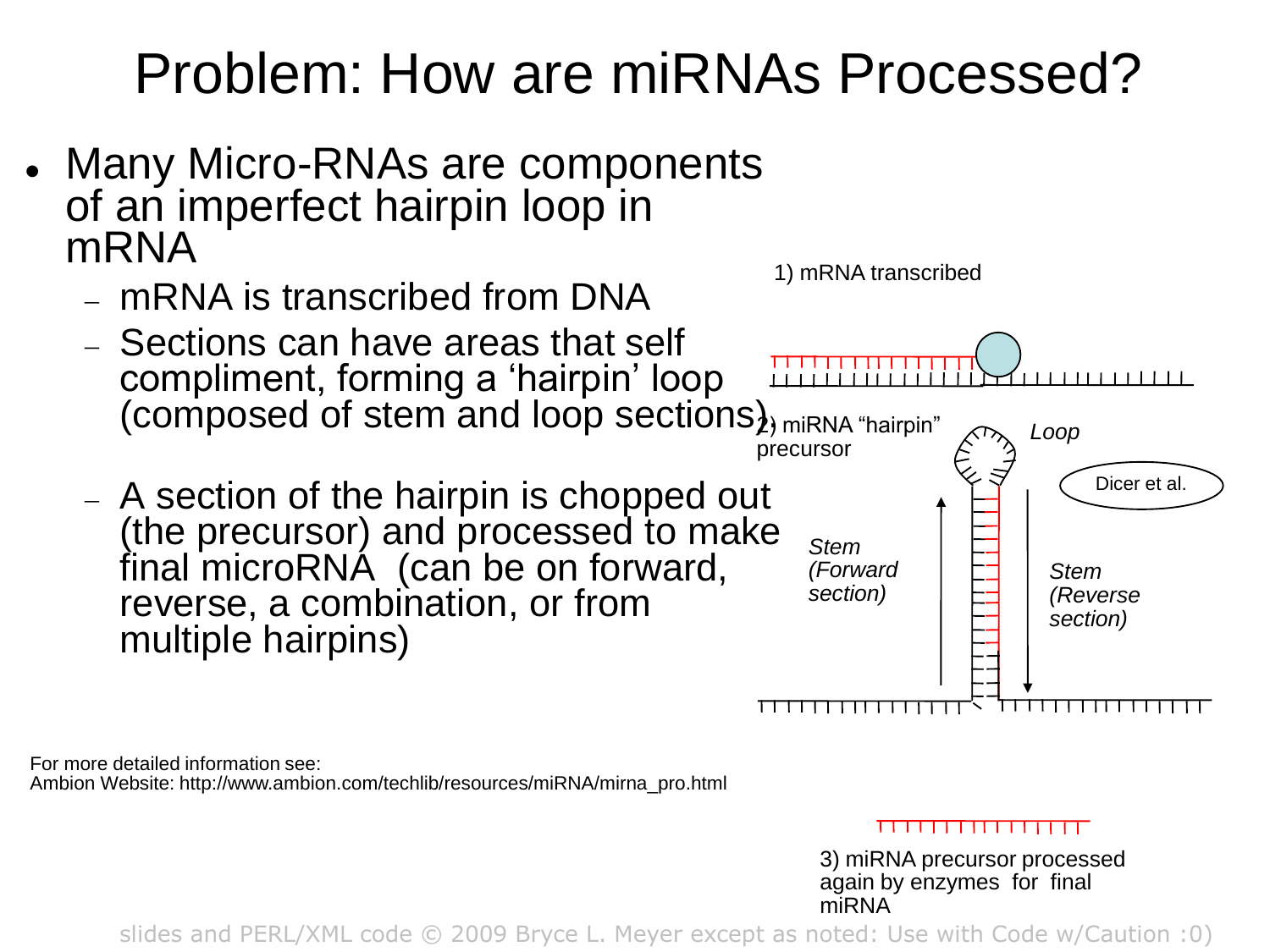# IE: Base Complimenting

- We may want to compliment the bases to make a mirror image of the DNA strand (or RNA Strand)
	- $-$  A pairs with T (or U), G with C
- Hashes are good for this:

```
#### This tells me if two bases are compliments
$cscore{"a"}{"t"}=1;$cscore{"t"}{"a"}=1;
$cscore{''a''}\ {"u"}=1; $cscore{''u''}\ {"a"}=1;
$cscore{''c"}{''q"} = 1;$cscore{"q"}{"c"}=1;
```

```
### This tells me what the compliment of a base is.
$complbase{"c"}="g";$complbase{"g"}="c";
$complbase{"a"}="u";
$complbase{"t"}="a";$complbase{"u"}="a";
```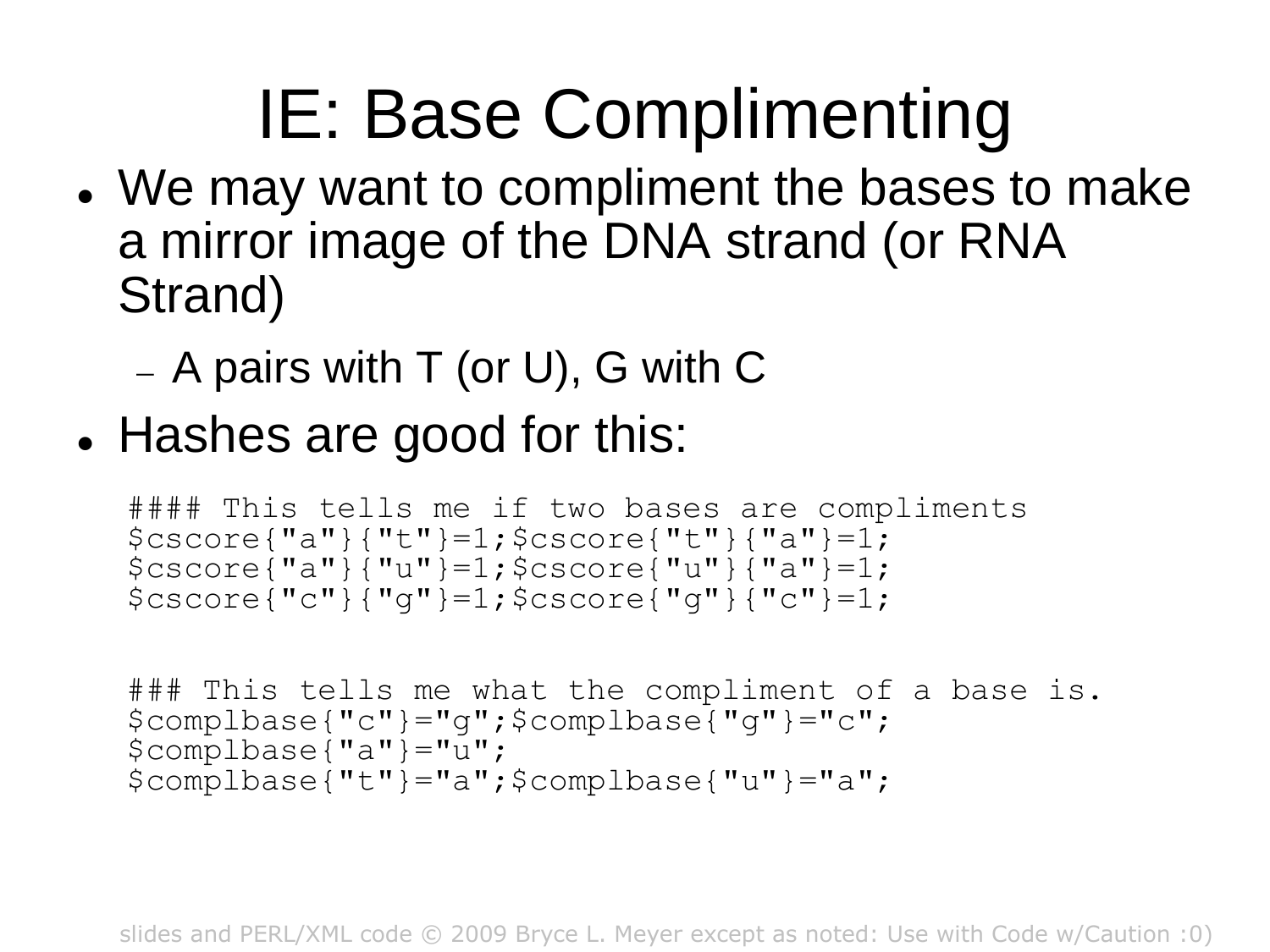|    |              |          | Wi.<br>0.125 | 0.125        | 0.125    | 0.125 |
|----|--------------|----------|--------------|--------------|----------|-------|
|    |              |          | 0.125        | 0.125        | 0.125    | 0.125 |
|    |              |          |              |              |          |       |
|    |              | $-1$     | 1            | $\mathbf{1}$ | $-1$     |       |
|    | $-0.375$ dWi | $-1.240$ | 1.510        | 1.510        | $-1.240$ |       |
|    | $-0.375$     | $-1.240$ | 1.510        | 1.510        | $-1.240$ |       |
|    |              | 1.24     | 1.51         | 1.51         | 1.24     |       |
| 11 |              | 1.24     | 1.51         | 1.51         | 1.24     |       |
|    | Wi'          | 0.11     | 0.14         | 0.14         | 0.11     |       |
|    |              | 0.11     | 0.14         | 0.14         | 0.11     |       |
|    |              |          |              |              |          |       |
|    |              |          |              |              |          |       |
|    | 0.11         | 0.14     | 0.14         | 0.11         |          |       |
|    | 0.11         | 0.14     | 0.14         | 0.11         |          |       |